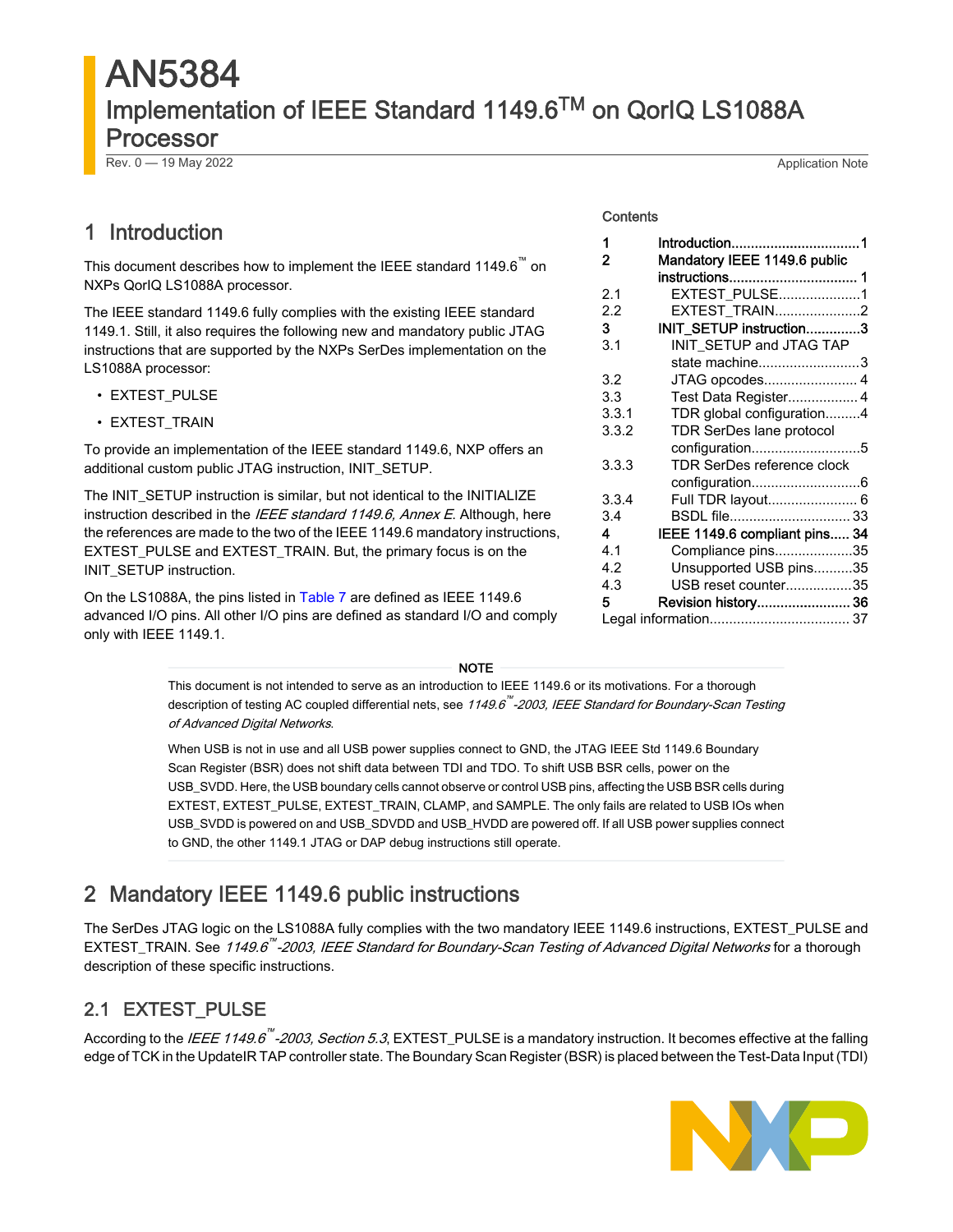<span id="page-1-0"></span>and Test-Data Output (TDO) in a manner similar to the IEEE 1149.1 EXTEST instruction. The timing diagram from the official IEEE 1149.6 document is depicted in Figure 1.



A high-level description of behavior during the EXTEST\_PULSE instruction is as follows:

- Normal DC pins behave in the same manner as the EXTEST instruction
- Select AC Behavior for each differential SerDes TX/TX\_B pin pair and enable the driver. This condition then drives the logic value in the BSR on the pin pair onto the pins at the falling edge of Test Clock (TCK) in the UpdateIR or UpdateDR states. When Run-Test/Idle is entered, the differential pin drives the inverted data signal starting at the falling edge of TCK. The differential pin drivers transition back to the original, non-inverted state at the falling edge of TCK when Run-Test/Idle state is exited, as shown in Figure 1 on the AC pin driver signals. This event generates a pulse of inverted data on a driver that is as wide as the time spent in the Run-Test/Idle TAP controller state.
- If the Run-Test/Idle TAP controller state is not entered, the output behavior of the SerDes TX pins is not distinguishable from the (DC) EXTEST instruction.
- If AC Behavior is not selected, then each differential SerDes TX/TX B pin behaves the same as with the EXTEST instruction.
- The SerDes RX/RX\_B pins are equipped with test receivers. The differential SerDes channels have one test receiver per leg. When either the EXTEST\_PULSE or EXTEST\_TRAIN instructions are in effect, it is the responsibility of the test receiver to reconstruct the test waveform driven by the upstream driver when either AC-coupling or DC-coupling is used. It does so by reacting to the edges and not the levels of the input waveform. When (DC) EXTEST is in effect, the test receiver behaves as a level detector.

For a thorough description of this instruction, see 1149.6<sup>""</sup>-2003, IEEE Standard for Boundary-Scan Testing of Advanced Digital Networks.

# 2.2 EXTEST\_TRAIN

EXTEST\_TRAIN is a mandatory instruction according to the *IEEE 1149.6*<sup>""</sup> Section 5.4. It becomes effective at the falling edge of TCK in the UpdateIR TAP controller state. The boundary register is placed between TDI and TDO, similar to the IEEE 1149.1 EXTEST instruction. The timing diagram from the official IEEE 1149.6 document is depicted in [Figure 2.](#page-2-0)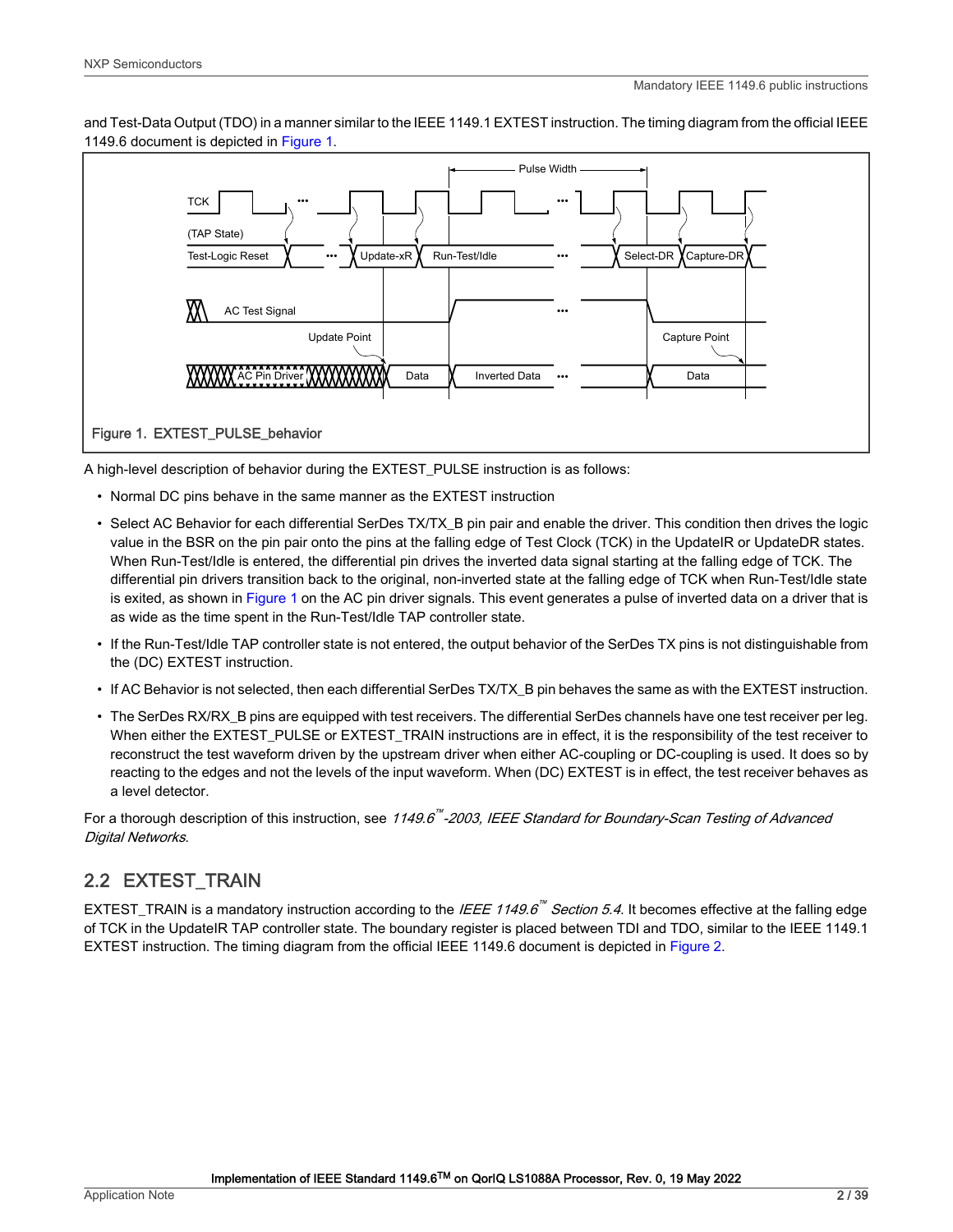<span id="page-2-0"></span>

EXTEST\_TRAIN is similar to EXTEST\_PULSE except in AC Behavior mode. It enables SerDes TX/TX\_B pins to toggle between inverted BSR and non-inverted BSR states for each falling edge of TCK while remaining in the Run-Test/Idle state. This process is shown in the Figure 2 on the AC pin driver signals.

For a thorough description of these instructions, see *1149.6<sup>™</sup>-2003, IEEE Standard for Boundary-Scan Testing of Advanced* Digital Networks.

# 3 INIT\_SETUP instruction

The SerDes channels on the LS1088A are configurable to support the signaling levels required for different interface protocols. To ensure correct electrical behavior, the LS1088A provides the INIT\_SETUP instruction and an associated Test Data Register (TDR). These two components allow for the correct configuration of the SerDes pins based on the board configuration where an IEEE 1149.6<sup>™</sup> compliant board interconnect test would be applied.

The INIT\_SETUP instruction is a custom public JTAG instruction. It is similar to, yet different from, the INITIALIZE instruction discussed in IEEE 1149.6, ANNEX E. This instruction is used to preconfigure the electrical parameters of the SerDes RX receivers and TX transmitters to support testing across multiple electrical or physical protocols. Few combinations of signaling levels used by an LS1088A SerDes channel at a given time can potentially be incompatible with SerDes channel signaling of another part on the board. This incompatibility happens due to the difference between the signaling levels of the different protocols. This necessitated the creation of a new instruction to set up the proper voltage levels for the desired protocol during the testing process.

The INIT\_SETUP instruction places the TDR between TDI and TDO of the SoC. The proper I/O configuration is shifted-in to set up the correct voltage levels for a given SerDes protocol on a per TX or RX channel basis. Most industrial JTAG board-level interconnect tools support the use of such an instruction to handle multiple physical protocols over a high-speed serial interface.

The INIT\_SETUP instruction should be executed as a "preamble" instruction when needed, prior to the execution of other IEEE 1149.1 or IEEE 1149.6 instructions that control the SerDes pins. These instructions are EXTEST, EXTEST\_PULSE, EXTEST\_TRAIN, and CLAMP. The other IEEE 1149.1-supported instructions (BYPASS, IDCODE, and PRELOAD) always run correctly without the use of the INIT\_SETUP instruction.

The SAMPLE instruction is a special case. The INIT\_SETUP TDR per-channel settings do not apply during SAMPLE by default, but they are in effect on the TX/TX\_B pairs and RX/RX\_B pairs if the TDR[sd\_sample\_override] bit is set. For more information, see the [Full TDR layout](#page-5-0).

# 3.1 INIT\_SETUP and JTAG TAP state machine

As with prior JTAG implementations, there are two independent sets of controls over the electrical behavior of the SerDes RX and TX analog circuits. The first is the normal, functional "mission" mode, which is how the SerDes lanes are configured in actual production use. The second is JTAG 1149.1/1149.6 test mode where JTAG instructions take priority and control the SerDes RX/TX configurations when the EXTEST instructions are being executed.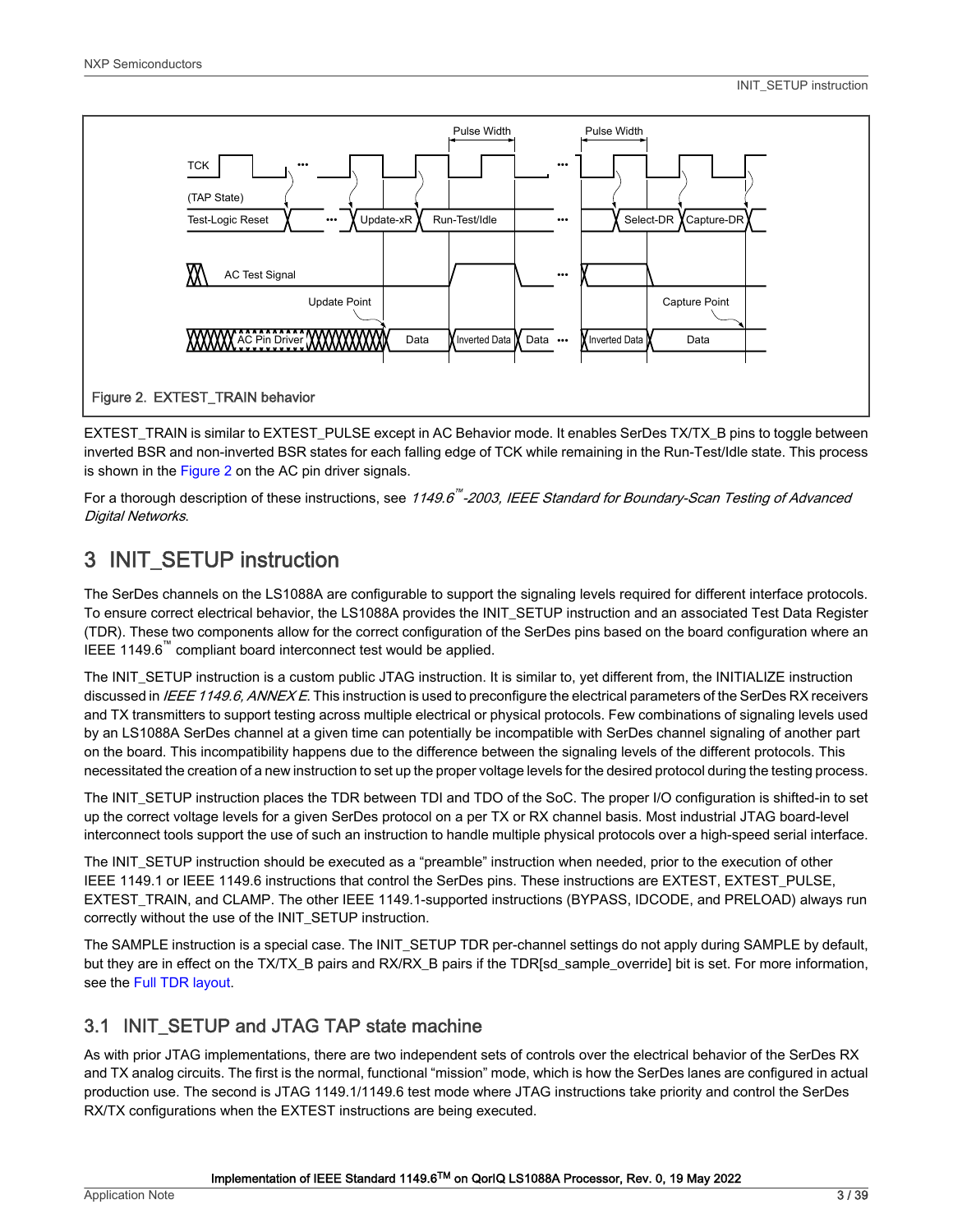<span id="page-3-0"></span>When INIT\_SETUP is the active instruction, the bits of a new TDR are not clocked during the CaptureDR JTAG state. During Shift-DR, the TDR is placed between TDI and TDO of the SoC. The bits shift through the ports of the functional flip-flops of each SerDes lane to load the desired INIT\_SETUP data.

NOTE

During the TestLogicReset state or TRST\_B assertion, the INIT\_SETUP TDR is reset to a default condition (all zeros). The default protocol is PCI Express for SerDes lanes and the SATA-equivalent 200 mV levels for the PLL reference clock lanes, until changed by a subsequent Shift-DR of the INIT\_SETUP instruction. There is no action taken during other states of the TAP state machine or during other instructions. When configured, the settings remain undisturbed until either TSRT\_B is asserted, the Test Logic Reset State is entered, or the TDR is changed by another Shift-DR of the INIT\_SETUP instruction.

# 3.2 JTAG opcodes

The new IEEE 1149.6<sup>™</sup> JTAG opcodes, as defined in the BSDL file, are shown in Table 1.

Table 1. JTAG 1149.6 public opcodes

| <b>JTAG mnemonic</b> | Category         | Opcode        |            |  |
|----------------------|------------------|---------------|------------|--|
|                      |                  | <b>Binary</b> | <b>Hex</b> |  |
| <b>EXTEST_PULSE</b>  | Public mandatory | 11110101      | 0xF5       |  |
| EXTEST_TRAIN         |                  | 11110110      | 0xF6       |  |
| INIT_SETUP           | Public custom    | 11010000      | 0xD0       |  |

## 3.3 Test Data Register

The TDR is implemented as a serial scan chain. The TDR, described in [Table 5](#page-6-0), consists of 456 bits. Non-reserved bits contain the bit fields which must configure the platform of SerDes logic for the IEEE 1149.6<sup>™</sup> operation. Reserved bits must be set to 0. Behavior is not guaranteed for non-zero settings of reserved bits. Bit 0 connects to TDO, and bit 405 connects to TDI during INIT\_SETUP Shift-DR.

# 3.3.1 TDR global configuration

The TDR has two global configuration bits that apply to all lanes and five individual control bits for each lane. The global configuration bits are TDR[DDR\_vsel\_override], TDR[jtag\_xpad\_lo\_volt\_sel], and TDR[jtag\_sample\_override], as follows:

- TDR[DDR\_vsel\_override] determines the DDR G1VDD voltage level, which is 1.2 V or 1.35 V. See the LS1088A QorIQ Integrated Processor Hardware Specifications for the specific voltage ranges.
- TDR[jtag\_xpad\_lo\_volt\_sel] is fixed to select SerDes XVDD voltage level to 1.35 V. See the LS1088A QorIQ Integrated Processor Hardware Specifications for the specific voltage ranges.
- TDR[jtag\_sample\_override] indicates whether explicit protocol control should be employed during the execution of the SAMPLE instruction to override the mission protocol configuration for the purposes of running a test scenario.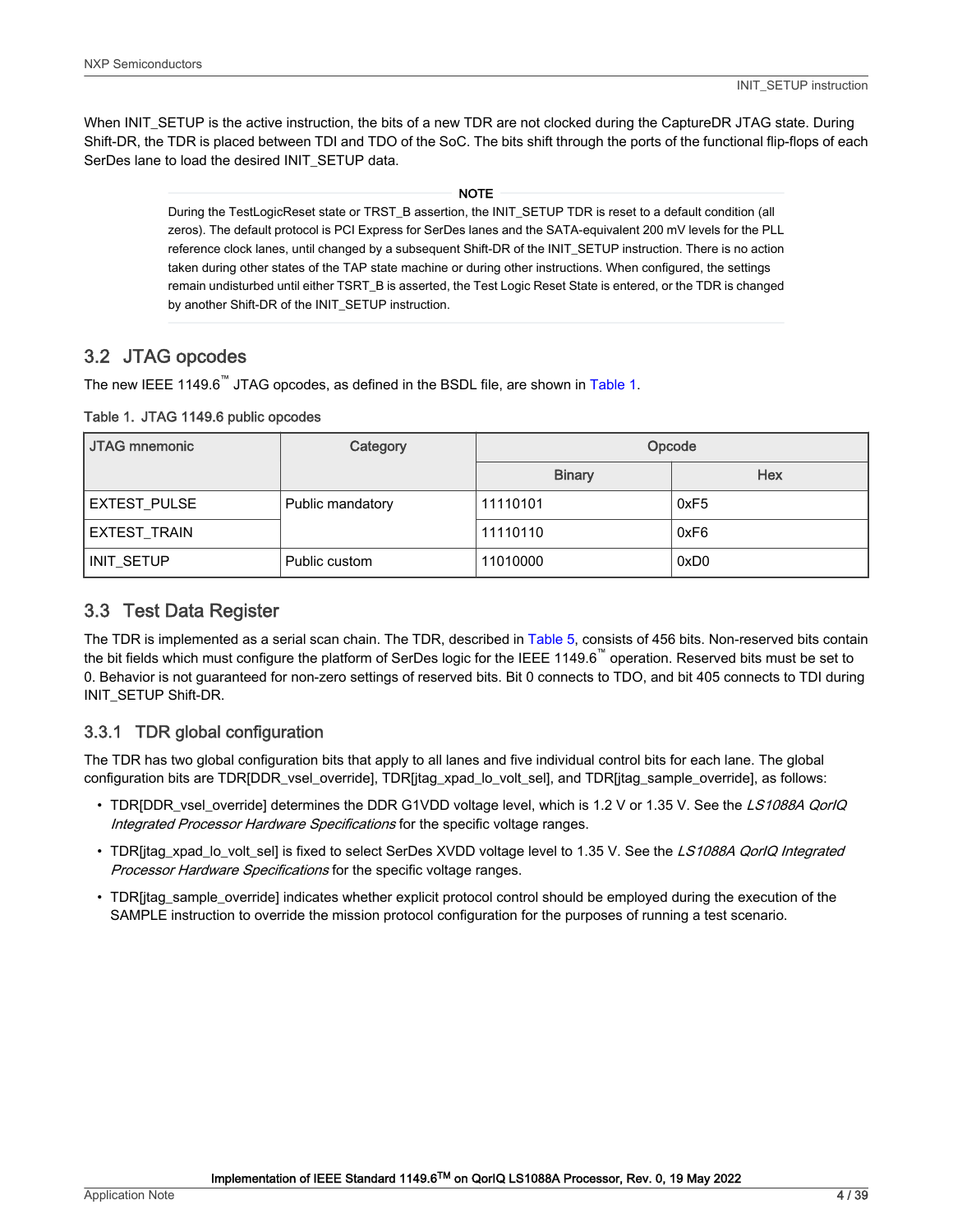#### **NOTE**

<span id="page-4-0"></span>The advanced I/O pins are compliant with the IEEE 1149.6™ except that there are limitations placed on SAMPLE. These limitations are due to the inherent practical issues associated with capturing the value of gigabit signaling of the slow and asynchronous TCK at the IEEE 1149.6 test receivers across the externally AC-coupled interfaces.

When the TDR[jtag\_sample\_override] bit is set, the SD1\_RXn capture values on the pins during SAMPLE. Unless the value driven is slow or static, the value cannot be predicted. If the lanes are running at a selected protocol frequency, the use of SAMPLE can affect the signal integrity of the functional data transmissions.

When the TDR[jtag\_sample\_override] bit is set, the SerDes receive and transmit signals using an internal DC-coupled sample configuration based on electrical settings from the TDR register. When the TDR[jtag\_sample\_override] bit is not set, the SerDes receive and transmit signals using an internal AC-coupled sample configuration based on their normal electrical settings from the functional mission logic during SAMPLE.

An inherent limitation for SAMPLE is that the IEEE 1149.6 test receivers reject high-speed signals as highfrequency 'noise'. Hence, the protocol data rate must be slow enough to pass through this glitch rejection filtering. In addition, it must be fast enough not to decay below the threshold of the test receivers due to the presence of external AC-coupling at the external interface.

### 3.3.2 TDR SerDes lane protocol configuration

There is a TDR bit field composed of five bits for each lane, shown in the Figure 3. This field is further subdivided into two subfields. The first three bits [4:2] specify the configuration for the RX protocol. The final two bits [1:0] specify the configuration of the TX protocol for the same lane. Fully mapped bit field decode values for configuring the RX and TX protocols are defined in Table 2 and Table 3.

| 90    | 89                       | 88    | 87    | 86        | 75    | 74                       | 73    | 72    |       |
|-------|--------------------------|-------|-------|-----------|-------|--------------------------|-------|-------|-------|
|       | SerDes 1 lane A initdata |       |       |           |       | SerDes 1 lane D initdata |       |       |       |
|       | RX<br>ТX                 |       |       | <b>RX</b> |       |                          | ТX    |       |       |
| Bit 4 | Bit 3                    | Bit 2 | Bit 1 | Bit 0     | Bit 4 | Bit 3                    | Bit 2 | Bit 1 | Bit 0 |

#### Figure 3. SerDes INIT\_SETUP TDR fields for RX and TX

The first three bits specify the decode values for the RX protocol, shown in Table 2.

#### Table 2. RX configuration protocol decode

| <b>RX</b> protocols                                         | <b>INIT_SETUP settings</b> |
|-------------------------------------------------------------|----------------------------|
| PEX3, PEX2, PEX, 1000BaseKX                                 | 000                        |
| Reserved                                                    | 001                        |
| SRIO Short, SGMII 2.5x, QSGMII, JEDEC, SATA, XFI, 10GBaseKR | 010                        |
| SGMII                                                       | 011                        |
| Reserved                                                    | 1xx                        |

The final two bits specify the decode values for the TX protocol, shown in Table 3.

#### Table 3. TX configuration protocol decode

| <b>TX</b> protocols                                                        | INIT SETUP settings |
|----------------------------------------------------------------------------|---------------------|
| PEX3, PEX2, PEX, SGMII 2.5x, HiGig, 10GBaseKR, 1000BaseKX (1.0*full swing) | 00                  |
| SRIO Short, QSGMII, JEDEC (0.75*full swing)                                |                     |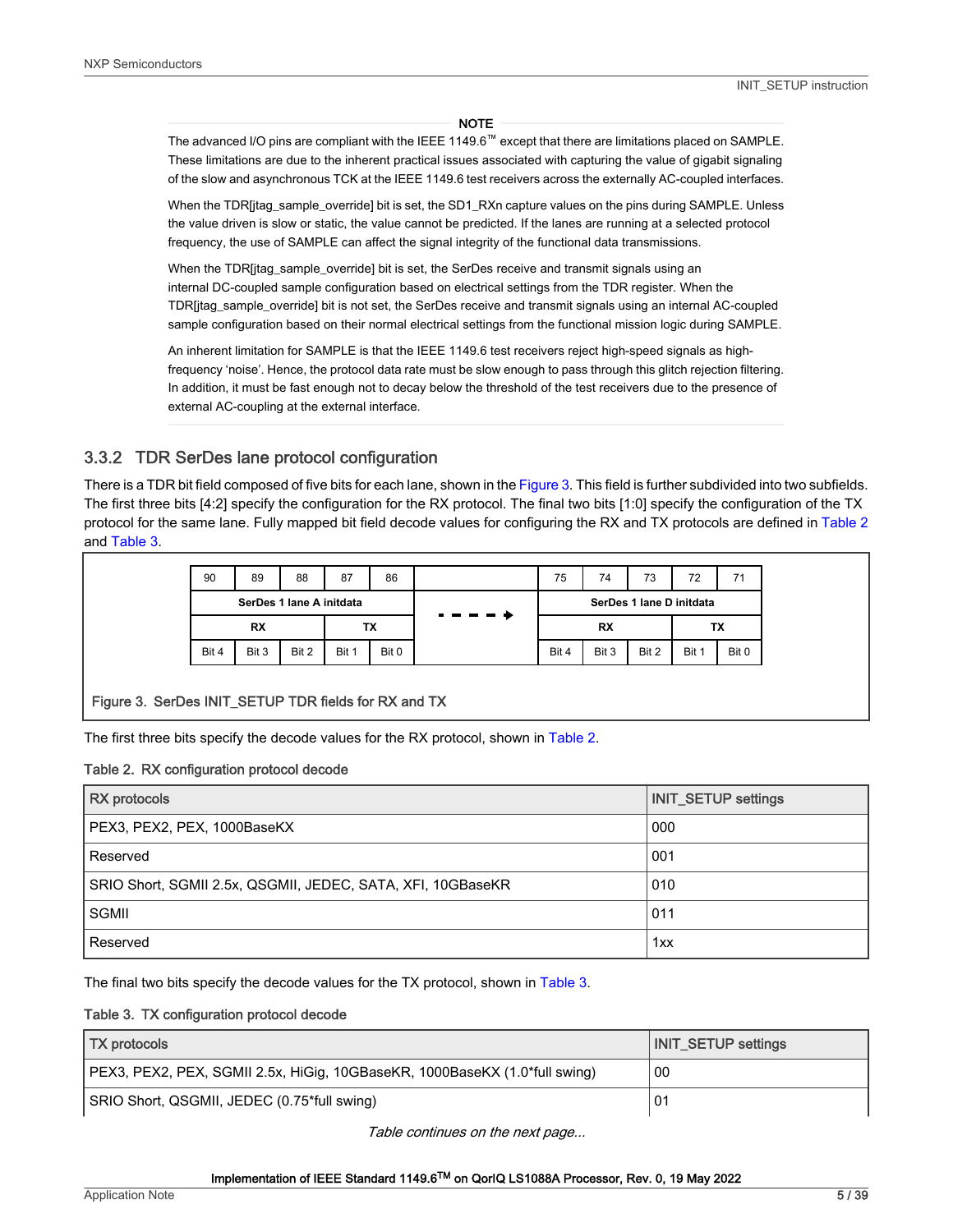#### <span id="page-5-0"></span>Table 3. TX configuration protocol decode (continued)

| <b>TX</b> protocols                                                   | <b>INIT_SETUP settings</b> |
|-----------------------------------------------------------------------|----------------------------|
| SATA, Interlaken 10G, Interlaken Short, JEDEC, XFI (0.585*full swing) | 10                         |
| SGMII, JDEC (0.667*full swing)                                        |                            |

The RX and TX settings of a given lane are independent of the settings of all other lanes and also of each other. It is up to the user to program both RX and TX to the same protocol values.

#### 3.3.3 TDR SerDes reference clock configuration

The setting of the configuration bits for the reference clock receivers for SerDes bank is specified in TDR[pll1\_config] and TDR[pll2\_config] as described in Figure 4 and Table 4.

The final two bits are cleared (set to zero) for the two SerDes reference clock settings because there are no associated TX/TX\_B pins.

| SerDes bank b |             |                |  |  |  |
|---------------|-------------|----------------|--|--|--|
|               | Ref Clock n | <b>Cleared</b> |  |  |  |
| Bit 4         | Bit 3       |                |  |  |  |

Figure 4. SerDes INIT\_SETUP TDR fields for ref clocks

Table 4 shows the decode values for the reference clocks for SerDes banks.

#### Table 4. SerDes bank reference clock decode values

| Reference clock configuration                                                                       | <b>INIT_SETUP settings</b><br>PLL1/2 initdata[4:2] | <b>INIT_SETUP settings</b><br>PLL1/2 initdata[1:0] |
|-----------------------------------------------------------------------------------------------------|----------------------------------------------------|----------------------------------------------------|
| Reference Clock 400 mV min, shunts on-chip AC coupling, used<br>when board is externally AC-Coupled | 000                                                | 00 Reserved                                        |
| Reference Clock 200 mV min, shunts on-chip AC coupling, used<br>when board is externally AC-Coupled | 010                                                | 00 Reserved                                        |
| Reference Clock 400 mV min, on-chip AC coupling, used when<br>board is externally DC-Coupled        | 100                                                | 00 Reserved                                        |
| Reference Clock 200 mV min, on-chip AC coupling, used when<br>board is externally DC-Coupled        | 110                                                | 00 Reserved                                        |
| All other values are reserved                                                                       |                                                    | 00 Reserved                                        |

#### 3.3.4 Full TDR layout

It is recommended to use the standard INIT\_SETUP instruction before doing any testing in Boundary SCAN. It is mandatory to use INIT\_SETUP for any checking of IO pad.

[Table 5](#page-6-0) lists the format of the entire TDR and the contents of each field.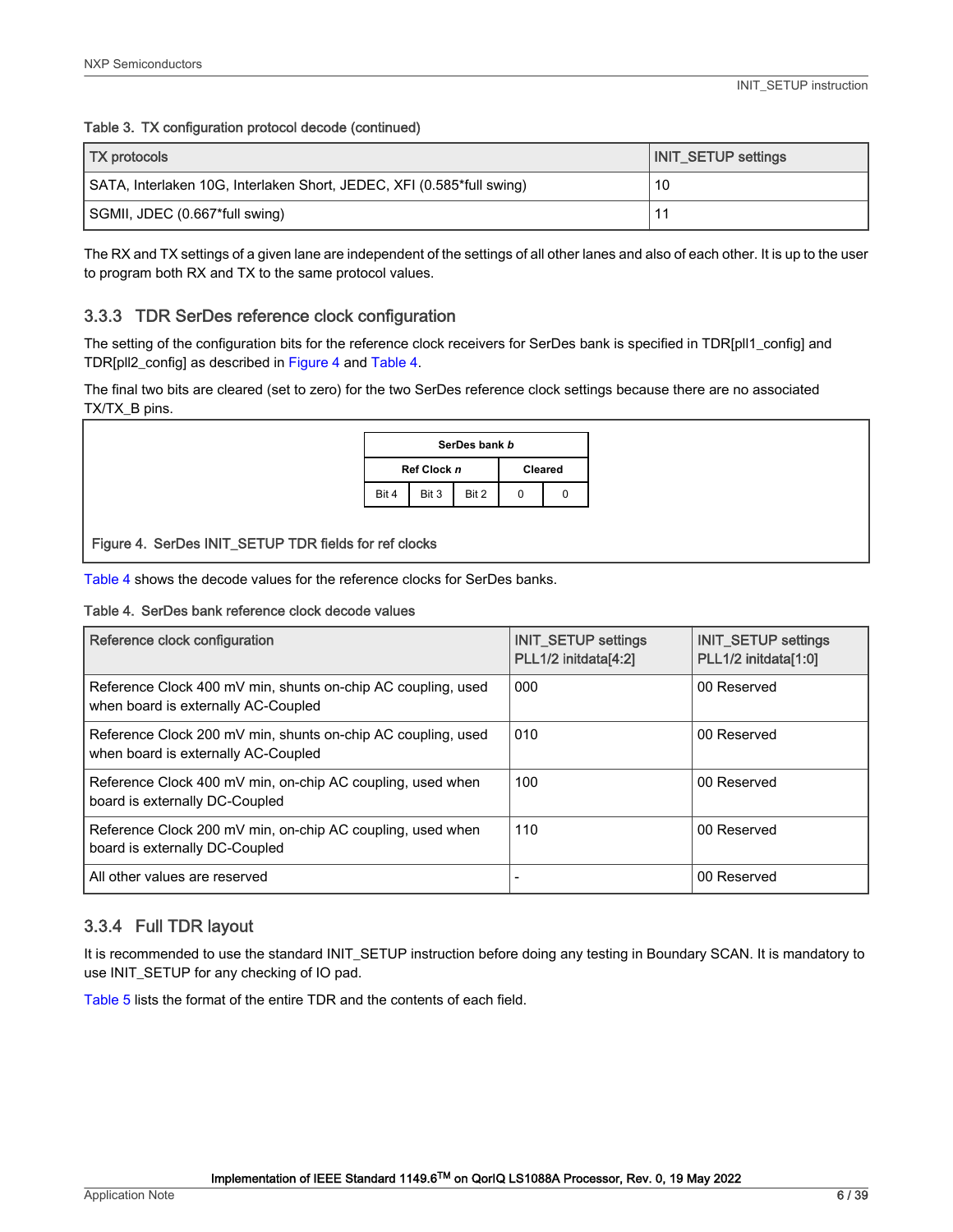### <span id="page-6-0"></span>Table 5. TDR layout

| <b>Block</b> | $INT_S$<br>ETUP/<br><b>TDR Bit</b> | Description                   | Default      |                                               | Note |
|--------------|------------------------------------|-------------------------------|--------------|-----------------------------------------------|------|
|              | 455                                | ref_ssp_en                    | $\mathbf{1}$ | Set to 0 for JTAG<br>operations per IP vendor |      |
|              |                                    | 454 $ref$ <sub>-clkdiv2</sub> | $\mathbf 0$  |                                               |      |
|              | 453                                |                               | $\pmb{0}$    |                                               |      |
|              | 452                                |                               | $\pmb{0}$    |                                               |      |
|              | 451                                |                               | $\pmb{0}$    |                                               |      |
|              | 450                                | mpll_multiplier               | $\pmb{0}$    |                                               |      |
|              | 449                                |                               | $\pmb{0}$    |                                               |      |
|              | 448                                |                               | $\mathbf 0$  |                                               |      |
|              | 447                                |                               | $\pmb{0}$    |                                               |      |
|              | 446                                |                               | $\mathbf{1}$ |                                               |      |
| <b>USB</b>   |                                    | $445$   tx_vboost_lvl         | $\pmb{0}$    | Set to 3'b100 per IP vendor                   |      |
|              | 444                                |                               | $\mathbf 0$  |                                               |      |
|              | 443                                |                               | $\pmb{0}$    |                                               |      |
|              | 442                                |                               | $\pmb{0}$    |                                               |      |
|              | 441                                |                               | $\pmb{0}$    |                                               |      |
|              | 440                                |                               | $\pmb{0}$    |                                               |      |
|              |                                    | 439 ssc_ref_clk_sel           | $\pmb{0}$    |                                               |      |
|              | 438                                |                               | $\mathbf 0$  |                                               |      |
|              | 437                                |                               | $\mathbf 0$  |                                               |      |
|              | 436                                |                               | $\pmb{0}$    |                                               |      |
|              | 435                                |                               | $\mathbf 0$  |                                               |      |
|              | 434                                |                               | $\pmb{0}$    |                                               |      |
|              |                                    | $433$ ssc_range               | $\pmb{0}$    |                                               |      |
|              | 432                                |                               | $\pmb{0}$    |                                               |      |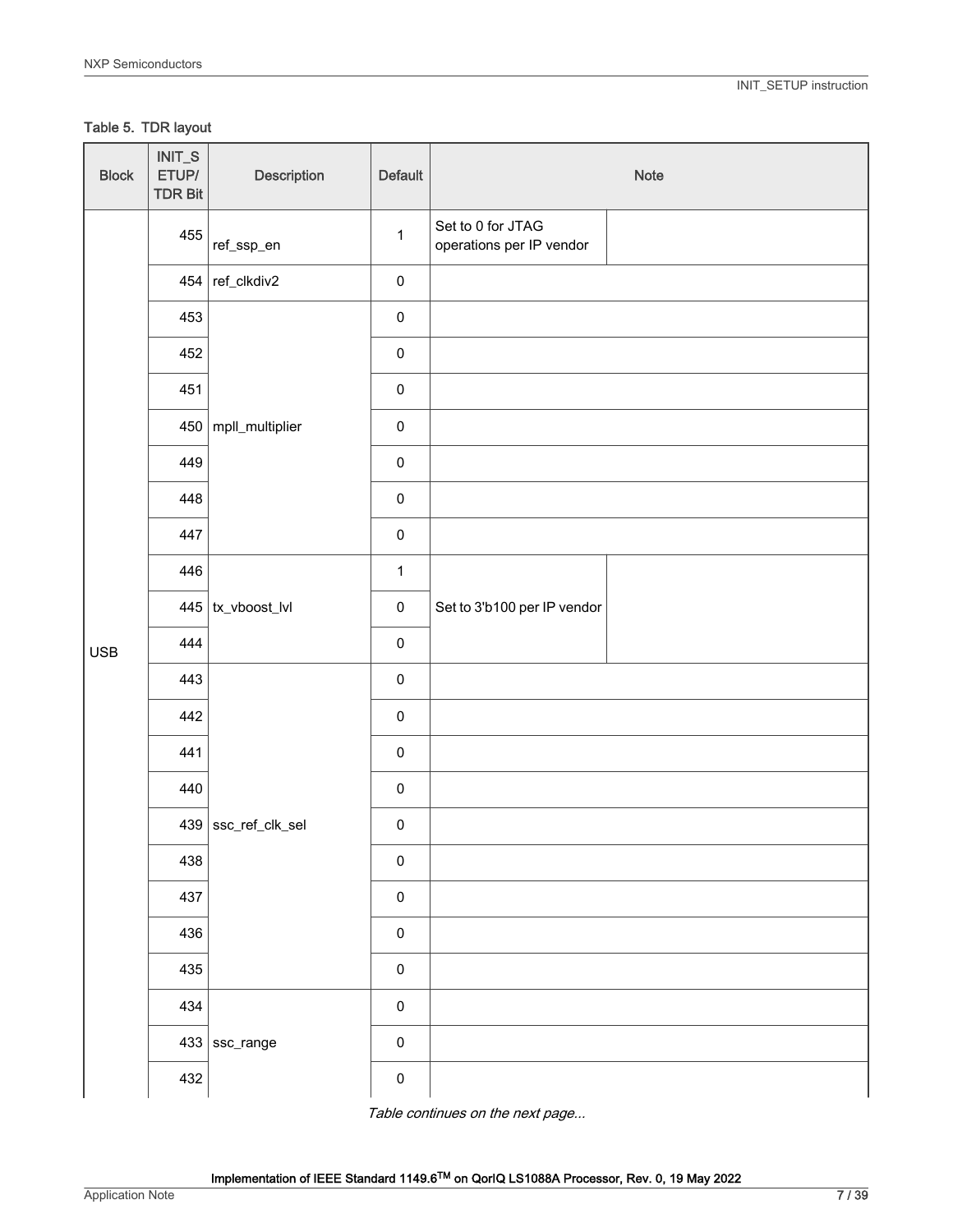Table 5. TDR layout (continued)

| <b>Block</b> | $INT_S$<br>ETUP/<br><b>TDR Bit</b> | Description             | Default      |                            | Note |
|--------------|------------------------------------|-------------------------|--------------|----------------------------|------|
|              | 431                                |                         | $\pmb{0}$    |                            |      |
|              | 430                                |                         | $\pmb{0}$    |                            |      |
|              |                                    | $429$ acjt_level        | $\pmb{0}$    |                            |      |
|              | 428                                |                         | $\pmb{0}$    |                            |      |
|              | 427                                |                         | $\mathbf 0$  |                            |      |
|              | 426                                |                         | $\pmb{0}$    |                            |      |
|              | 425                                |                         | $\mathbf 0$  |                            |      |
|              | 424                                |                         | $\pmb{0}$    |                            |      |
|              | 423                                |                         | $\pmb{0}$    |                            |      |
|              | 422                                | pcs_rx_los_mask_val     | $\pmb{0}$    |                            |      |
|              | 421                                |                         | $\pmb{0}$    |                            |      |
|              | 420                                |                         | $\pmb{0}$    |                            |      |
|              | 419                                |                         | $\pmb{0}$    |                            |      |
|              | 418                                |                         | $\pmb{0}$    |                            |      |
|              | 417                                |                         | $\pmb{0}$    |                            |      |
|              | 416                                |                         | $\mathbf{1}$ |                            |      |
|              | 415                                |                         | $\mathbf{1}$ |                            |      |
|              | $414\,$                            |                         | $\mathbf{1}$ |                            |      |
|              |                                    | $413$ pcs_tx_swing_full | $\mathbf{1}$ | Set to 'd127 per IP vendor |      |
|              | 412                                |                         | $\mathbf{1}$ |                            |      |
|              | 411                                |                         | $\pmb{0}$    |                            |      |
|              | 410                                |                         | $\pmb{0}$    |                            |      |
|              | 409                                |                         | $\mathbf{1}$ |                            |      |
|              |                                    | $408$ pcs_tx_deemph_6db | $\pmb{0}$    |                            |      |
|              | 407                                |                         | $\pmb{0}$    |                            |      |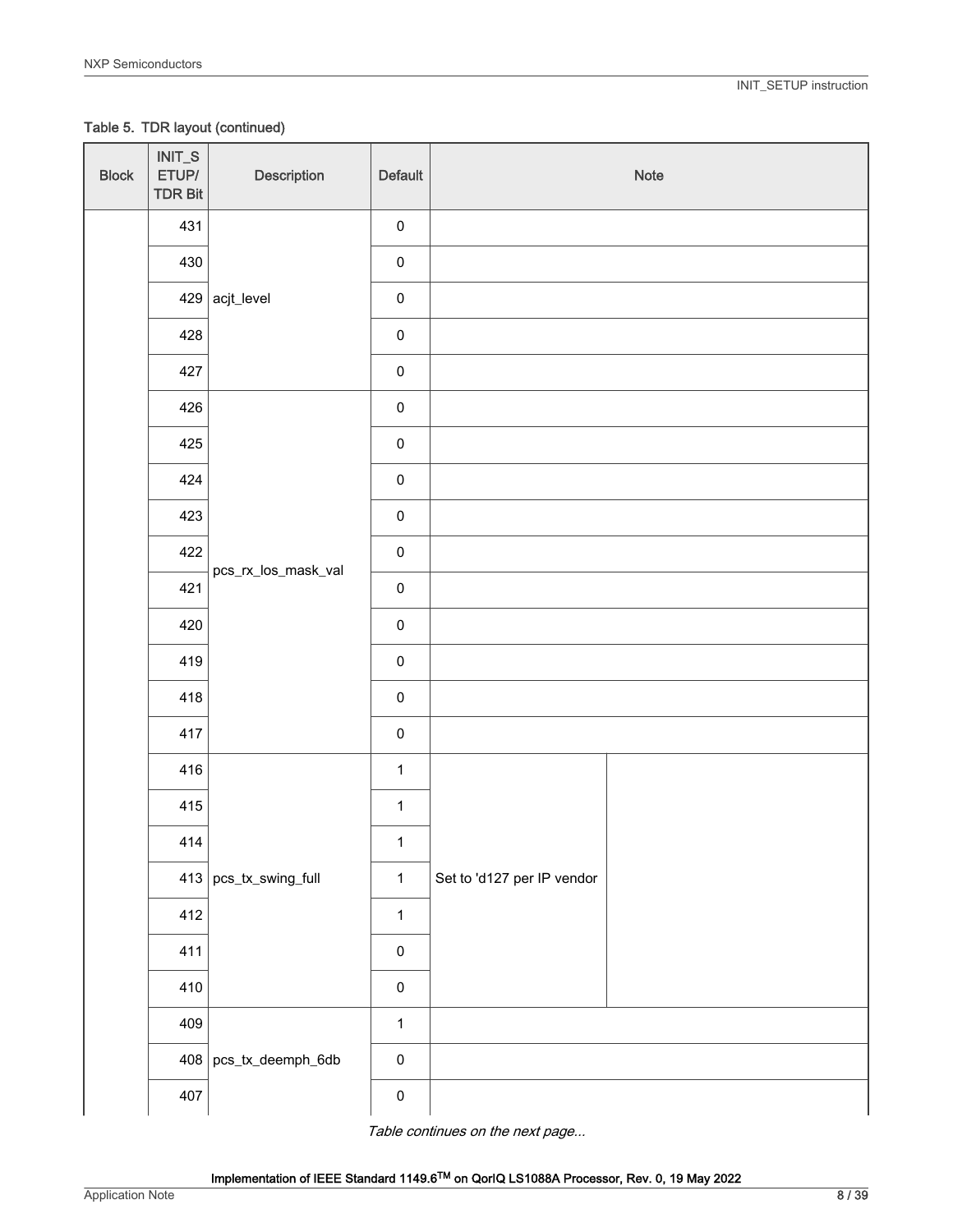Table 5. TDR layout (continued)

| <b>Block</b> | $INT_S$<br>ETUP/<br><b>TDR Bit</b> | Description                            | Default      |                           | Note |
|--------------|------------------------------------|----------------------------------------|--------------|---------------------------|------|
|              | 406                                |                                        | $\pmb{0}$    |                           |      |
|              | 405                                |                                        | $\mathbf{1}$ |                           |      |
|              | 404                                |                                        | $\mathbf{1}$ |                           |      |
|              | 403                                |                                        | $\pmb{0}$    |                           |      |
|              | 402                                |                                        | $\mathbf{1}$ |                           |      |
|              | 401                                | pcs_tx_deemph_3p5db                    | $\mathbf{1}$ | Set to 'd24 per IP vendor |      |
|              | 400                                |                                        | $\pmb{0}$    |                           |      |
|              | 399                                |                                        | $\pmb{0}$    |                           |      |
|              | 398                                |                                        | $\pmb{0}$    |                           |      |
|              | 397                                |                                        | $\mathbf{1}$ |                           |      |
|              |                                    | $396$ los_bias                         | $\pmb{0}$    |                           |      |
|              | 395                                |                                        | $\mathbf{1}$ |                           |      |
|              | 394                                | VATESTENB                              | $\pmb{0}$    |                           |      |
|              | 393                                |                                        | $\pmb{0}$    |                           |      |
|              | 392                                | <b>TXPREEMPPULSETUN</b><br>$\mathsf E$ | $\mathbf 0$  |                           |      |
|              | 391                                |                                        | $\mathbf{1}$ |                           |      |
|              | 390                                | TXVREFTUNE0                            | $\pmb{0}$    |                           |      |
|              | 389                                |                                        | $\pmb{0}$    |                           |      |
|              | 388                                |                                        | $\mathbf{1}$ |                           |      |
|              | 387                                | <b>TXRISETUNE0</b>                     | $\pmb{0}$    |                           |      |
|              | 386                                |                                        | $\mathbf{1}$ |                           |      |
|              | 385                                | TXRESTUNE0                             | $\pmb{0}$    |                           |      |
|              | 384                                |                                        | $\mathbf{1}$ |                           |      |
|              | 383                                | <b>TXPREEMPAMPTUNE</b><br>$\pmb{0}$    | $\pmb{0}$    |                           |      |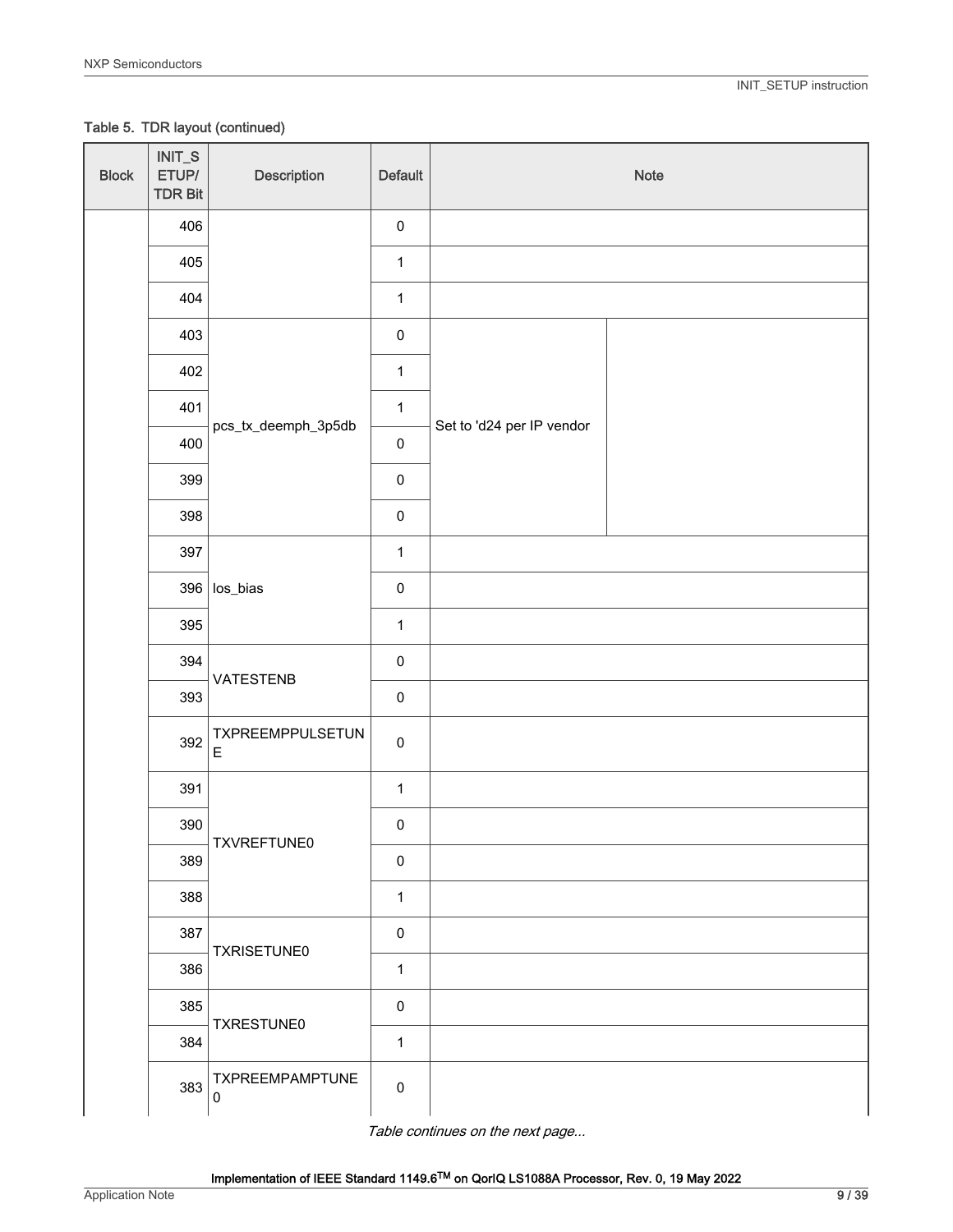Table 5. TDR layout (continued)

| <b>Block</b>   | INIT_S<br>ETUP/<br><b>TDR Bit</b> | <b>Description</b>         | <b>Default</b>      | Note                                                   |
|----------------|-----------------------------------|----------------------------|---------------------|--------------------------------------------------------|
|                | 382                               |                            | $\mathbf{1}$        |                                                        |
|                | 381                               | TXHSXVTUNE0                | $\mathbf{1}$        |                                                        |
|                | 380                               |                            | $\mathbf{1}$        |                                                        |
|                | 379                               |                            | $\pmb{0}$           |                                                        |
|                | 378                               | TXFSLSTUNE0                | $\pmb{0}$           |                                                        |
|                | 377                               |                            | $\mathbf 1$         |                                                        |
|                | 376                               |                            | $\mathbf{1}$        |                                                        |
|                | 375                               |                            | $\pmb{0}$           |                                                        |
|                |                                   | 374 SQRXTUNE0              | $\pmb{0}$           |                                                        |
|                | 373                               |                            | $\pmb{0}$           |                                                        |
|                | 372                               | 371 OTGTUNE0               | $\mathbf{1}$        |                                                        |
|                |                                   |                            | $\pmb{0}$           |                                                        |
|                | 370                               |                            | $\pmb{0}$           |                                                        |
|                | 369                               | 368 COMPDISTUNE0           | $\mathbf{1}$        |                                                        |
|                |                                   |                            | $\pmb{0}$           |                                                        |
|                | 367                               |                            | $\pmb{0}$           |                                                        |
|                | 366                               | <b>TVDD Voltage Select</b> | $\pmb{0}$           | $00 = 3.3 V$ (do not use)                              |
|                | 365                               |                            | $\mathbf 0$         | $01 = 2.5 V$<br>$10 = 2.5 V$<br>$11 = 1.2$ V/1.8 V     |
|                | 364                               |                            | $\pmb{0}$           | $00 = 3.3 V$ (do not use)                              |
| Pin<br>Control | 363                               | LVDD Voltage Select        | $\mathsf{O}\xspace$ | $01 = 2.5 V$<br>$10 = 2.5 V$<br>$11 = 1.2$ V/1.8 V     |
|                | 362                               |                            | $\pmb{0}$           | $00 = 3.3 V$                                           |
|                | 361                               | EVDD Voltage Select        | $\pmb{0}$           | $01 = 2.5 V$ (do not use)<br>$10 = 2.5 V$ (do not use) |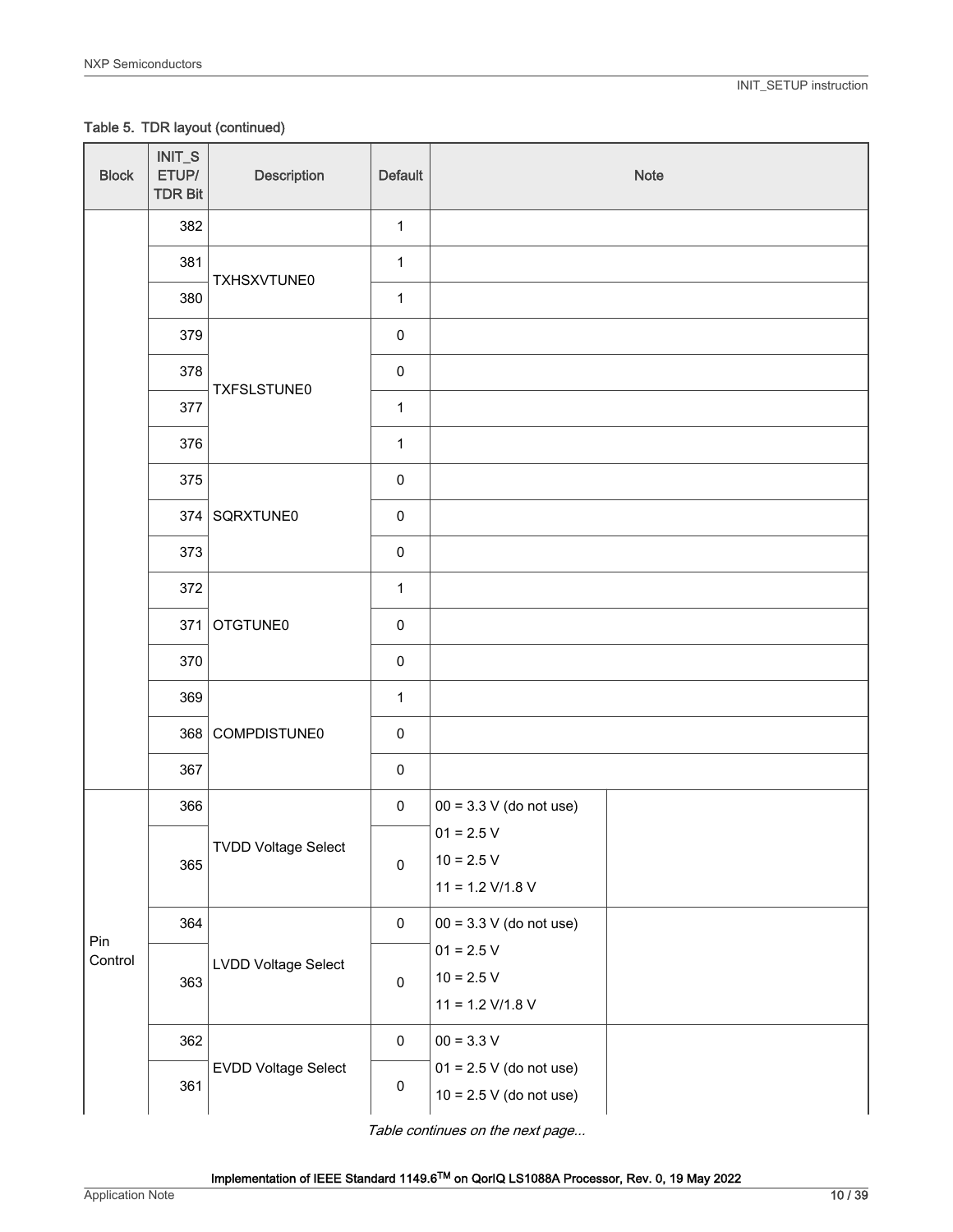Table 5. TDR layout (continued)

| <b>Block</b> | INIT_S<br>ETUP/<br><b>TDR Bit</b>                                                                                             | <b>Description</b>                    | <b>Default</b> |                                                                                             | <b>Note</b> |
|--------------|-------------------------------------------------------------------------------------------------------------------------------|---------------------------------------|----------------|---------------------------------------------------------------------------------------------|-------------|
|              |                                                                                                                               |                                       |                | $11 = 1.2$ V/1.8 V                                                                          |             |
|              | 360                                                                                                                           |                                       | $\pmb{0}$      | $00 = 3.3 V$                                                                                |             |
|              | 359                                                                                                                           | <b>DVDD Voltage Select</b>            | $\pmb{0}$      | $01 = 2.5 V$ (do not use)<br>$10 = 2.5 V$ (do not use)<br>$11 = 1.2$ V/1.8 V                |             |
|              |                                                                                                                               | 358 Auto-Detect Voltage               | 0              | 0 = auto (Voltage Select<br>bits are don't care)<br>1 = manual (Use Voltage<br>Select bits) |             |
|              | 357                                                                                                                           | <b>LVTTL</b> control<br>for ec2_rx_dv | $\pmb{0}$      |                                                                                             |             |
|              | <b>LVTTL</b> control<br>356<br>for ec2_rx_clk<br>LVTTL control<br>355<br>for ec2_rxd3<br>LVTTL control<br>354<br>for ec2_rxd2 | $\pmb{0}$                             |                |                                                                                             |             |
|              |                                                                                                                               | $\pmb{0}$                             |                |                                                                                             |             |
|              |                                                                                                                               | $\pmb{0}$                             |                |                                                                                             |             |
|              | 353                                                                                                                           | LVTTL control<br>for ec2_rxd1         | $\pmb{0}$      |                                                                                             |             |
|              | 352                                                                                                                           | LVTTL control<br>for ec2_rxd0         | $\pmb{0}$      | 0 = LVCMOS input levels                                                                     |             |
|              | 351                                                                                                                           | LVTTL control<br>for ec2_gtx_clk125   | $\pmb{0}$      | 1 = LVTTL input levels                                                                      |             |
|              | 350                                                                                                                           | LVTTL control<br>for ec2_gtx_clk      | $\mathbf 0$    |                                                                                             |             |
|              | LVTTL control<br>349<br>for ec2_tx_en<br>LVTTL control<br>348<br>for ec2_txd3                                                 | $\pmb{0}$                             |                |                                                                                             |             |
|              |                                                                                                                               | $\pmb{0}$                             |                |                                                                                             |             |
|              | 347                                                                                                                           | LVTTL control<br>for ec2_txd2         | $\pmb{0}$      |                                                                                             |             |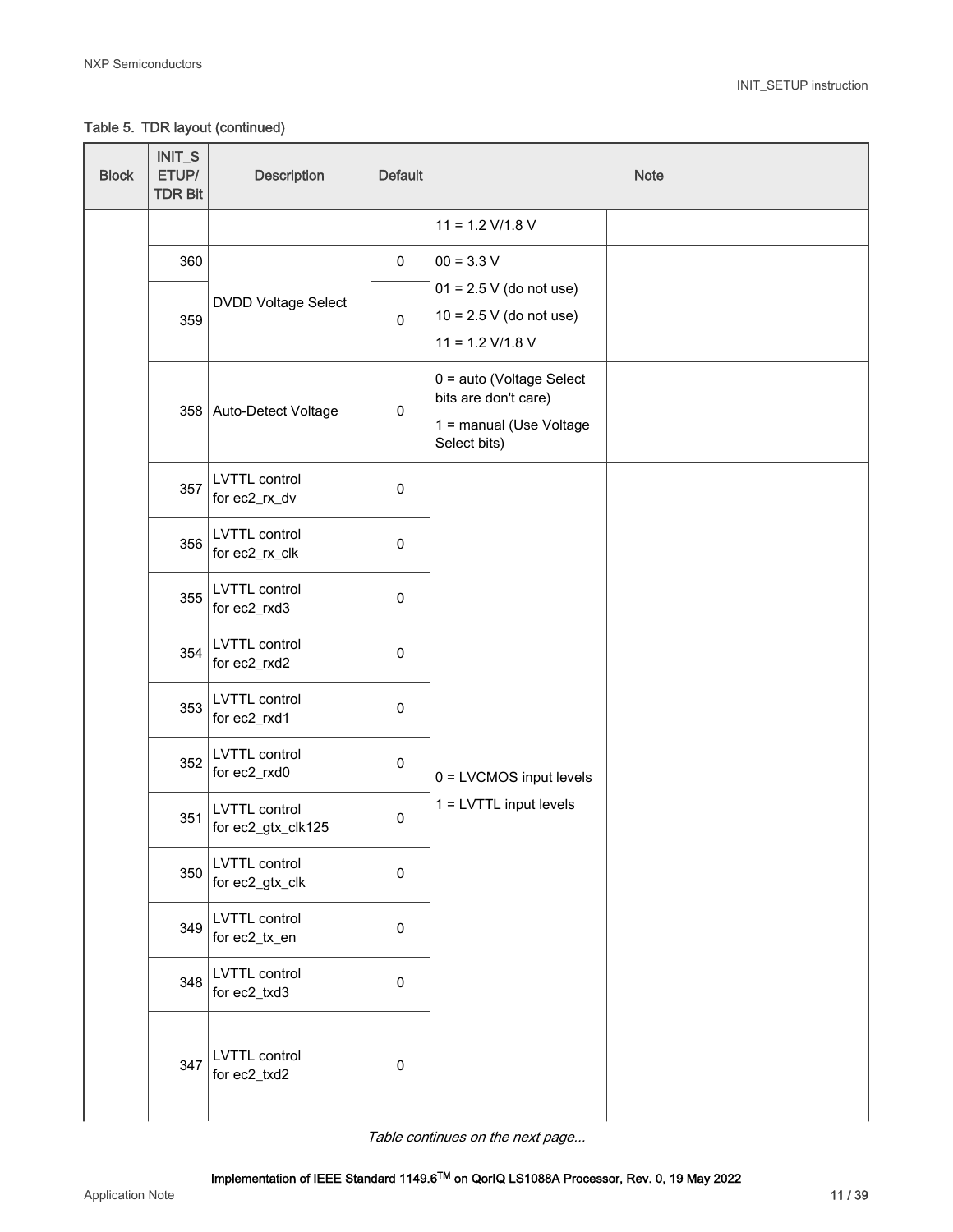Table 5. TDR layout (continued)

| <b>Block</b> | $INT_S$<br>ETUP/<br><b>TDR Bit</b> | <b>Description</b>                  | <b>Default</b>      | Note |
|--------------|------------------------------------|-------------------------------------|---------------------|------|
|              | 346                                | LVTTL control<br>for ec2_txd1       | $\pmb{0}$           |      |
|              | 345                                | LVTTL control<br>for ec2_txd0       | $\pmb{0}$           |      |
|              | 344                                | LVTTL control<br>for ec1_rx_dv      | $\pmb{0}$           |      |
|              | 343                                | LVTTL control<br>for ec1_rx_clk     | $\pmb{0}$           |      |
|              | 342                                | LVTTL control<br>for ec1_rxd3       | $\pmb{0}$           |      |
|              | 341                                | LVTTL control<br>for ec1_rxd2       | $\pmb{0}$           |      |
|              | 340                                | LVTTL control<br>for ec1_rxd1       | $\pmb{0}$           |      |
|              | 339                                | LVTTL control<br>for ec1_rxd0       | $\mathsf{O}\xspace$ |      |
|              | 338                                | LVTTL control<br>for ec1_gtx_clk125 | $\mathsf{O}\xspace$ |      |
|              | 337                                | LVTTL control<br>for ec1_gtx_clk    | $\pmb{0}$           |      |
|              | 336                                | LVTTL control<br>for ec1_tx_en      | $\pmb{0}$           |      |
|              | 335                                | LVTTL control<br>for ec1_txd3       | 0                   |      |
|              | 334                                | LVTTL control<br>for ec1_txd2       | $\pmb{0}$           |      |
|              | 333                                | LVTTL control<br>for ec1_txd1       | $\pmb{0}$           |      |
|              | 332                                | LVTTL control<br>for ec1_txd0       | $\pmb{0}$           |      |
|              | 331                                | LVTTL control<br>for usb_pwrfault   | $\pmb{0}$           |      |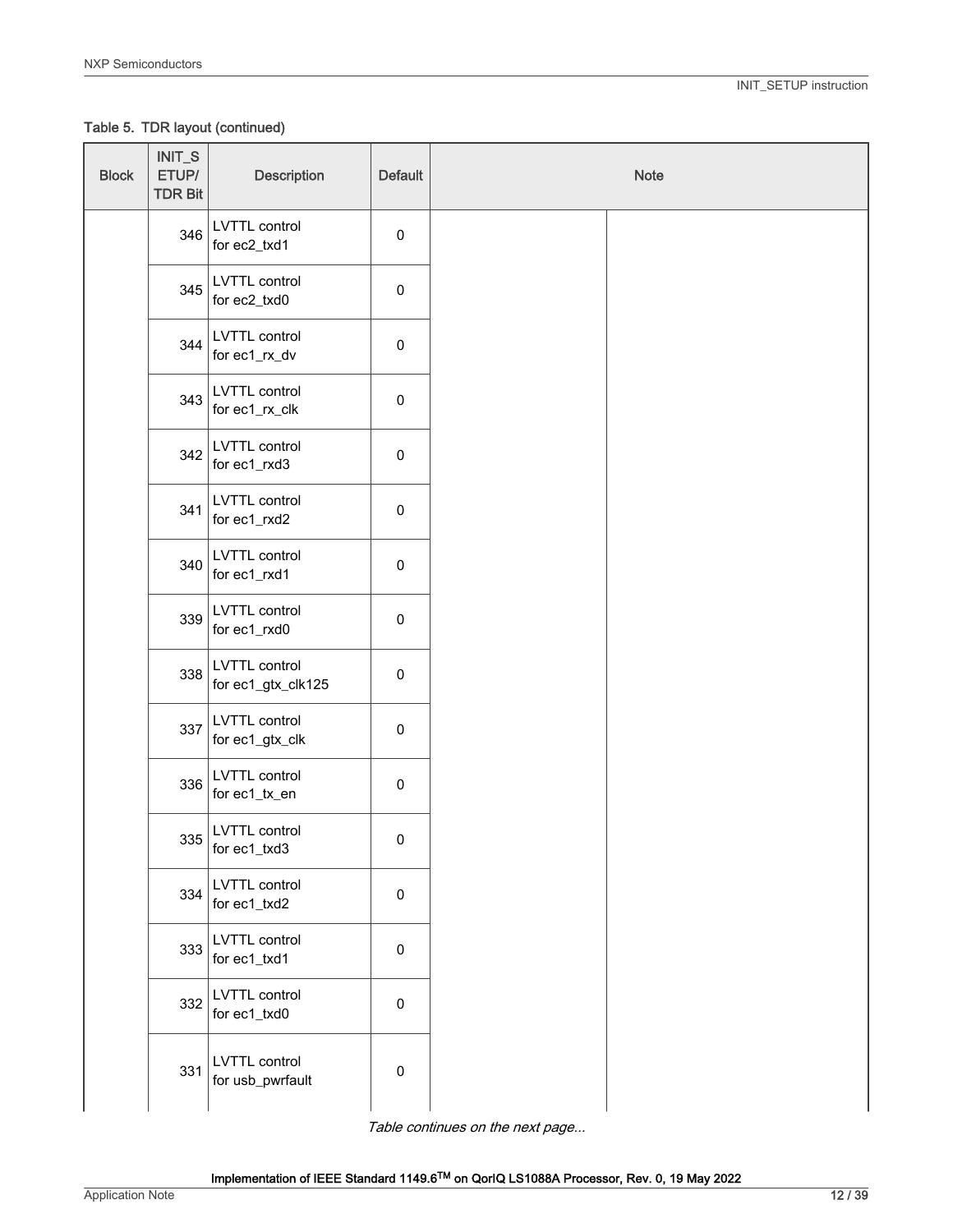Table 5. TDR layout (continued)

| <b>Block</b> | INIT_S<br>ETUP/<br><b>TDR Bit</b> | <b>Description</b>               | <b>Default</b> | <b>Note</b> |  |
|--------------|-----------------------------------|----------------------------------|----------------|-------------|--|
|              | 330                               | LVTTL control<br>for usb_drvvbus | $\pmb{0}$      |             |  |
|              | 329                               | LVTTL control<br>for iic4_sda    | $\pmb{0}$      |             |  |
|              | 328                               | LVTTL control<br>for iic4_scl    | $\pmb{0}$      |             |  |
|              | 327                               | LVTTL control<br>for iic3_sda    | $\pmb{0}$      |             |  |
|              | 326                               | LVTTL control<br>for iic3_scl    | $\pmb{0}$      |             |  |
|              | 325                               | LVTTL control<br>for emi_mdio    | $\pmb{0}$      |             |  |
|              | 324                               | LVTTL control<br>for emi_mdc     | $\pmb{0}$      |             |  |
|              | 323                               | LVTTL control for irq11          | $\pmb{0}$      |             |  |
|              | 322                               | LVTTL control for irq10          | $\pmb{0}$      |             |  |
|              | 321                               | LVTTL control for irq9           | $\pmb{0}$      |             |  |
|              |                                   | 320 LVTTL control for irq8       | $\pmb{0}$      |             |  |
|              |                                   | 319 LVTTL control for irq7       | $\pmb{0}$      |             |  |
|              |                                   | 318 LVTTL control for irq6       | $\pmb{0}$      |             |  |
|              |                                   | 317   LVTTL control for irq5     | $\pmb{0}$      |             |  |
|              |                                   | 316 LVTTL control for irq4       | $\pmb{0}$      |             |  |
|              | 315                               | LVTTL control for irq3           | $\pmb{0}$      |             |  |
|              | 314                               | LVTTL control<br>for sdhc_clk    | $\pmb{0}$      |             |  |
|              | 313                               | LVTTL control<br>for sdhc_dat3   | $\pmb{0}$      |             |  |
|              | 312                               | LVTTL control<br>for sdhc_dat2   | $\pmb{0}$      |             |  |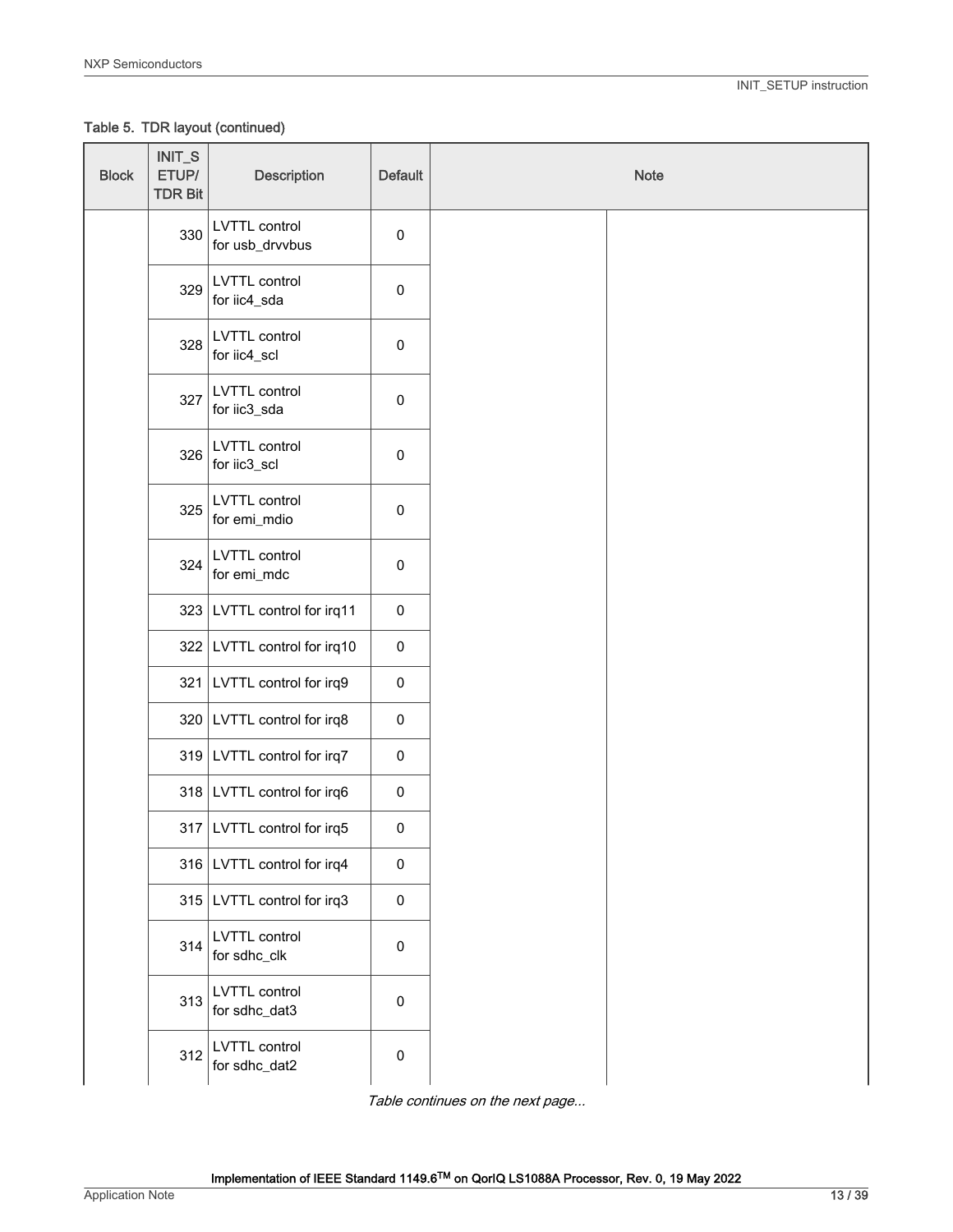Table 5. TDR layout (continued)

| <b>Block</b> | $INT_S$<br>ETUP/<br><b>TDR Bit</b> | <b>Description</b>                      | <b>Default</b>      | Note |  |
|--------------|------------------------------------|-----------------------------------------|---------------------|------|--|
|              | 311                                | LVTTL control<br>for sdhc_dat1          | $\mathsf{O}\xspace$ |      |  |
|              | 310                                | LVTTL control<br>for sdhc_dat0          | $\mathsf 0$         |      |  |
|              | 309                                | LVTTL control<br>for sdhc_cmd           | $\mathsf 0$         |      |  |
|              | 308                                | LVTTL control<br>for iic2_sda           | $\mathsf 0$         |      |  |
|              | 307                                | LVTTL control<br>for iic2_scl           | 0                   |      |  |
|              | 306                                | LVTTL control<br>for iic1_sda           | $\mathsf 0$         |      |  |
|              | 305                                | LVTTL control<br>for iic1_scl           | $\mathsf 0$         |      |  |
|              | 304                                | LVTTL control<br>for uart2_cts_b        | $\mathsf 0$         |      |  |
|              | 303                                | LVTTL control<br>for uart1_cts_b        | $\mathsf 0$         |      |  |
|              | 302                                | LVTTL control<br>for uart2_rts_b        | $\mathsf 0$         |      |  |
|              | 301                                | <b>LVTTL</b> control<br>for uart1_rts_b | $\mathsf 0$         |      |  |
|              |                                    | $300$ LVTTL control<br>for uart2_sin    | 0                   |      |  |
|              | 299                                | LVTTL control<br>for uart1_sin          | $\pmb{0}$           |      |  |
|              | 298                                | LVTTL control<br>for uart2_sout         | 0                   |      |  |
|              | 297                                | LVTTL control<br>for uart1_sout         | $\mathsf 0$         |      |  |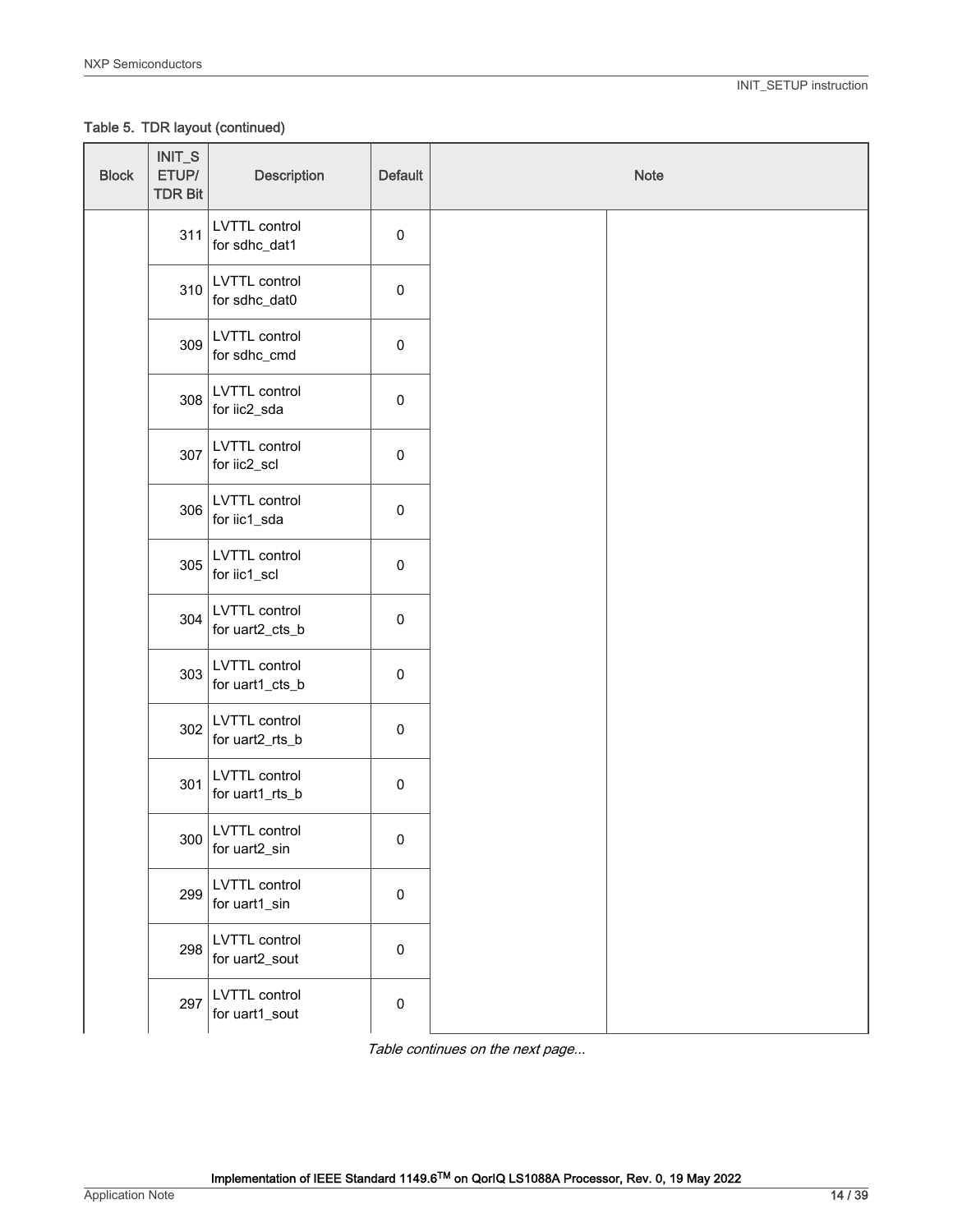Table 5. TDR layout (continued)

| <b>Block</b> | INIT_S<br>ETUP/<br><b>TDR Bit</b> | <b>Description</b> | <b>Default</b>        |                                      | <b>Note</b>                                                                       |
|--------------|-----------------------------------|--------------------|-----------------------|--------------------------------------|-----------------------------------------------------------------------------------|
|              | 296                               |                    | 1                     | Drive Strength Enable<br>group F,    |                                                                                   |
|              | 295                               |                    | 0                     | 000 - output driver disabled         |                                                                                   |
|              |                                   |                    |                       | $001 = 240$ Ohms                     |                                                                                   |
|              |                                   |                    |                       | $010 = 120$ Ohms                     | Includes pins irq11, irq10, irq9,                                                 |
|              |                                   | dse_grp_f          |                       | $011 = 80$ Ohms                      | irq8, irq7, irq6, irq5, irq4, irq3,<br>usb_drvvbus, usb_pwrfault                  |
|              | 294                               |                    | $\pmb{0}$             | $100 = 60$ Ohms                      |                                                                                   |
|              |                                   |                    |                       | $101 = 48$ Ohms                      |                                                                                   |
|              |                                   |                    |                       | $110 = 40$ Ohms                      |                                                                                   |
|              |                                   |                    |                       | $111 = 34$ Ohms (max drive)          |                                                                                   |
|              | 293                               | 1                  | Drive Strength Enable |                                      |                                                                                   |
|              | 292                               | dse_grp_e          | 1                     | group E,                             | Includes pins ec1_gtx_clk125,                                                     |
|              |                                   |                    |                       | 000 - output driver disabled         | ec1_rx_clk, ec1_rx_dv, ec1_rxd0,                                                  |
|              |                                   |                    | $\pmb{0}$             | $001 = 240$ Ohms<br>$010 = 120$ Ohms | ec1_rxd1, ec1_rxd2, ex1_rxd3,<br>ec1_tx_en, ec1_txd0, ec1_txd1,                   |
|              |                                   |                    |                       | $011 = 80$ Ohms                      | ec1_txd2, ec1_txd3, ec2_gtx_clk,                                                  |
|              | 291                               |                    |                       | $100 = 60$ Ohms                      | ec2_gtx_clk125, ec2_rx_clk, ec2_rx_dv,<br>ec2_rxd0, ec2_rxd1, ec2_rxd2, ec2_rxd3, |
|              |                                   |                    |                       | $101 = 48$ Ohms                      | ex2_tx_en, ec2_txd0, ec2_txd1,                                                    |
|              |                                   |                    |                       | $110 = 40$ Ohms                      | ec2_txd2, ec2_txd3                                                                |
|              |                                   |                    |                       | $111 = 34$ Ohms (max drive)          |                                                                                   |
|              | 290                               |                    | $\mathbf{1}$          | Drive Strength Enable                |                                                                                   |
|              | 289                               |                    | 1                     | group D,                             |                                                                                   |
|              |                                   |                    |                       | 000 - output driver disabled         |                                                                                   |
|              |                                   |                    |                       | $001 = 240$ Ohms<br>$010 = 120$ Ohms |                                                                                   |
|              |                                   | dse_grp_d          |                       | $011 = 80$ Ohms                      | Includes pins emi2_mdio                                                           |
|              | 288                               |                    | $\mathbf{1}$          | $100 = 60$ Ohms                      |                                                                                   |
|              |                                   |                    |                       | $101 = 48$ Ohms                      |                                                                                   |
|              |                                   |                    |                       | $110 = 40$ Ohms                      |                                                                                   |
|              |                                   |                    |                       | $111 = 34$ Ohms (max drive)          |                                                                                   |
|              |                                   |                    |                       |                                      |                                                                                   |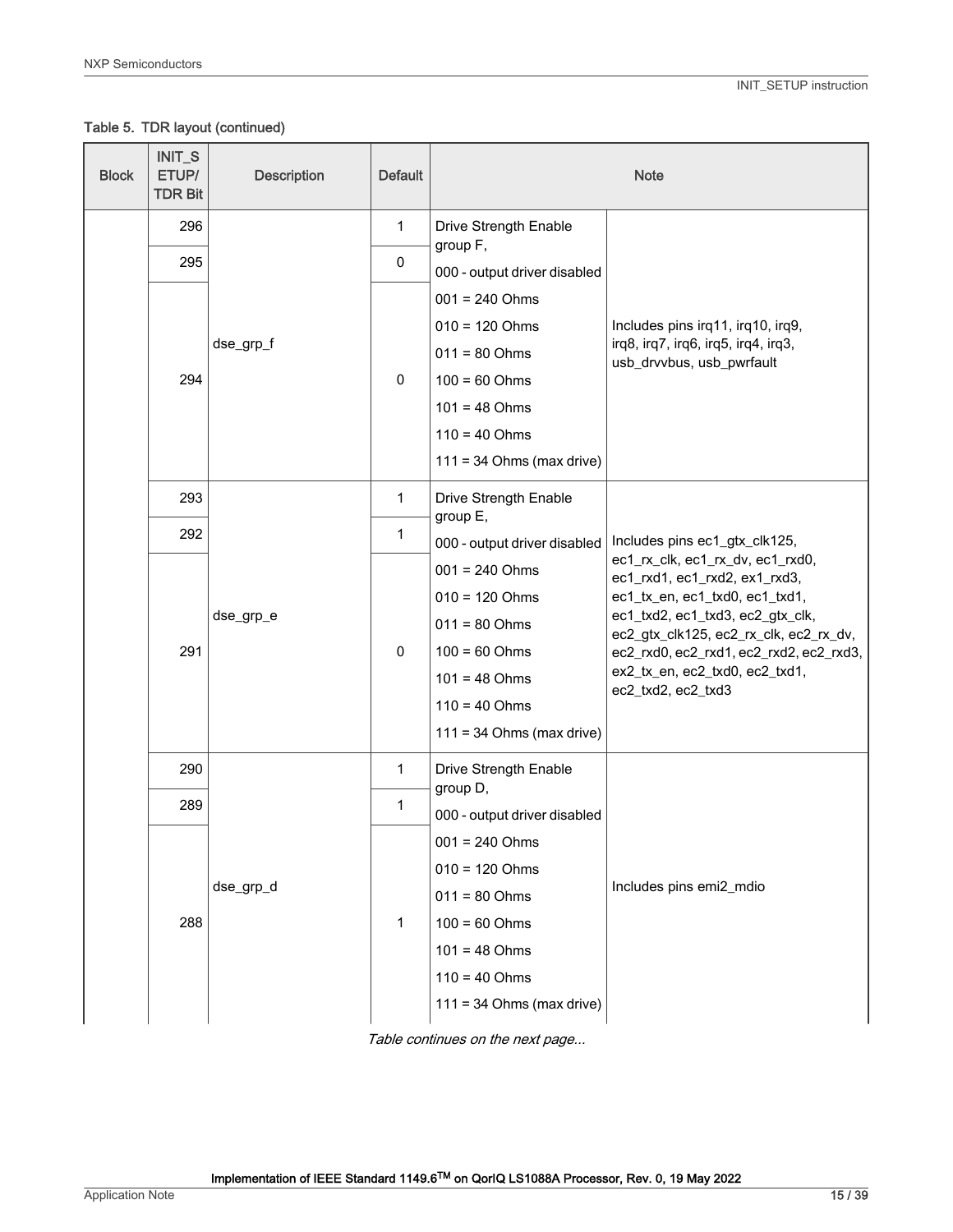Table 5. TDR layout (continued)

| <b>Block</b> | INIT_S<br>ETUP/<br><b>TDR Bit</b> | <b>Description</b> | <b>Default</b>   |                                          | <b>Note</b>                                                                    |
|--------------|-----------------------------------|--------------------|------------------|------------------------------------------|--------------------------------------------------------------------------------|
|              | 287                               |                    | 1                | Drive Strength Enable<br>group C,        |                                                                                |
|              | 286                               |                    | 1                | 000 - output driver disabled             |                                                                                |
|              |                                   |                    |                  | $001 = 240$ Ohms                         |                                                                                |
|              |                                   |                    |                  | $010 = 120$ Ohms                         |                                                                                |
|              |                                   | dse_grp_c          |                  | $011 = 80$ Ohms                          | Includes pins emi2_mdc                                                         |
|              | 285                               |                    | $\mathbf 1$      | $100 = 60$ Ohms                          |                                                                                |
|              |                                   |                    |                  | $101 = 48$ Ohms                          |                                                                                |
|              |                                   |                    |                  | $110 = 40$ Ohms                          |                                                                                |
|              |                                   |                    |                  | $111 = 34$ Ohms (max drive)              |                                                                                |
|              | 284                               |                    | 1                | Drive Strength Enable                    |                                                                                |
|              | 283                               |                    | 1                | group B,<br>000 - output driver disabled |                                                                                |
|              |                                   |                    |                  | $001 = 240$ Ohms                         |                                                                                |
|              |                                   |                    | $010 = 120$ Ohms | Includes pins sdhc_clk,                  |                                                                                |
|              |                                   | dse_grp_b          | 1                | $011 = 80$ Ohms                          | sdhc_cmd, sdhc_dat0, sdhc_dat1,<br>sdhc_dat2, sdhc_dat3                        |
|              | 282                               |                    |                  | $100 = 60$ Ohms                          |                                                                                |
|              |                                   |                    |                  | $101 = 48$ Ohms                          |                                                                                |
|              |                                   |                    |                  | $110 = 40$ Ohms                          |                                                                                |
|              |                                   |                    |                  | $111 = 34$ Ohms (max drive)              |                                                                                |
|              | 281                               |                    | 1                | Drive Strength Enable                    |                                                                                |
|              | 280                               |                    | 0                | group A,<br>$000 =$ output               |                                                                                |
|              |                                   |                    |                  | driver disabled                          |                                                                                |
|              |                                   |                    |                  | $001 = 240$ Ohms                         | Includes pins iic1_scl, iic1_sda, iic2_scl,                                    |
|              |                                   | dse_grp_a          |                  | $010 = 120$ Ohms                         | iic2_sda, iic3_scl, iic3_sda, iic4_scl,<br>iic4_sda, uart1_cts_b, uart1_rts_b, |
|              |                                   |                    |                  | $011 = 80$ Ohms                          | uart1_sin, uart1_sout, uart2_cts_b,                                            |
|              | 279                               |                    | 1                | $100 = 60$ Ohms                          | uart2_rts_b, uart2_sin, uart2_sout                                             |
|              |                                   |                    |                  | $101 = 48$ Ohms                          |                                                                                |
|              |                                   |                    |                  | $110 = 40$ Ohms                          |                                                                                |
|              |                                   |                    |                  | $111 = 34$ Ohms (max drive)              |                                                                                |

Table continues on the next page...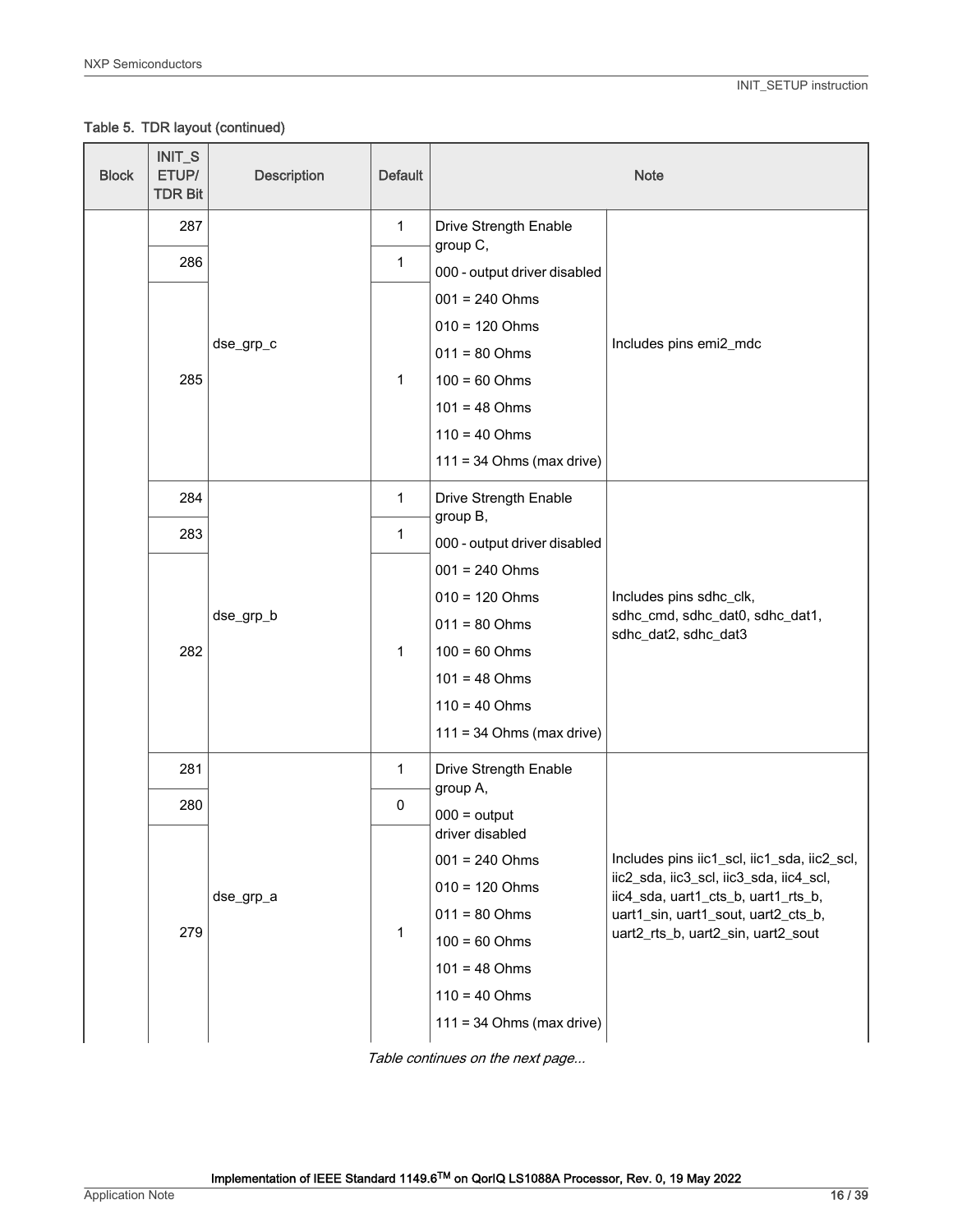Table 5. TDR layout (continued)

| <b>Block</b> | $INT_S$<br>ETUP/<br><b>TDR Bit</b> | <b>Description</b>                       | <b>Default</b>         |                                                                                    | <b>Note</b> |
|--------------|------------------------------------|------------------------------------------|------------------------|------------------------------------------------------------------------------------|-------------|
|              | 278                                | Hysterisis control<br>for ec2_rx_dv      | $\pmb{0}$              |                                                                                    |             |
|              | 277                                | Hysterisis control<br>for ec2_rx_clk     | $\pmb{0}$              |                                                                                    |             |
|              | 276                                | Hysterisis control<br>for ec2_rxd3       | $\pmb{0}$              |                                                                                    |             |
|              | 275                                | Hysterisis control<br>for ec2_rxd2       | $\pmb{0}$              |                                                                                    |             |
|              | 274                                | Hysterisis control<br>for ec2_rxd1       | $\pmb{0}$              |                                                                                    |             |
|              | 273                                | Hysterisis control<br>for ec2_rxd0       | $\pmb{0}$              |                                                                                    |             |
|              | 272                                | Hysterisis control<br>for ec2_gtx_clk125 | $\pmb{0}$              | $\mathbf 0$<br>0=off (CMOS input)<br>1= on (Schmitt<br>$\pmb{0}$<br>trigger input) |             |
|              | 271                                | Hysterisis control<br>for ec2_gtx_clk    |                        |                                                                                    |             |
|              | 270                                | Hysterisis control<br>for ec2_tx_en      |                        |                                                                                    |             |
|              | 269                                | Hysterisis control<br>for ec2_txd3       | $\pmb{0}$              |                                                                                    |             |
|              | 268                                | Hysterisis control<br>for ec2_txd2       | $\pmb{0}$              |                                                                                    |             |
|              | 267                                | Hysterisis control<br>for ec2_txd1       | 0                      |                                                                                    |             |
|              | 266                                | Hysterisis control<br>for ec2_txd0       | $\pmb{0}$<br>$\pmb{0}$ |                                                                                    |             |
|              | 265                                | Hysterisis control<br>for ec1_rx_dv      |                        |                                                                                    |             |
|              | 264                                | Hysterisis control<br>for ec1_rx_clk     | $\pmb{0}$              |                                                                                    |             |
|              | 263                                | Hysterisis control<br>for ec1_rxd3       | $\pmb{0}$              |                                                                                    |             |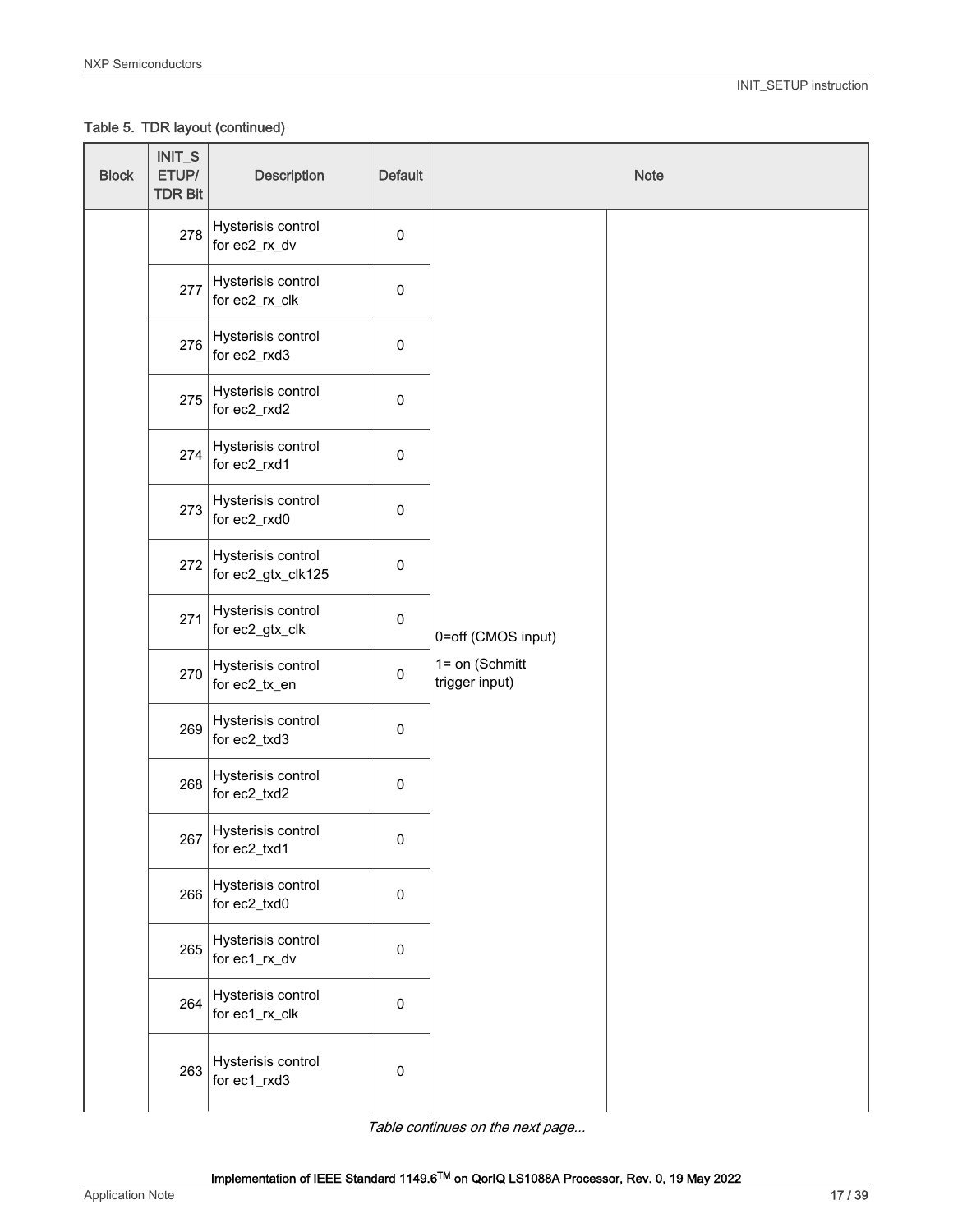Table 5. TDR layout (continued)

| <b>Block</b> | INIT_S<br>ETUP/<br><b>TDR Bit</b> | <b>Description</b>                       | Default     | Note |  |
|--------------|-----------------------------------|------------------------------------------|-------------|------|--|
|              | 262                               | Hysterisis control<br>for ec1_rxd2       | $\pmb{0}$   |      |  |
|              | 261                               | Hysterisis control<br>for ec1_rxd1       | $\mathbf 0$ |      |  |
|              | 260                               | Hysterisis control<br>for ec1_rxd0       | $\mathbf 0$ |      |  |
|              | 259                               | Hysterisis control<br>for ec1_gtx_clk125 | $\mathbf 0$ |      |  |
|              | 258                               | Hysterisis control<br>for ec1_gtx_clk    | $\pmb{0}$   |      |  |
|              | 257                               | Hysterisis control<br>for ec1_tx_en      | $\mathbf 0$ |      |  |
|              | 256                               | Hysterisis control<br>for ec1_txd3       | $\mathbf 0$ |      |  |
|              | 255                               | Hysterisis control<br>for ec1_txd2       | $\mathbf 0$ |      |  |
|              | 254                               | Hysterisis control<br>for ec1_txd1       | $\mathbf 0$ |      |  |
|              | 253                               | Hysterisis control<br>for ec1_txd0       | $\mathbf 0$ |      |  |
|              | 252                               | Hysterisis control<br>for usb_pwrfault   | $\mathbf 0$ |      |  |
|              | 251                               | Hysterisis control<br>for usb_drvvbus    | 0           |      |  |
|              | 250                               | Hysterisis control<br>for iic4_sda       | $\pmb{0}$   |      |  |
|              | 249                               | Hysterisis control<br>for iic4_scl       | $\pmb{0}$   |      |  |
|              | 248                               | Hysterisis control<br>for iic3_sda       | $\mathbf 0$ |      |  |
|              | 247                               | Hysterisis control<br>for iic3_scl       | $\pmb{0}$   |      |  |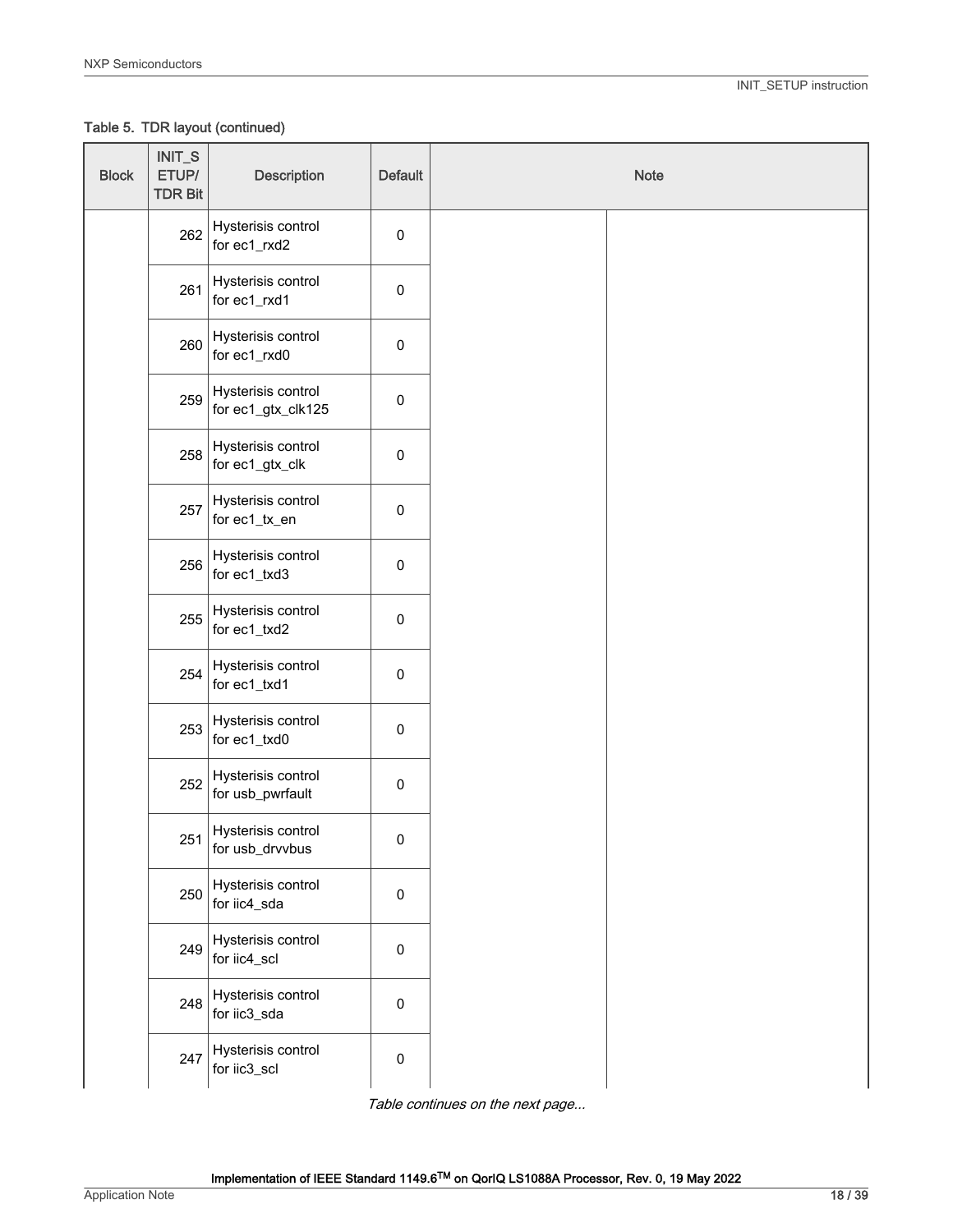Table 5. TDR layout (continued)

| <b>Block</b> | INIT_S<br>ETUP/<br><b>TDR Bit</b> | <b>Description</b>                  | <b>Default</b> | Note |
|--------------|-----------------------------------|-------------------------------------|----------------|------|
|              | 246                               | Hysterisis control<br>for emi_mdio  | $\pmb{0}$      |      |
|              | 245                               | Hysterisis control<br>for emi_mdc   | $\pmb{0}$      |      |
|              | 244                               | Hysterisis control<br>for irq11     | $\pmb{0}$      |      |
|              | 243                               | Hysterisis control<br>for irq10     | $\pmb{0}$      |      |
|              | 242                               | Hysterisis control for irq9         | $\pmb{0}$      |      |
|              | 241                               | Hysterisis control for irq8         | $\pmb{0}$      |      |
|              | 240                               | Hysterisis control for irq7         | $\pmb{0}$      |      |
|              | 239                               | Hysterisis control for irq6         | $\pmb{0}$      |      |
|              | 238                               | Hysterisis control for irq5         | $\pmb{0}$      |      |
|              | 237                               | Hysterisis control for irq4         | $\pmb{0}$      |      |
|              | 236                               | Hysterisis control for irq3         | $\pmb{0}$      |      |
|              | 235                               | Hysterisis control<br>for sdhc_clk  | $\mathbf 0$    |      |
|              | 234                               | Hysterisis control<br>for sdhc_dat3 | $\mathbf 0$    |      |
|              | 233                               | Hysterisis control<br>for sdhc_dat2 | $\pmb{0}$      |      |
|              | 232                               | Hysterisis control<br>for sdhc_dat1 | $\pmb{0}$      |      |
|              | 231                               | Hysterisis control<br>for sdhc_dat0 | $\pmb{0}$      |      |
|              | 230                               | Hysterisis control<br>for sdhc_cmd  | $\pmb{0}$      |      |
|              | 229                               | Hysterisis control<br>for iic2_sda  | $\pmb{0}$      |      |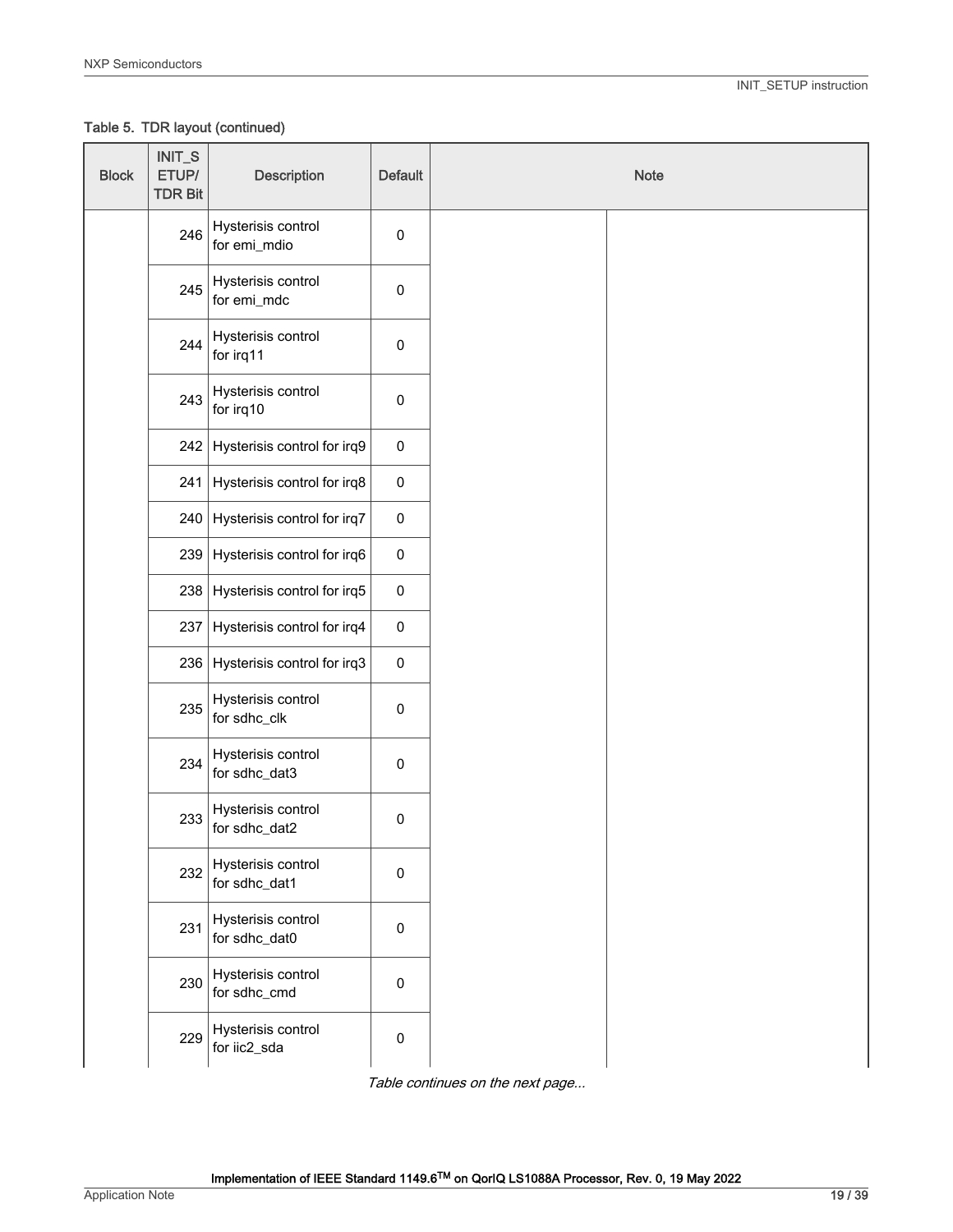Table 5. TDR layout (continued)

| <b>Block</b> | $INT_S$<br>ETUP/<br><b>TDR Bit</b>      | <b>Description</b>                    | Default      | <b>Note</b>                                    |
|--------------|-----------------------------------------|---------------------------------------|--------------|------------------------------------------------|
|              | 228                                     | Hysterisis control<br>for iic2_scl    | $\mathsf 0$  |                                                |
|              | 227                                     | Hysterisis control<br>for iic1_sda    | 0            |                                                |
|              | 226                                     | Hysterisis control<br>for iic1_scl    | 0            |                                                |
|              | 225                                     | Hysterisis control<br>for uart2_cts_b | 0            |                                                |
|              | 224                                     | Hysterisis control<br>for uart1_cts_b | 0            |                                                |
|              | 223                                     | Hysterisis control<br>for uart2_rts_b | 0            |                                                |
|              | 222                                     | Hysterisis control<br>for uart1_rts_b | 0            |                                                |
|              | 221                                     | Hysterisis control<br>for uart2_sin   | 0            |                                                |
|              | 220                                     | Hysterisis control<br>for uart1_sin   | $\pmb{0}$    |                                                |
|              | 219                                     | Hysterisis control<br>for uart2_sout  | 0            |                                                |
|              | 218                                     | Hysterisis control<br>for uart1_sout  | $\mathbf 0$  |                                                |
|              | 217                                     | Slewrate control                      | $\mathbf{1}$ |                                                |
|              | 216                                     | for ec2_rx_dv                         | $\pmb{0}$    |                                                |
|              | 215                                     | Slewrate control                      | 1            |                                                |
|              | 214                                     | for ec2_rx_clk                        | $\pmb{0}$    | $00 =$ Slow slew rate<br>01 = Medium slew rate |
|              | 213                                     | Slewrate control                      | $\mathbf{1}$ | $10 =$ Fast slew rate                          |
|              | 212                                     | for ec2_rxd3                          | 0            | $11 = Max$ slew rate                           |
|              | 211                                     |                                       | $\mathbf{1}$ |                                                |
|              | Slewrate control<br>for ec2_rxd2<br>210 | 0                                     |              |                                                |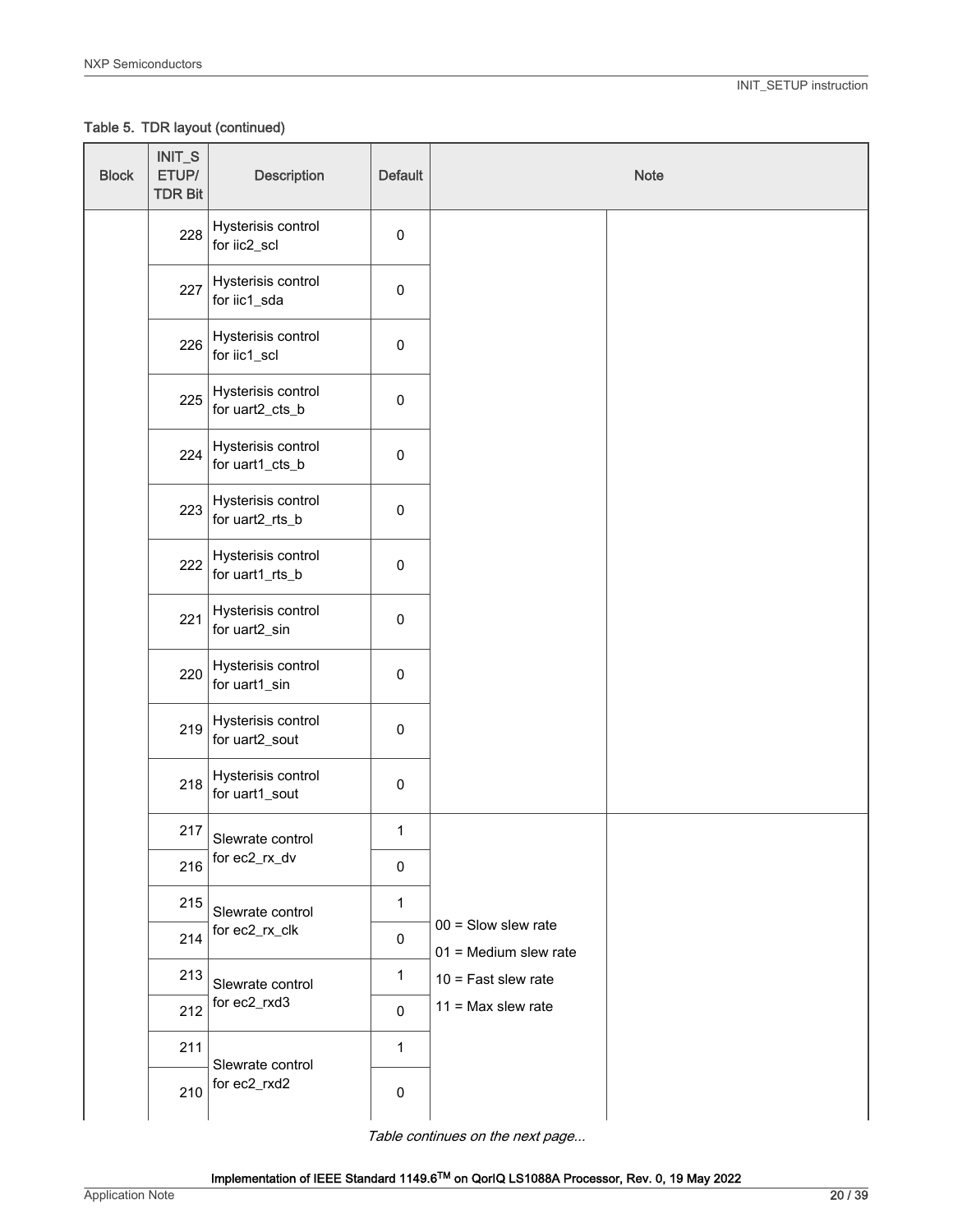Table 5. TDR layout (continued)

| <b>Block</b> | INIT_S<br>ETUP/<br><b>TDR Bit</b> | <b>Description</b>                                   | <b>Default</b> | Note |
|--------------|-----------------------------------|------------------------------------------------------|----------------|------|
|              | 209                               | Slewrate control                                     | $\mathbf{1}$   |      |
|              | 208                               | for ec2_rxd1                                         | $\pmb{0}$      |      |
|              | 207                               | Slewrate control                                     | $\mathbf{1}$   |      |
|              | 206                               | for ec2_rxd0                                         | $\pmb{0}$      |      |
|              | 205                               | Slewrate control                                     | $\mathbf 1$    |      |
|              | 204                               | for ec2_gtx_clk125                                   | $\pmb{0}$      |      |
|              | 203                               | Slewrate control                                     | $\mathbf{1}$   |      |
|              | 202                               | for ec2_gtx_clk                                      | $\pmb{0}$      |      |
|              | 201                               | Slewrate control                                     | $\mathbf{1}$   |      |
|              | 200                               | for ec2_tx_en                                        | $\pmb{0}$      |      |
|              | 199                               | Slewrate control<br>for ec2_txd3<br>Slewrate control | $\mathbf{1}$   |      |
|              | 198                               |                                                      | $\pmb{0}$      |      |
|              | 197                               |                                                      | $\mathbf 1$    |      |
|              | 196                               | for ec2_txd2                                         | $\pmb{0}$      |      |
|              | 195                               | Slewrate control                                     | $\mathbf{1}$   |      |
|              | 194                               | for ec2_txd1                                         | $\pmb{0}$      |      |
|              | 193                               | Slewrate control                                     | $\mathbf{1}$   |      |
|              | 192                               | for ec2_txd0                                         | $\pmb{0}$      |      |
|              | 191                               | Slewrate control                                     | $\mathbf{1}$   |      |
|              | 190                               | for ec1_rx_dv                                        | $\pmb{0}$      |      |
|              | 189                               | Slewrate control                                     | $\mathbf 1$    |      |
|              | for ec1_rx_clk<br>188             | $\pmb{0}$                                            |                |      |
|              | 187                               |                                                      | $\mathbf 1$    |      |
|              | 186                               | Slewrate control<br>for ec1_rxd3                     | $\pmb{0}$      |      |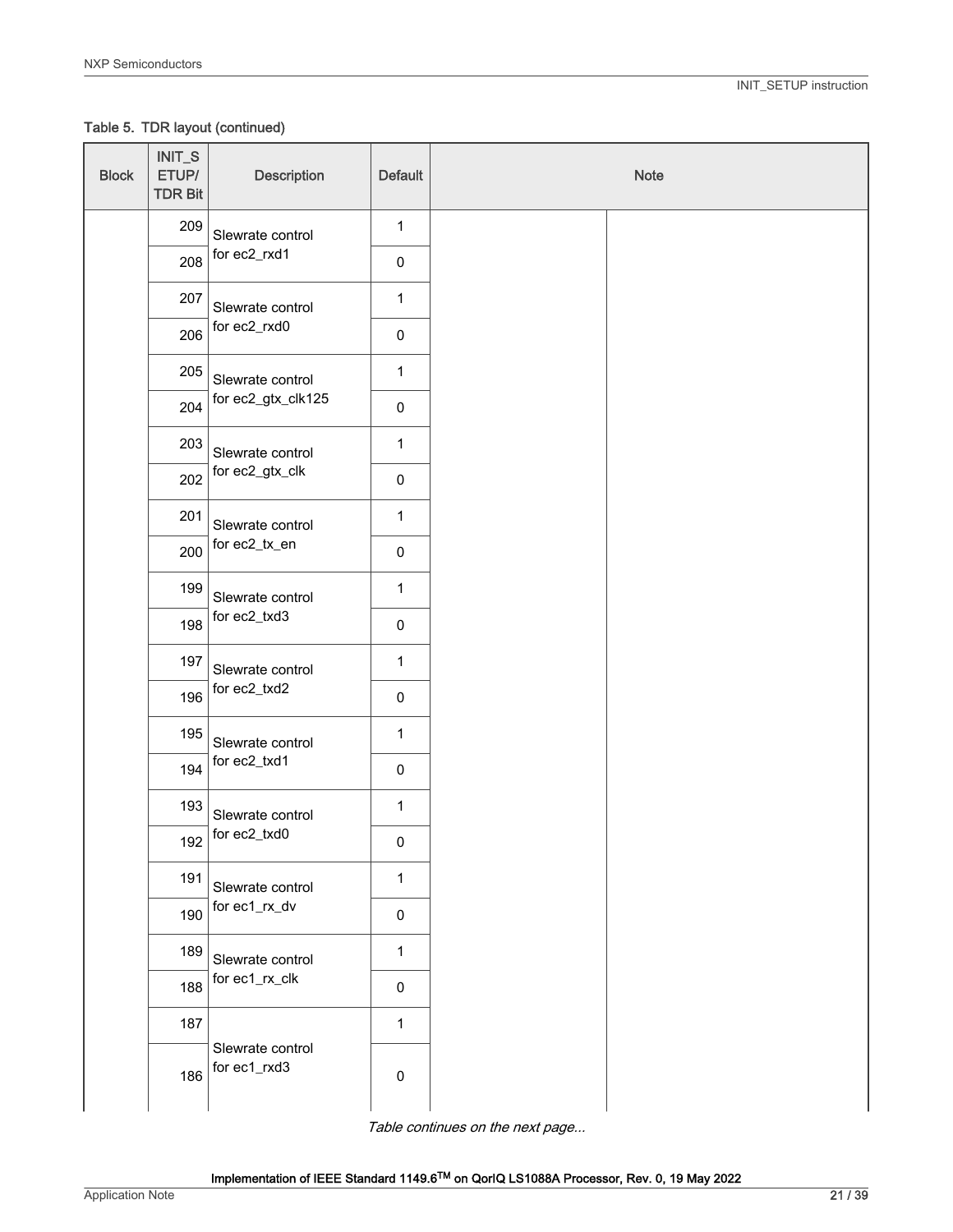Table 5. TDR layout (continued)

| <b>Block</b> | INIT_S<br>ETUP/<br><b>TDR Bit</b> | <b>Description</b>                                    | <b>Default</b> | Note |
|--------------|-----------------------------------|-------------------------------------------------------|----------------|------|
|              | 185                               | Slewrate control                                      | $\mathbf{1}$   |      |
|              | 184                               | for ec1_rxd2                                          | $\pmb{0}$      |      |
|              | 183                               | Slewrate control<br>for ec1_rxd1                      | $\mathbf{1}$   |      |
|              | 182                               |                                                       | $\pmb{0}$      |      |
|              | 181                               | Slewrate control                                      | $\mathbf 1$    |      |
|              | 180                               | for ec1_rxd0                                          | $\pmb{0}$      |      |
|              | 179                               | Slewrate control                                      | $\mathbf{1}$   |      |
|              | 178                               | for ec1_gtx_clk125                                    | $\pmb{0}$      |      |
|              | 177                               | Slewrate control                                      | $\mathbf{1}$   |      |
|              | 176                               | for ec1_gtx_clk                                       | $\pmb{0}$      |      |
|              | 175                               | Slewrate control<br>for ec1_tx_en<br>Slewrate control | $\mathbf{1}$   |      |
|              | 174                               |                                                       | $\pmb{0}$      |      |
|              | 173                               |                                                       | $\mathbf 1$    |      |
|              | 172                               | for ec1_txd3                                          | $\pmb{0}$      |      |
|              | 171                               | Slewrate control                                      | $\mathbf{1}$   |      |
|              | 170                               | for ec1_txd2                                          | $\pmb{0}$      |      |
|              | 169                               | Slewrate control                                      | $\mathbf{1}$   |      |
|              | 168                               | for ec1_txd1                                          | $\pmb{0}$      |      |
|              | 167                               | Slewrate control                                      | $\mathbf{1}$   |      |
|              | 166                               | for ec1_txd0                                          | $\pmb{0}$      |      |
|              | 165                               | Slewrate control                                      | $\pmb{0}$      |      |
|              | 164                               | for usb_pwrfault                                      | $\pmb{0}$      |      |
|              | 163                               |                                                       | $\pmb{0}$      |      |
|              | 162                               | Slewrate control<br>for usb_drvvbus                   | $\pmb{0}$      |      |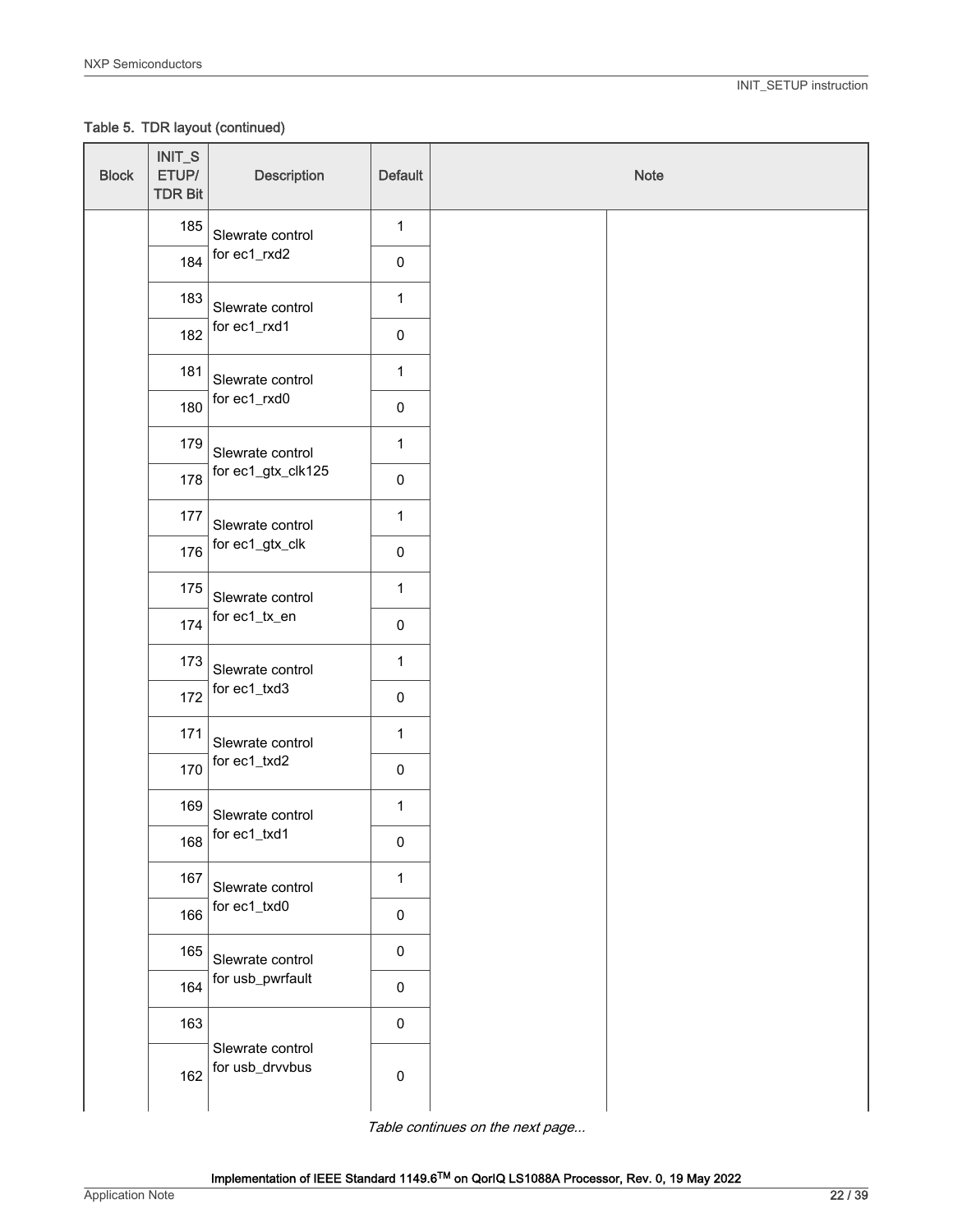Table 5. TDR layout (continued)

| <b>Block</b> | INIT_S<br>ETUP/<br><b>TDR Bit</b> | <b>Description</b>              | <b>Default</b> | Note |
|--------------|-----------------------------------|---------------------------------|----------------|------|
|              | 161                               | Slewrate control                | $\pmb{0}$      |      |
|              | 160                               | for iic4_sda                    | $\pmb{0}$      |      |
|              | 159                               | Slewrate control                | $\pmb{0}$      |      |
|              | 158                               | for iic4_scl                    | $\pmb{0}$      |      |
|              | 157                               | Slewrate control                | $\pmb{0}$      |      |
|              | 156                               | for iic3_sda                    | $\pmb{0}$      |      |
|              | 155                               | Slewrate control                | $\pmb{0}$      |      |
|              | 154                               | for iic3_scl                    | $\pmb{0}$      |      |
|              | 153                               | Slewrate control                | $\mathbf{1}$   |      |
|              | 152                               | for emi_mdio                    | $\pmb{0}$      |      |
|              | 151                               | Slewrate control<br>for emi_mdc | $\mathbf{1}$   |      |
|              | 150                               |                                 | $\pmb{0}$      |      |
|              | 149                               | Slewrate control for irq11      | $\pmb{0}$      |      |
|              | 148                               |                                 | $\pmb{0}$      |      |
|              | 147                               | Slewrate control for irq10      | $\pmb{0}$      |      |
|              | 146                               |                                 | $\pmb{0}$      |      |
|              | 145                               | Slewrate control for irq9       | $\pmb{0}$      |      |
|              | 144                               |                                 | $\pmb{0}$      |      |
|              | 143                               | Slewrate control for irq8       | $\pmb{0}$      |      |
|              | 142                               |                                 | $\pmb{0}$      |      |
|              | 141                               | Slewrate control for irq7       | $\pmb{0}$      |      |
|              | 140                               |                                 | $\pmb{0}$      |      |
|              | 139                               | Slewrate control for irq6       | $\pmb{0}$      |      |
|              | 138                               |                                 | $\pmb{0}$      |      |
|              | 137                               | Slewrate control for irq5       | $\pmb{0}$      |      |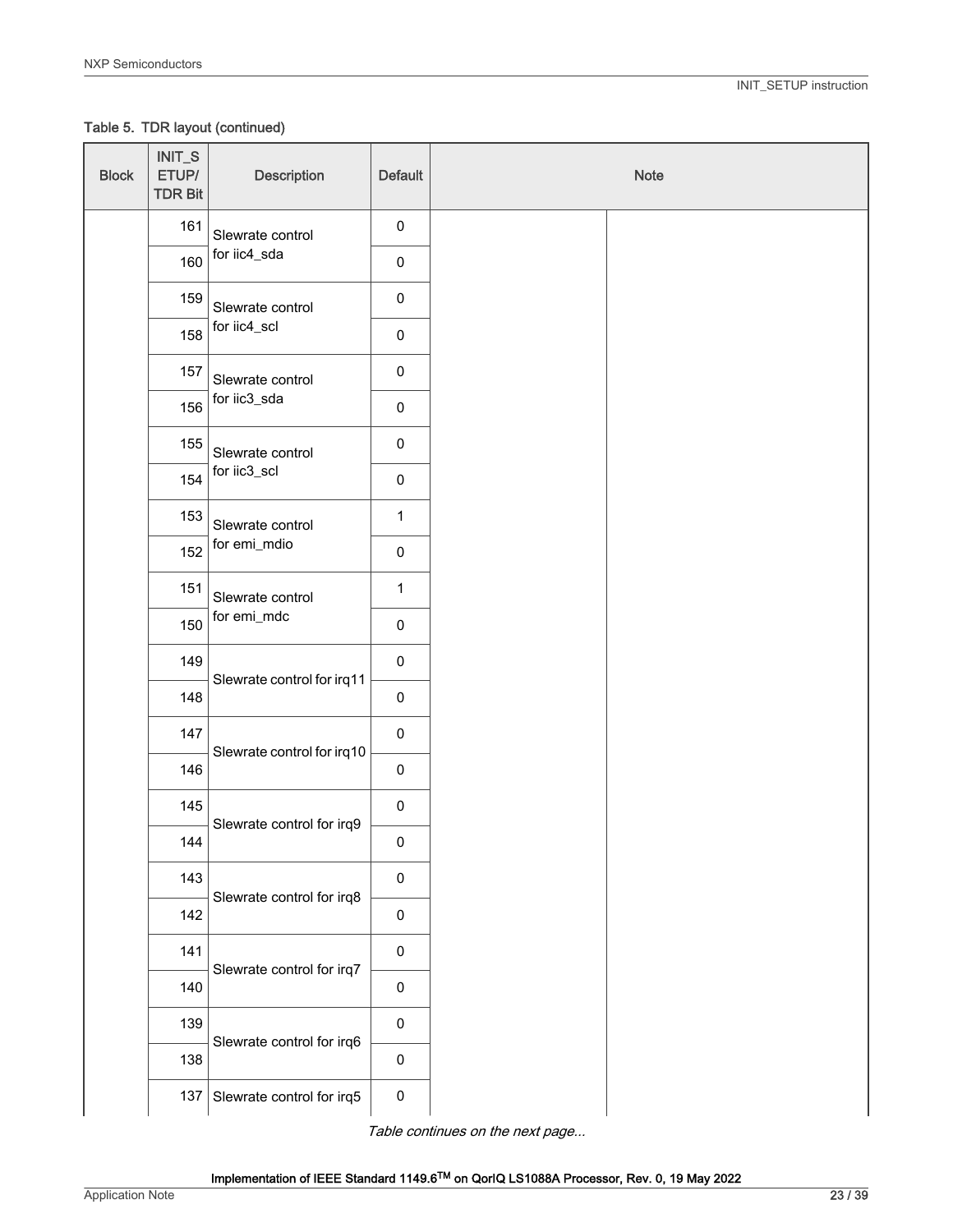Table 5. TDR layout (continued)

| <b>Block</b> | $INT_S$<br>ETUP/<br><b>TDR Bit</b> | <b>Description</b>        | Default             | Note |
|--------------|------------------------------------|---------------------------|---------------------|------|
|              | 136                                |                           | $\mathsf{O}\xspace$ |      |
|              | 135                                | Slewrate control for irq4 | $\pmb{0}$           |      |
|              | 134                                |                           | $\pmb{0}$           |      |
|              | 133                                | Slewrate control for irq3 | $\pmb{0}$           |      |
|              | 132                                |                           | $\pmb{0}$           |      |
|              | 131                                | Slewrate control          | $\mathbf{1}$        |      |
|              | 130                                | for sdhc_clk              | $\pmb{0}$           |      |
|              | 129                                | Slewrate control          | $\mathbf{1}$        |      |
|              | 128                                | for sdhc_cmd              | $\pmb{0}$           |      |
|              | 127<br>Slewrate control            | $\mathbf{1}$              |                     |      |
|              | 126                                | for sdhc_dat3             | $\pmb{0}$           |      |
|              | 125                                | Slewrate control          | $\mathbf{1}$        |      |
|              | 124                                | for sdhc_dat2             | $\pmb{0}$           |      |
|              | 123                                | Slewrate control          | $\mathbf{1}$        |      |
|              | 122                                | for sdhc_dat1             | $\pmb{0}$           |      |
|              | 121                                | Slewrate control          | $\mathbf{1}$        |      |
|              | 120                                | for sdhc_dat0             | $\pmb{0}$           |      |
|              | 119                                | Slewrate control          | $\pmb{0}$           |      |
|              | 118                                | for iic2_sda              | $\pmb{0}$           |      |
|              | 117<br>Slewrate control            | $\pmb{0}$                 |                     |      |
|              | 116                                | for iic2_scl              | $\pmb{0}$           |      |
|              | 115                                | Slewrate control          | $\pmb{0}$           |      |
|              | 114                                | for iic1_sda              | $\pmb{0}$           |      |
|              | 113                                | Slewrate control          | $\pmb{0}$           |      |
|              | 112                                | for iic1_scl              | $\pmb{0}$           |      |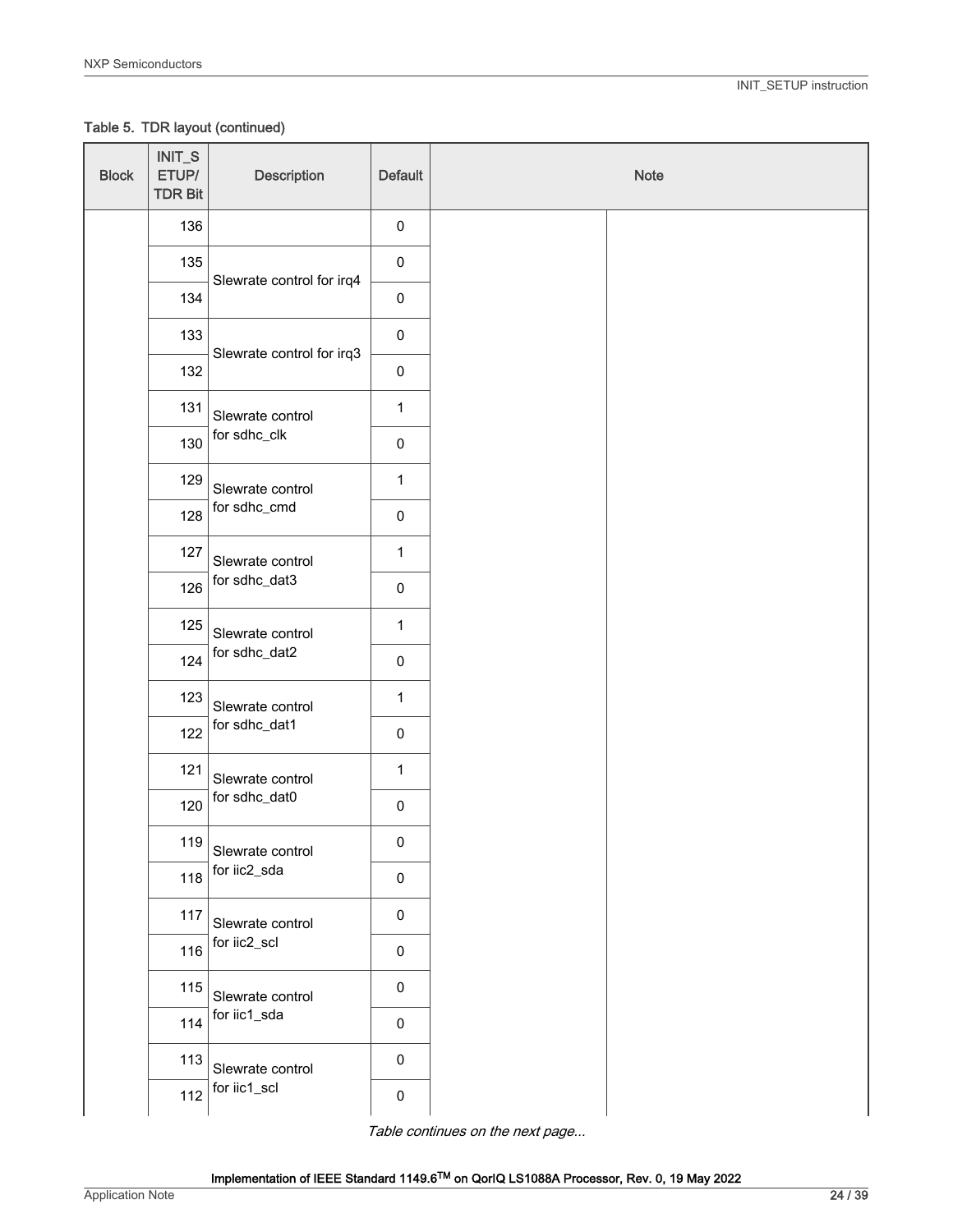Table 5. TDR layout (continued)

| <b>Block</b> | INIT_S<br>ETUP/<br><b>TDR Bit</b> | <b>Description</b>                 | <b>Default</b> |                        | <b>Note</b>                                                                                                  |
|--------------|-----------------------------------|------------------------------------|----------------|------------------------|--------------------------------------------------------------------------------------------------------------|
|              | 111                               | Slewrate control                   | $\pmb{0}$      |                        |                                                                                                              |
|              | 110                               | for uart2_cts_b                    | 0              |                        |                                                                                                              |
|              | 109                               | Slewrate control                   | $\pmb{0}$      |                        |                                                                                                              |
|              | 108                               | for uart1_cts_b                    | $\pmb{0}$      |                        |                                                                                                              |
|              | 107                               | Slewrate control                   | $\pmb{0}$      |                        |                                                                                                              |
|              | 106                               | for uart2_rts_b                    | $\pmb{0}$      |                        |                                                                                                              |
|              | 105                               | Slewrate control                   | $\mathbf 0$    |                        |                                                                                                              |
|              | 104                               | for uart1_rts_b                    | $\pmb{0}$      |                        |                                                                                                              |
|              | 103                               | Slewrate control<br>for uart2_sin  | $\mathbf 0$    |                        |                                                                                                              |
|              | 102                               |                                    | $\pmb{0}$      |                        |                                                                                                              |
|              | 101                               | Slewrate control<br>for uart1_sin  | $\pmb{0}$      |                        |                                                                                                              |
|              | 100                               |                                    | $\pmb{0}$      |                        |                                                                                                              |
|              | 99                                | Slewrate control<br>for uart2_sout | $\pmb{0}$      |                        |                                                                                                              |
|              | 98                                |                                    | $\pmb{0}$      |                        |                                                                                                              |
|              | 97                                | Slewrate control                   | $\mathbf 0$    |                        |                                                                                                              |
|              | 96                                | for uart1_sout                     | $\mathbf 0$    |                        |                                                                                                              |
|              | 95                                |                                    | $\pmb{0}$      | [4] REF Clock ioconfig | $111 =$ Reserved                                                                                             |
|              | 94                                |                                    | 0              | [3] REF Clock ioconfig | 110 = Reference Clock 200 mV min, on-<br>chip AC coupling, used when board is                                |
|              |                                   |                                    |                |                        | externally DC-Coupled<br>$101$ = Reserved                                                                    |
|              |                                   |                                    |                |                        | 100 = Reference Clock 400 mV min, on-                                                                        |
| SerDes<br>1  |                                   | PLL1 initdata                      |                |                        | chip AC coupling, used when board is<br>externally DC-Coupled                                                |
|              | 93                                |                                    | 0              | [2] REF Clock ioconfig | $011$ = Reserved                                                                                             |
|              |                                   |                                    |                |                        | 010 = Reference Clock 200 mV min,<br>shunts on-chip AC coupling, used when<br>board is externally AC-Coupled |
|              |                                   |                                    |                |                        | $001$ = Reserved                                                                                             |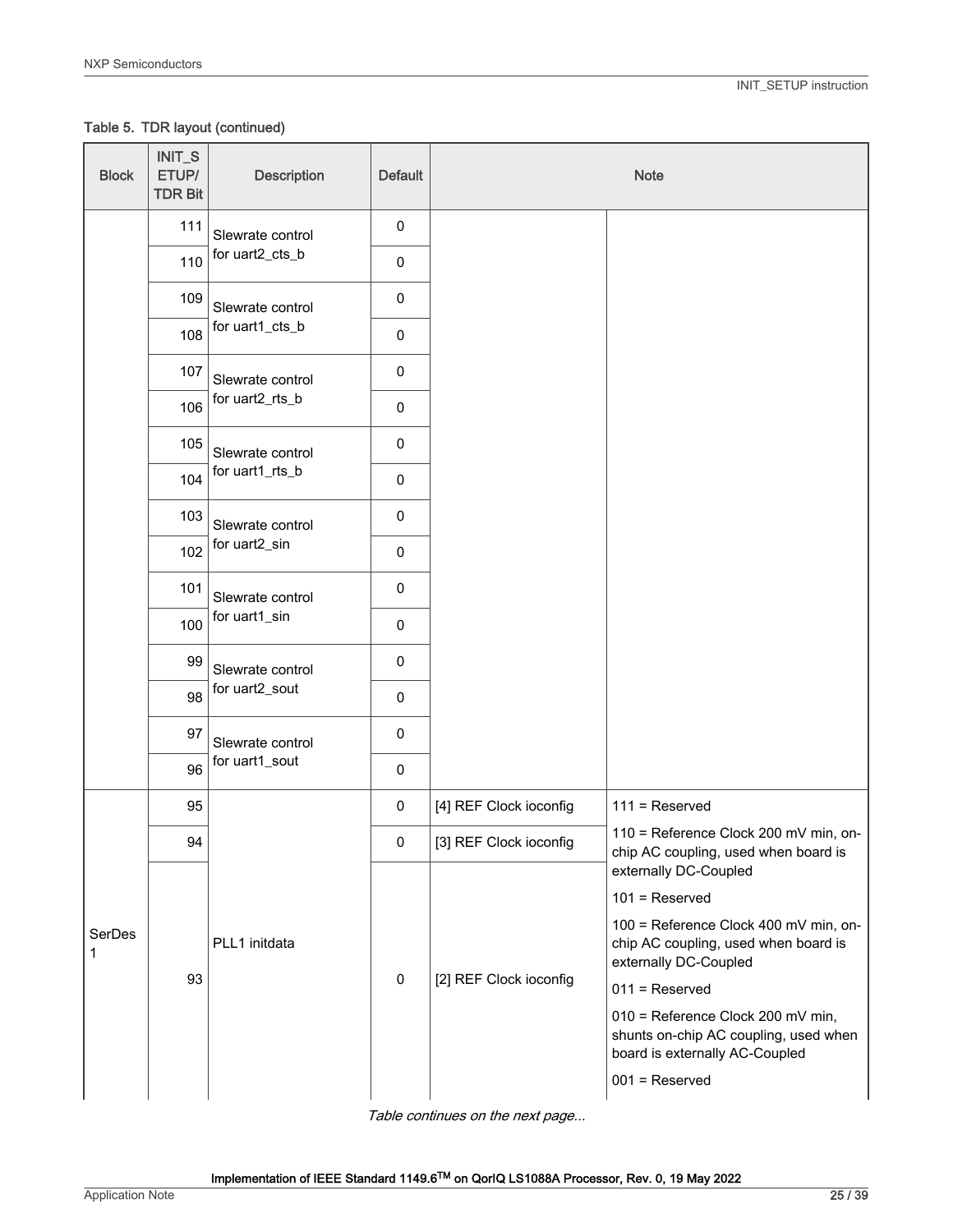Table 5. TDR layout (continued)

| <b>Block</b> | INIT_S<br>ETUP/<br><b>TDR Bit</b> | <b>Description</b> | <b>Default</b> |                 | <b>Note</b>                                                                                                  |
|--------------|-----------------------------------|--------------------|----------------|-----------------|--------------------------------------------------------------------------------------------------------------|
|              |                                   |                    |                |                 | 000 = Reference Clock 400 mV min,<br>shunts on-chip AC coupling, used when<br>board is externally AC-Coupled |
|              | 92                                |                    | 0              | [1] reserved    |                                                                                                              |
|              | 91                                |                    | 0              | [0] reserved    |                                                                                                              |
|              | 90                                |                    | 0              | [4] RX ioconfig | $111 =$ Reserved                                                                                             |
|              | 89                                |                    | 0              | [3] RX ioconfig | $110$ = Reserved                                                                                             |
|              |                                   |                    |                |                 | $101$ = Reserved                                                                                             |
|              |                                   |                    |                |                 | $100$ = Reserved                                                                                             |
|              |                                   |                    |                |                 | $011 = SGMII$                                                                                                |
|              | 88                                |                    | 0              | [2] RX ioconfig | 010 = SRIO Short, SGMII 2.5x, QSGMII,<br>JEDEC, SATA, XFI, Interlaken Short,<br>Interlaken 10G, 10GBaseKR    |
|              |                                   | Lane A initdata    |                |                 | $001$ = Reserved                                                                                             |
|              |                                   |                    |                |                 | 000 = PEX3, PEX2, PEX, 1000BaseKX                                                                            |
|              | 87                                |                    | 0              | [1] TX ioconfig | 11= SGMII, JDEC (0.667*full swing)                                                                           |
|              |                                   |                    | $\mathbf 0$    | [0] TX ioconfig | 10 = SATA, Interlaken 10G, Interlaken<br>Short, JEDEC, XFI (0.585*full swing)                                |
|              | 86                                |                    |                |                 | 01 = SRIO Short, QSGMII, JEDEC<br>(0.75*full swing)                                                          |
|              |                                   |                    |                |                 | 00 = PEX3, PEX2, PEX, SGMII<br>2.5x, 10GBaseKR, 1000BaseKX<br>(1.0*full swing)                               |
|              | 85                                |                    | 0              | [4] RX ioconfig | $111 =$ Reserved                                                                                             |
|              | 84                                |                    | 0              | [3] RX ioconfig | $110$ = Reserved                                                                                             |
|              |                                   |                    |                |                 | $101$ = Reserved                                                                                             |
|              |                                   |                    |                |                 | $100$ = Reserved                                                                                             |
|              |                                   | Lane B initdata    |                |                 | $011 = SGMII$                                                                                                |
|              | 83                                |                    | $\pmb{0}$      | [2] RX ioconfig | 010 = SRIO Short, SGMII 2.5x, QSGMII,<br>JEDEC, SATA, XFI, Interlaken Short,<br>Interlaken 10G, 10GBaseKR    |
|              |                                   |                    |                |                 | $001$ = Reserved                                                                                             |
|              |                                   |                    |                |                 | 000 = PEX3, PEX2, PEX, 1000BaseKX                                                                            |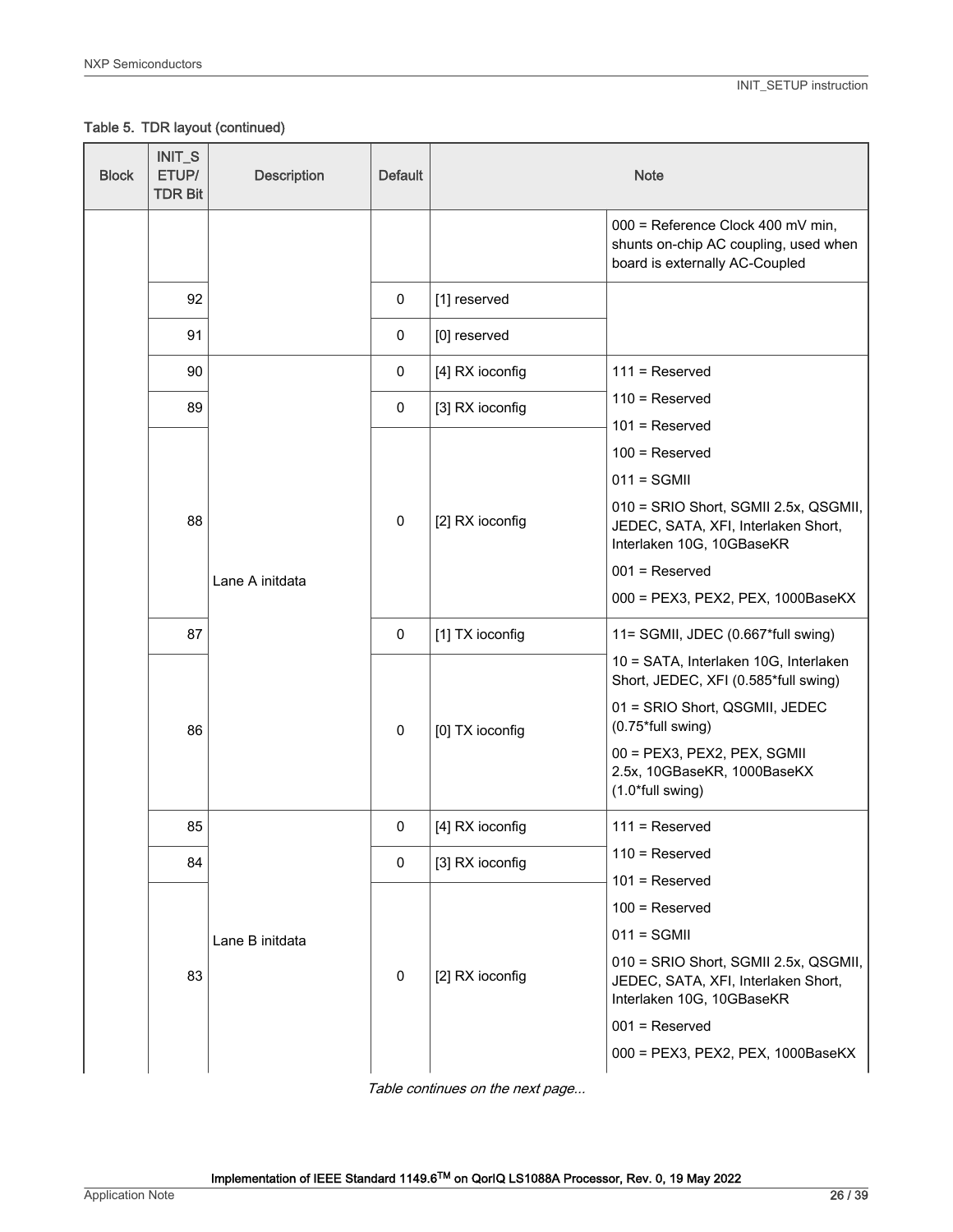$\top$ 

'n

Table 5. TDR layout (continued)

| <b>Block</b> | <b>INIT_S</b><br>ETUP/<br><b>TDR Bit</b> | <b>Description</b> | <b>Default</b>  |                                                                                                           | <b>Note</b>                                                                                                                   |
|--------------|------------------------------------------|--------------------|-----------------|-----------------------------------------------------------------------------------------------------------|-------------------------------------------------------------------------------------------------------------------------------|
|              | 82                                       |                    | 0               | [1] TX ioconfig                                                                                           | 11= SGMII, JDEC (0.667*full swing)                                                                                            |
|              |                                          |                    |                 |                                                                                                           | 10 = SATA, Interlaken 10G, Interlaken<br>Short, JEDEC, XFI (0.585*full swing)                                                 |
|              | 81                                       |                    | $\pmb{0}$       | [0] TX ioconfig                                                                                           | 01 = SRIO Short, QSGMII, JEDEC<br>(0.75*full swing)                                                                           |
|              |                                          |                    |                 |                                                                                                           | 00 = PEX3, PEX2, PEX, SGMII<br>2.5x, 10GBaseKR, 1000BaseKX<br>(1.0*full swing)                                                |
|              | 80                                       |                    | $\mathbf 0$     | [4] RX ioconfig                                                                                           | $111$ = Reserved                                                                                                              |
|              | 79                                       |                    | 0               | [3] RX ioconfig                                                                                           | $110$ = Reserved                                                                                                              |
|              |                                          |                    |                 |                                                                                                           | $101$ = Reserved<br>$100$ = Reserved                                                                                          |
|              |                                          |                    |                 |                                                                                                           | $011 = SGMI$                                                                                                                  |
|              | 78<br>Lane C initdata                    | $\pmb{0}$          | [2] RX ioconfig | 010 = SRIO Short, SGMII 2.5x, QSGMII,<br>JEDEC, SATA, XFI, Interlaken Short,<br>Interlaken 10G, 10GBaseKR |                                                                                                                               |
|              |                                          |                    |                 |                                                                                                           | $001$ = Reserved                                                                                                              |
|              |                                          |                    |                 |                                                                                                           | 000 = PEX3, PEX2, PEX, 1000BaseKX                                                                                             |
|              | 77                                       |                    | $\mathbf 0$     | [1] TX ioconfig                                                                                           | 11= SGMII, JDEC (0.667*full swing)                                                                                            |
|              |                                          |                    |                 |                                                                                                           | 10 = SATA, Interlaken 10G, Interlaken<br>Short, JEDEC, XFI (0.585*full swing)                                                 |
|              | 76                                       |                    | $\pmb{0}$       | [0] TX ioconfig                                                                                           | 01 = SRIO Short, QSGMII, JEDEC<br>(0.75*full swing)                                                                           |
|              |                                          |                    |                 |                                                                                                           | 00 = PEX3, PEX2, PEX, SGMII<br>2.5x, 10GBaseKR, 1000BaseKX<br>(1.0*full swing)                                                |
|              | 75                                       |                    | 0               | [4] RX ioconfig                                                                                           | $111 =$ Reserved                                                                                                              |
|              | 74                                       |                    | 0               | [3] RX ioconfig                                                                                           | $110$ = Reserved                                                                                                              |
|              |                                          |                    |                 |                                                                                                           | $101$ = Reserved                                                                                                              |
|              |                                          | Lane D initdata    |                 |                                                                                                           | $100$ = Reserved<br>$011 = SGMII$                                                                                             |
|              | 73                                       |                    | $\mathbf 0$     | [2] RX ioconfig                                                                                           | 010 = SRIO Short, SGMII 2.5x, QSGMII,<br>JEDEC, SATA, XFI, Interlaken Short,<br>Interlaken 10G, 10GBaseKR<br>$001$ = Reserved |
|              |                                          |                    |                 |                                                                                                           |                                                                                                                               |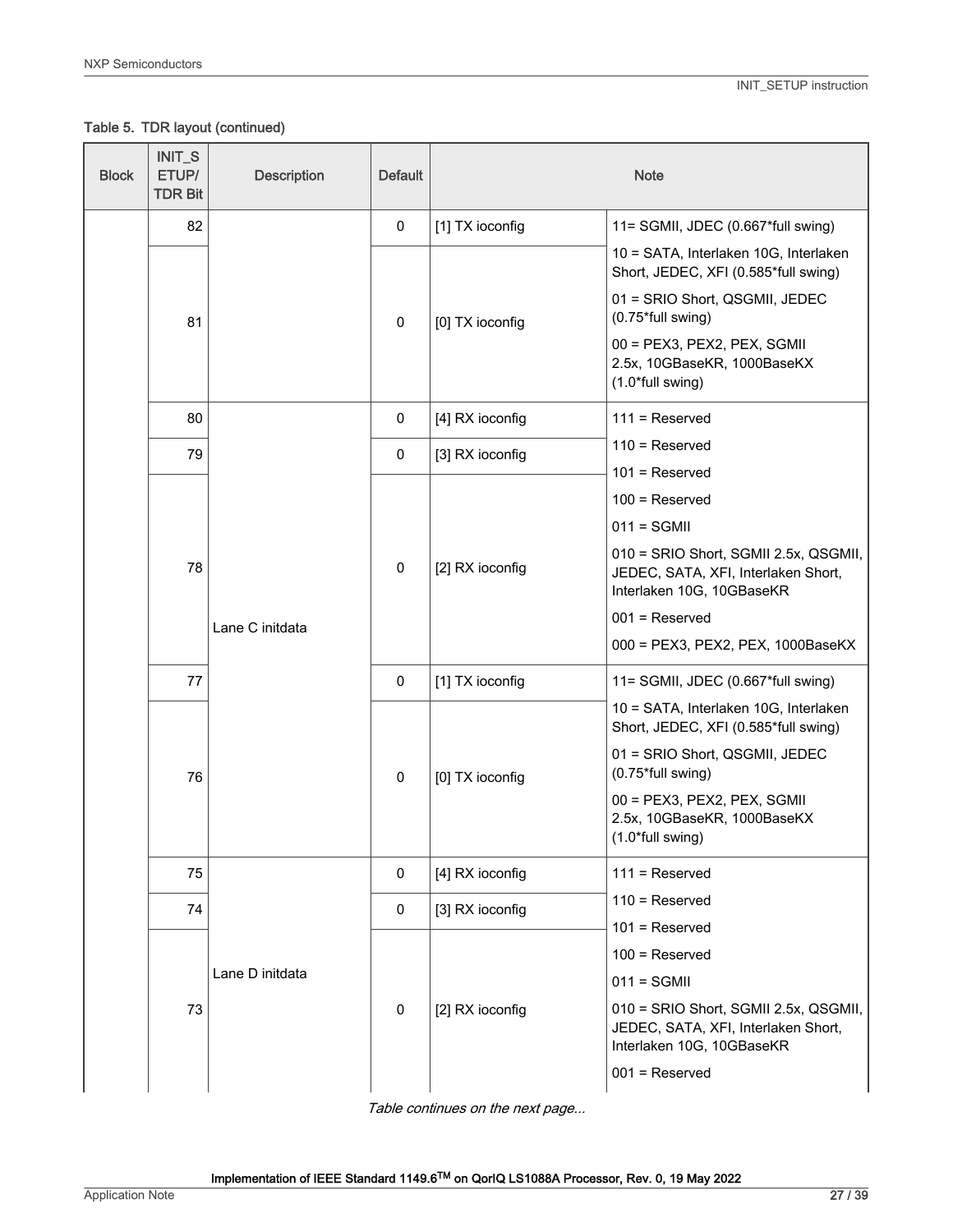Table 5. TDR layout (continued)

| <b>Block</b> | INIT_S<br>ETUP/<br><b>TDR Bit</b> | <b>Description</b> | <b>Default</b> |                        | <b>Note</b>                                                                                                                |
|--------------|-----------------------------------|--------------------|----------------|------------------------|----------------------------------------------------------------------------------------------------------------------------|
|              |                                   |                    |                |                        | 000 = PEX3, PEX2, PEX, 1000BaseKX                                                                                          |
|              | 72                                |                    | 0              | [1] TX ioconfig        | 11= SGMII, JDEC (0.667*full swing)                                                                                         |
|              |                                   |                    |                |                        | 10 = SATA, Interlaken 10G, Interlaken<br>Short, JEDEC, XFI (0.585*full swing)                                              |
|              | 71                                |                    | 0              | [0] TX ioconfig        | 01 = SRIO Short, QSGMII, JEDEC<br>(0.75*full swing)                                                                        |
|              |                                   |                    |                |                        | 00 = PEX3, PEX2, PEX, SGMII<br>2.5x, 10GBaseKR, 1000BaseKX<br>(1.0*full swing)                                             |
|              | 70                                |                    | 0              | [4] REF Clock ioconfig | $111 =$ Reserved                                                                                                           |
|              | 69                                |                    | 0              | [3] REF Clock ioconfig | 110 = Reference Clock 200 mV min, on-<br>chip AC coupling, used when board is<br>externally DC-Coupled                     |
|              |                                   | 68   PLL2 initdata |                | [2] REF Clock ioconfig | $101$ = Reserved                                                                                                           |
|              |                                   |                    | 0              |                        | 100 = Reference Clock 400 mV min, on-<br>chip AC coupling, used when board is<br>externally DC-Coupled                     |
|              |                                   |                    |                |                        | $011$ = Reserved                                                                                                           |
|              |                                   |                    |                |                        | 010 = Reference Clock 200 mV min,<br>shunts on-chip AC coupling, used when<br>board is externally AC-Coupled               |
|              |                                   |                    |                |                        | $001$ = Reserved                                                                                                           |
|              |                                   |                    |                |                        | 000 = Reference Clock 400 mV min,<br>shunts on-chip AC coupling, used when<br>board is externally AC-Coupled               |
|              | 67                                |                    | 0              | [1] reserved           |                                                                                                                            |
|              | 66                                |                    | 0              | [0] reserved           |                                                                                                                            |
|              | 65                                |                    | 0              | [4] REF Clock ioconfig | $111 =$ Reserved                                                                                                           |
|              | 64                                |                    | 0              | [3] REF Clock ioconfig | 110 = Reference Clock 200 mV min, on-<br>chip AC coupling, used when board is                                              |
| SerDes       |                                   |                    |                |                        | externally DC-Coupled<br>$101$ = Reserved                                                                                  |
| 2            | 63                                | PLL1 initdata      | 0              | [2] REF Clock ioconfig | 100 = Reference Clock 400 mV min, on-<br>chip AC coupling, used when board is<br>externally DC-Coupled<br>$011$ = Reserved |
|              |                                   |                    |                |                        |                                                                                                                            |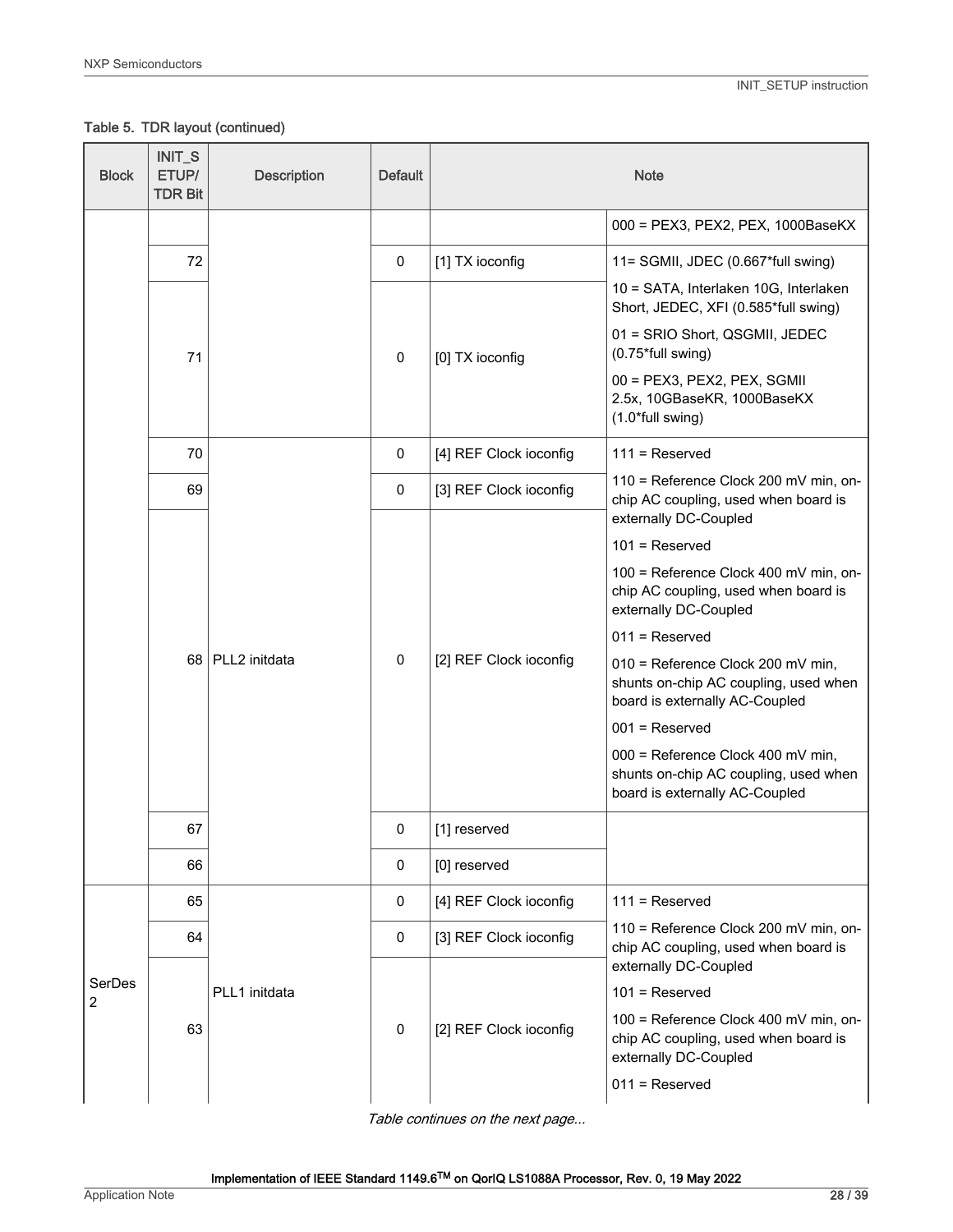Table 5. TDR layout (continued)

| <b>Block</b> | INIT_S<br>ETUP/<br><b>TDR Bit</b> | <b>Description</b> | <b>Default</b> |                 | <b>Note</b>                                                                                                                                                        |
|--------------|-----------------------------------|--------------------|----------------|-----------------|--------------------------------------------------------------------------------------------------------------------------------------------------------------------|
|              |                                   |                    |                |                 | 010 = Reference Clock 200 mV min,<br>shunts on-chip AC coupling, used when<br>board is externally AC-Coupled                                                       |
|              |                                   |                    |                |                 | $001$ = Reserved                                                                                                                                                   |
|              |                                   |                    |                |                 | 000 = Reference Clock 400 mV min,<br>shunts on-chip AC coupling, used when<br>board is externally AC-Coupled                                                       |
|              | 62                                |                    | 0              | [1] reserved    |                                                                                                                                                                    |
|              | 61                                |                    | 0              | [0] reserved    |                                                                                                                                                                    |
|              | 60                                |                    | 0              | [4] RX ioconfig | $111 =$ Reserved                                                                                                                                                   |
|              | 59                                |                    | 0              | [3] RX ioconfig | $110$ = Reserved                                                                                                                                                   |
|              |                                   |                    |                |                 | $101$ = Reserved                                                                                                                                                   |
|              |                                   |                    |                |                 | $100$ = Reserved                                                                                                                                                   |
|              | 58                                |                    | 0              | [2] RX ioconfig | $011 = SGMII$<br>010 = SRIO Short, SGMII 2.5x, QSGMII,<br>JEDEC, SATA, XFI, Interlaken Short,<br>Interlaken 10G, 10GBaseKR                                         |
|              |                                   | Lane A initdata    |                |                 | $001$ = Reserved                                                                                                                                                   |
|              |                                   |                    |                |                 | 000 = PEX3, PEX2, PEX, 1000BaseKX                                                                                                                                  |
|              | 57                                |                    | 0              | [1] TX ioconfig | 11= SGMII, JDEC (0.667*full swing)                                                                                                                                 |
|              |                                   |                    |                |                 | 10 = SATA, Interlaken 10G, Interlaken<br>Short, JEDEC, XFI (0.585*full swing)                                                                                      |
|              | 56                                |                    | 0              | [0] TX ioconfig | 01 = SRIO Short, QSGMII, JEDEC<br>(0.75*full swing)                                                                                                                |
|              |                                   |                    |                |                 | 00 = PEX3, PEX2, PEX, SGMII<br>2.5x, 10GBaseKR, 1000BaseKX<br>(1.0*full swing)                                                                                     |
|              | 55                                |                    | 0              | [4] RX ioconfig | $111 =$ Reserved                                                                                                                                                   |
|              | 54                                |                    | 0              | [3] RX ioconfig | $110$ = Reserved                                                                                                                                                   |
|              | 53                                | Lane B initdata    | 0              | [2] RX ioconfig | $101$ = Reserved<br>$100$ = Reserved<br>$011 = SGMII$<br>010 = SRIO Short, SGMII 2.5x, QSGMII,<br>JEDEC, SATA, XFI, Interlaken Short,<br>Interlaken 10G, 10GBaseKR |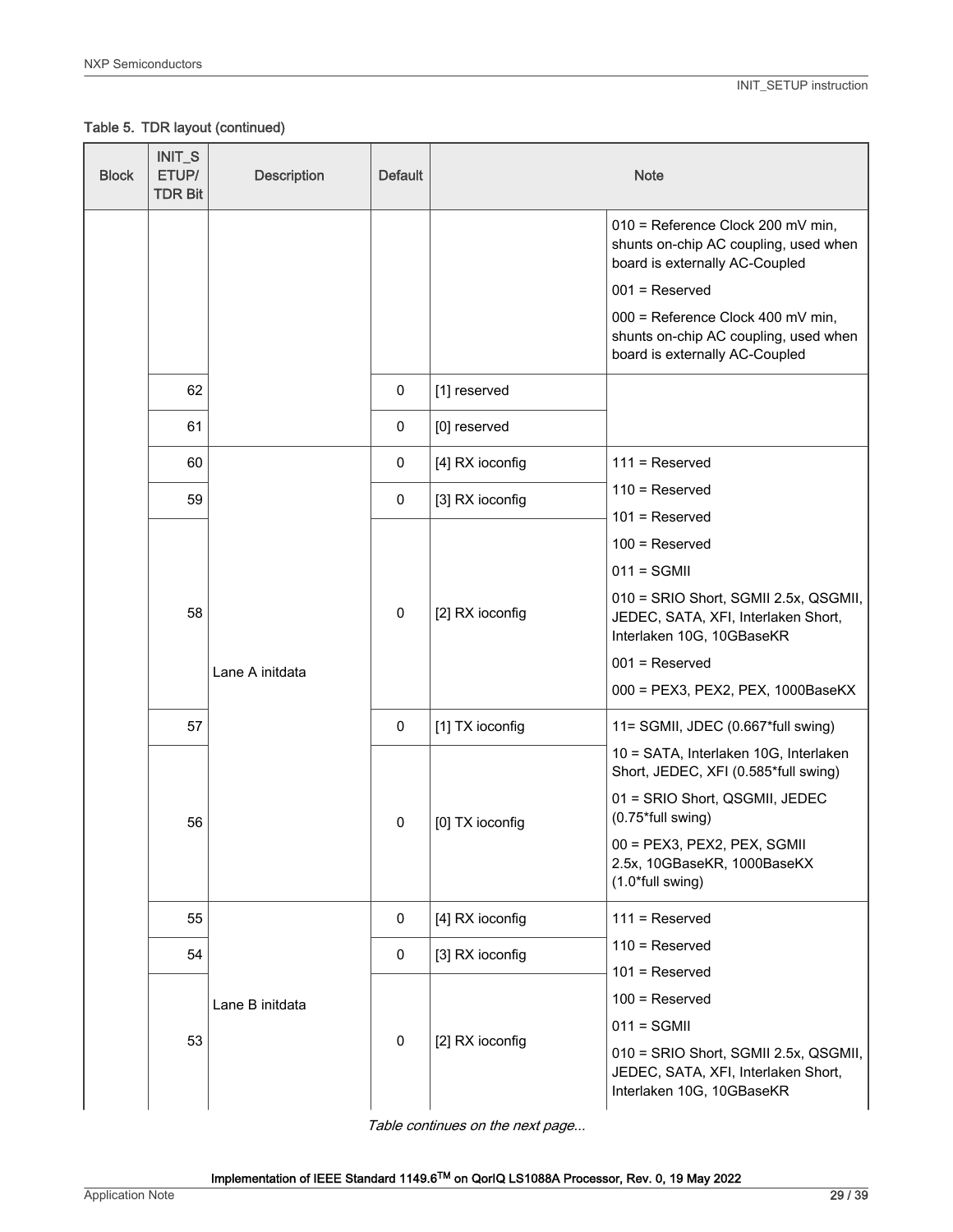Table 5. TDR layout (continued)

| <b>Block</b> | INIT_S<br>ETUP/<br><b>TDR Bit</b> | <b>Description</b> | <b>Default</b> |                 | <b>Note</b>                                                                                               |
|--------------|-----------------------------------|--------------------|----------------|-----------------|-----------------------------------------------------------------------------------------------------------|
|              |                                   |                    |                |                 | $001$ = Reserved                                                                                          |
|              |                                   |                    |                |                 | 000 = PEX3, PEX2, PEX, 1000BaseKX                                                                         |
|              | 52                                |                    | 0              | [1] TX ioconfig | 11= SGMII, JDEC (0.667*full swing)                                                                        |
|              |                                   |                    |                |                 | 10 = SATA, Interlaken 10G, Interlaken<br>Short, JEDEC, XFI (0.585*full swing)                             |
|              | 51                                |                    | $\mathbf 0$    | [0] TX ioconfig | 01 = SRIO Short, QSGMII, JEDEC<br>(0.75*full swing)                                                       |
|              |                                   |                    |                |                 | 00 = PEX3, PEX2, PEX, SGMII<br>2.5x, 10GBaseKR, 1000BaseKX<br>(1.0*full swing)                            |
|              | 50                                |                    | 0              | [4] RX ioconfig | $111 =$ Reserved                                                                                          |
|              | 49                                |                    | 0              | [3] RX ioconfig | $110$ = Reserved                                                                                          |
|              |                                   |                    | 0              | [2] RX ioconfig | $101$ = Reserved<br>$100$ = Reserved                                                                      |
|              |                                   |                    |                |                 | $011 = SGMII$                                                                                             |
|              | 48                                |                    |                |                 | 010 = SRIO Short, SGMII 2.5x, QSGMII,<br>JEDEC, SATA, XFI, Interlaken Short,<br>Interlaken 10G, 10GBaseKR |
|              |                                   | Lane C initdata    |                |                 | $001$ = Reserved                                                                                          |
|              |                                   |                    |                |                 | 000 = PEX3, PEX2, PEX, 1000BaseKX                                                                         |
|              | 47                                |                    | 0              | [1] TX ioconfig | 11= SGMII, JDEC (0.667*full swing)                                                                        |
|              |                                   |                    |                |                 | 10 = SATA, Interlaken 10G, Interlaken<br>Short, JEDEC, XFI (0.585*full swing)                             |
|              | 46                                |                    | 0              | [0] TX ioconfig | 01 = SRIO Short, QSGMII, JEDEC<br>(0.75*full swing)                                                       |
|              |                                   |                    |                |                 | 00 = PEX3, PEX2, PEX, SGMII<br>2.5x, 10GBaseKR, 1000BaseKX<br>(1.0*full swing)                            |
|              | 45                                |                    | 0              | [4] RX ioconfig | $111 =$ Reserved                                                                                          |
|              | 44                                |                    | 0              | [3] RX ioconfig | $110$ = Reserved                                                                                          |
|              | 43                                | Lane D initdata    | $\pmb{0}$      | [2] RX ioconfig | $101$ = Reserved<br>$100$ = Reserved<br>$011 = SGMII$                                                     |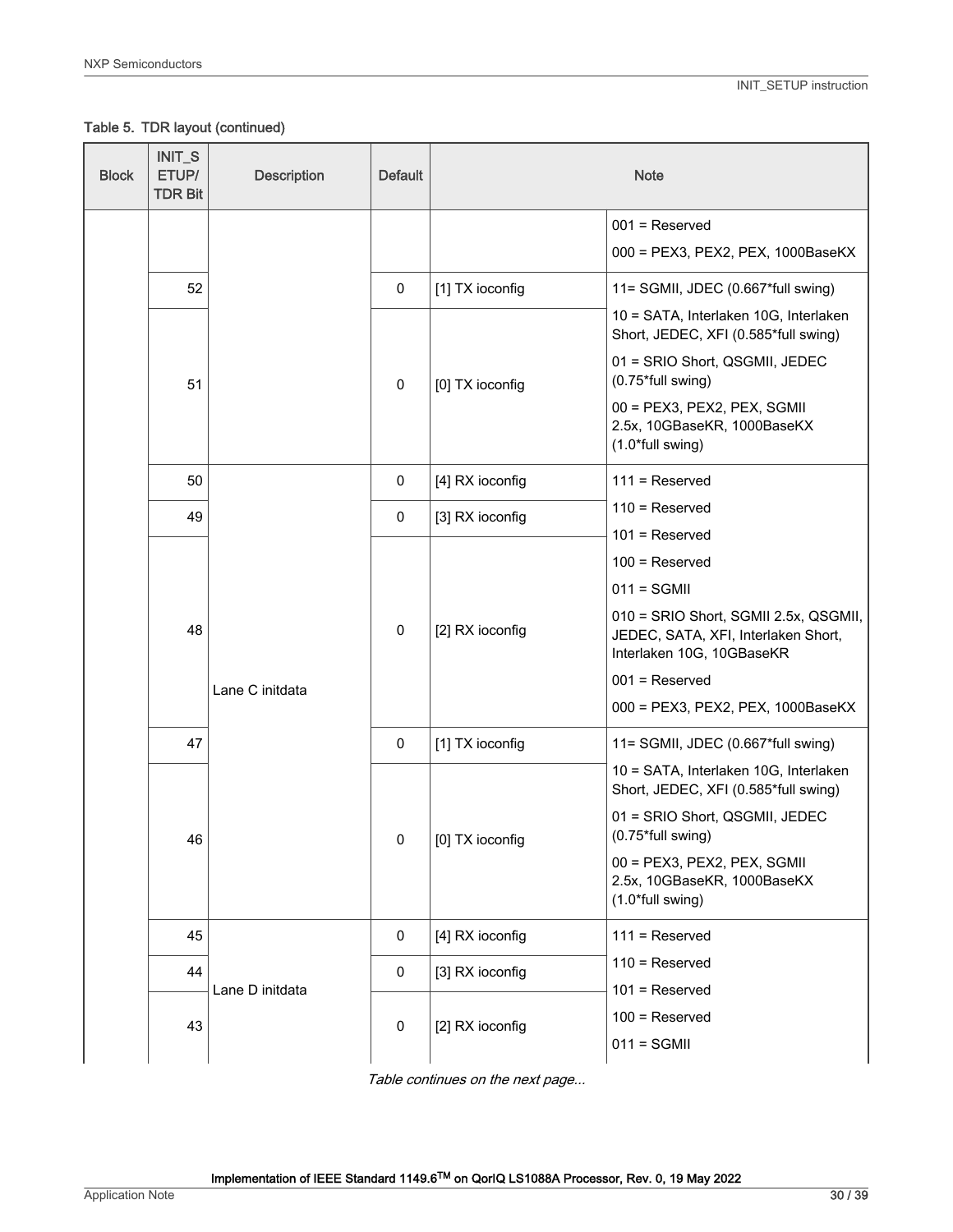# Table 5. TDR layout (continued)

| <b>Block</b>               | INIT_S<br>ETUP/<br><b>TDR Bit</b> | <b>Description</b> | <b>Default</b> |                        | <b>Note</b>                                                                                                  |
|----------------------------|-----------------------------------|--------------------|----------------|------------------------|--------------------------------------------------------------------------------------------------------------|
|                            |                                   |                    |                |                        | 010 = SRIO Short, SGMII 2.5x, QSGMII,<br>JEDEC, SATA, XFI, Interlaken Short,<br>Interlaken 10G, 10GBaseKR    |
|                            |                                   |                    |                |                        | $001$ = Reserved                                                                                             |
|                            |                                   |                    |                |                        | 000 = PEX3, PEX2, PEX, 1000BaseKX                                                                            |
|                            | 42                                |                    | 0              | [1] TX ioconfig        | 11= SGMII, JDEC (0.667*full swing)                                                                           |
|                            |                                   |                    |                |                        | 10 = SATA, Interlaken 10G, Interlaken<br>Short, JEDEC, XFI (0.585*full swing)                                |
|                            | 41                                |                    | $\pmb{0}$      | [0] TX ioconfig        | 01 = SRIO Short, QSGMII, JEDEC<br>(0.75*full swing)                                                          |
|                            |                                   |                    |                |                        | 00 = PEX3, PEX2, PEX, SGMII<br>2.5x, 10GBaseKR, 1000BaseKX<br>(1.0*full swing)                               |
|                            | 40                                |                    | 0              | [4] REF Clock ioconfig | $111$ = Reserved                                                                                             |
|                            | 39                                |                    | 0              | [3] REF Clock ioconfig | 110 = Reference Clock 200 mV min, on-<br>chip AC coupling, used when board is<br>externally DC-Coupled       |
|                            |                                   |                    |                |                        | $101$ = Reserved                                                                                             |
|                            |                                   |                    |                |                        | 100 = Reference Clock 400 mV min, on-<br>chip AC coupling, used when board is<br>externally DC-Coupled       |
|                            |                                   | 38   PLL2 initdata | 0              | [2] REF Clock ioconfig | $011 =$ Reserved                                                                                             |
|                            |                                   |                    |                |                        | 010 = Reference Clock 200 mV min,<br>shunts on-chip AC coupling, used when<br>board is externally AC-Coupled |
|                            |                                   |                    |                |                        | $001$ = Reserved                                                                                             |
|                            |                                   |                    |                |                        | 000 = Reference Clock 400 mV min,<br>shunts on-chip AC coupling, used when<br>board is externally AC-Coupled |
|                            | 37                                |                    | $\pmb{0}$      | [1] reserved           |                                                                                                              |
|                            | 36                                |                    | 0              | [0] reserved           |                                                                                                              |
|                            | 35                                |                    | $\pmb{0}$      |                        |                                                                                                              |
| <b>COP</b><br><b>IOCON</b> | 34                                | ssckio termination | $\pmb{0}$      |                        |                                                                                                              |
| <b>FIG</b>                 | 33                                |                    | $\pmb{0}$      |                        |                                                                                                              |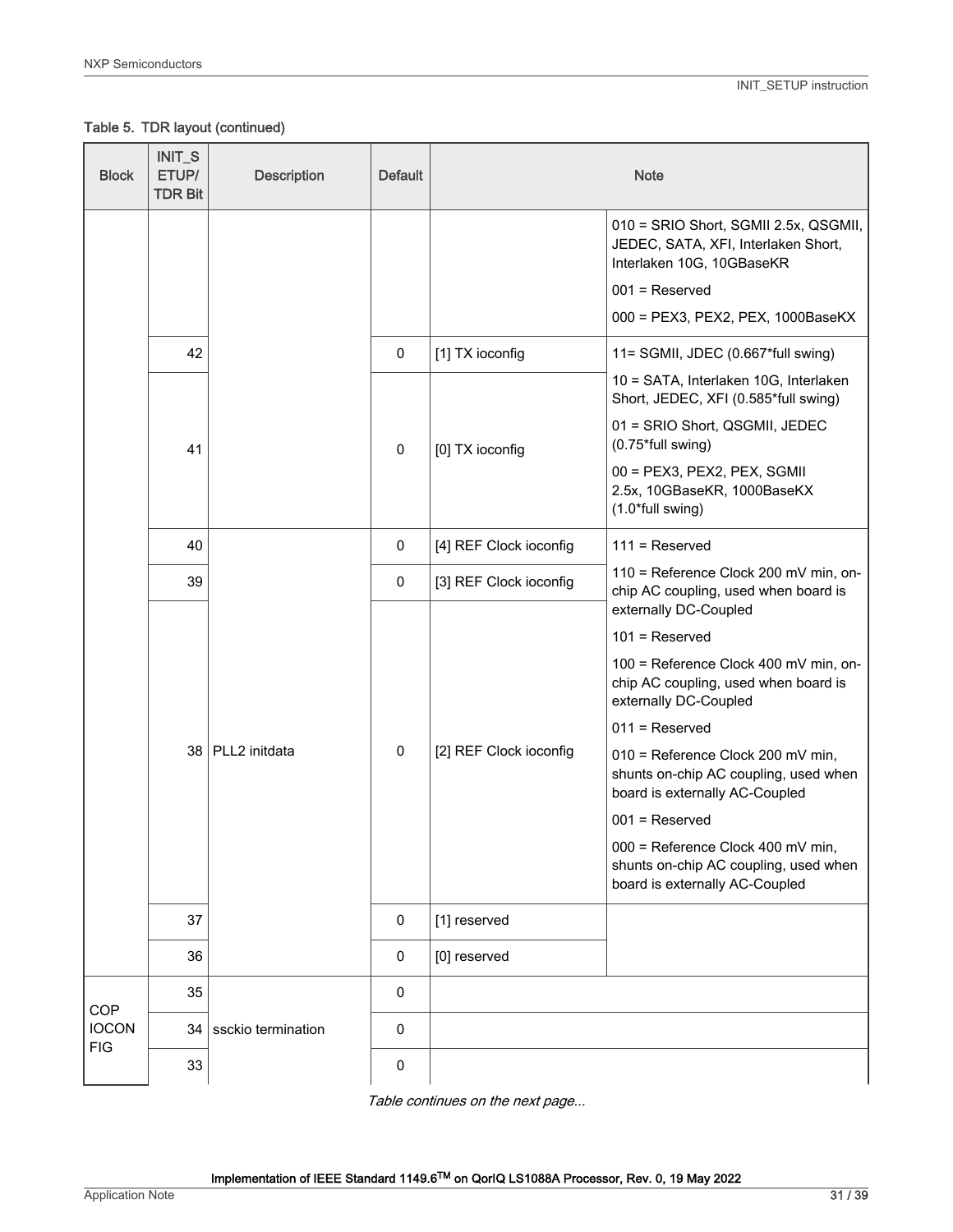Table 5. TDR layout (continued)

| <b>Block</b> | INIT_S<br>ETUP/<br><b>TDR Bit</b> | <b>Description</b>                          | <b>Default</b> |                                                                                                                                                                                                                                                                                                                                                                                                                                                                                                                                                                            | <b>Note</b> |
|--------------|-----------------------------------|---------------------------------------------|----------------|----------------------------------------------------------------------------------------------------------------------------------------------------------------------------------------------------------------------------------------------------------------------------------------------------------------------------------------------------------------------------------------------------------------------------------------------------------------------------------------------------------------------------------------------------------------------------|-------------|
|              | 32                                |                                             | $\pmb{0}$      |                                                                                                                                                                                                                                                                                                                                                                                                                                                                                                                                                                            |             |
|              | 31                                | ssckio fixed term/<br>misc ovrd             | $\pmb{0}$      | $0 =$ calibrated,<br>$1 = selected$                                                                                                                                                                                                                                                                                                                                                                                                                                                                                                                                        |             |
|              |                                   | 30 ssckio external                          | $\pmb{0}$      | $0 = AC$ couple,<br>$1 = DC$ couple                                                                                                                                                                                                                                                                                                                                                                                                                                                                                                                                        |             |
|              | 29                                |                                             | $\pmb{0}$      | $[2]$                                                                                                                                                                                                                                                                                                                                                                                                                                                                                                                                                                      |             |
|              | 28                                | ssckio ac_jtag jtag_ctrl<br>threshold value | $\pmb{0}$      | $[1]$                                                                                                                                                                                                                                                                                                                                                                                                                                                                                                                                                                      |             |
|              | 27                                |                                             | $\pmb{0}$      | $[0] % \begin{center} % \includegraphics[width=\linewidth]{imagesSupplemental_3.png} % \end{center} % \caption { % Our method can be used for the proposed method. % Note that the \emph{Defleft:} The \emph{Defleft:} the \emph{Defleft:} the \emph{Defleft:} the \emph{Defleft:} the \emph{Defleft:} the \emph{Defleft:} the \emph{Defleft:} the \emph{Defleft:} the \emph{Defleft:} the \emph{Defleft:} the \emph{Defleft:} the \emph{Defleft:} the \emph{Defleft:} the \emph{Defleft:} the \emph{Defleft:} the \emph{Defleft:} the \emph{Defleft:} the \emph{Defleft:$ |             |
|              | 26                                | ssckio                                      | $\pmb{0}$      |                                                                                                                                                                                                                                                                                                                                                                                                                                                                                                                                                                            |             |
|              | 25                                | to_refclktstx_diff_sysclk                   | $\pmb{0}$      |                                                                                                                                                                                                                                                                                                                                                                                                                                                                                                                                                                            |             |
|              |                                   | $24$ Reserved                               | $\pmb{0}$      |                                                                                                                                                                                                                                                                                                                                                                                                                                                                                                                                                                            |             |
|              |                                   | 23 Reserved                                 | $\pmb{0}$      |                                                                                                                                                                                                                                                                                                                                                                                                                                                                                                                                                                            |             |
|              |                                   | 22 Reserved                                 | $\pmb{0}$      |                                                                                                                                                                                                                                                                                                                                                                                                                                                                                                                                                                            |             |
|              |                                   | $21$ Reserved                               | $\pmb{0}$      |                                                                                                                                                                                                                                                                                                                                                                                                                                                                                                                                                                            |             |
|              | 20                                | SS CKIO<br>Sample Override                  | $\pmb{0}$      | SS CKIO Sample Override                                                                                                                                                                                                                                                                                                                                                                                                                                                                                                                                                    |             |
|              | 19                                | <b>SD1 &amp; SD2</b><br>Sample Override     | $\pmb{0}$      | <b>SD1 &amp; SD2</b><br>Sample Override                                                                                                                                                                                                                                                                                                                                                                                                                                                                                                                                    |             |
|              |                                   | 18 Reserved                                 | $\pmb{0}$      |                                                                                                                                                                                                                                                                                                                                                                                                                                                                                                                                                                            |             |
|              |                                   | 17 USB1 PHY reset                           | $\pmb{0}$      | USB1 PHY reset                                                                                                                                                                                                                                                                                                                                                                                                                                                                                                                                                             |             |
|              |                                   | 16 SD2 xvdd_low_vsel                        | $\pmb{0}$      | $0 = 1.5 V$ , $1 = 1.35 V$                                                                                                                                                                                                                                                                                                                                                                                                                                                                                                                                                 |             |
|              |                                   | 15 SD1 xvdd_low_vsel                        | $\pmb{0}$      | $0 = 1.5 V$ , $1 = 1.35 V$                                                                                                                                                                                                                                                                                                                                                                                                                                                                                                                                                 |             |
|              | 14                                |                                             | $\pmb{0}$      | $[0]$ 1 = full strength                                                                                                                                                                                                                                                                                                                                                                                                                                                                                                                                                    |             |
|              | 13                                | DDR_DSE                                     | $\pmb{0}$      | $[1]$ 0 = 1.0 V 1 = 0.9 V                                                                                                                                                                                                                                                                                                                                                                                                                                                                                                                                                  |             |
|              | 12                                |                                             | $\pmb{0}$      | $[2]$                                                                                                                                                                                                                                                                                                                                                                                                                                                                                                                                                                      |             |
|              | 11                                |                                             | $\pmb{0}$      | $[3] % \begin{center} \includegraphics[width=\linewidth]{imagesSupplemental/Imit} \caption{The image shows the image shows a single number of times.} \label{fig:limal} \end{center}$                                                                                                                                                                                                                                                                                                                                                                                      |             |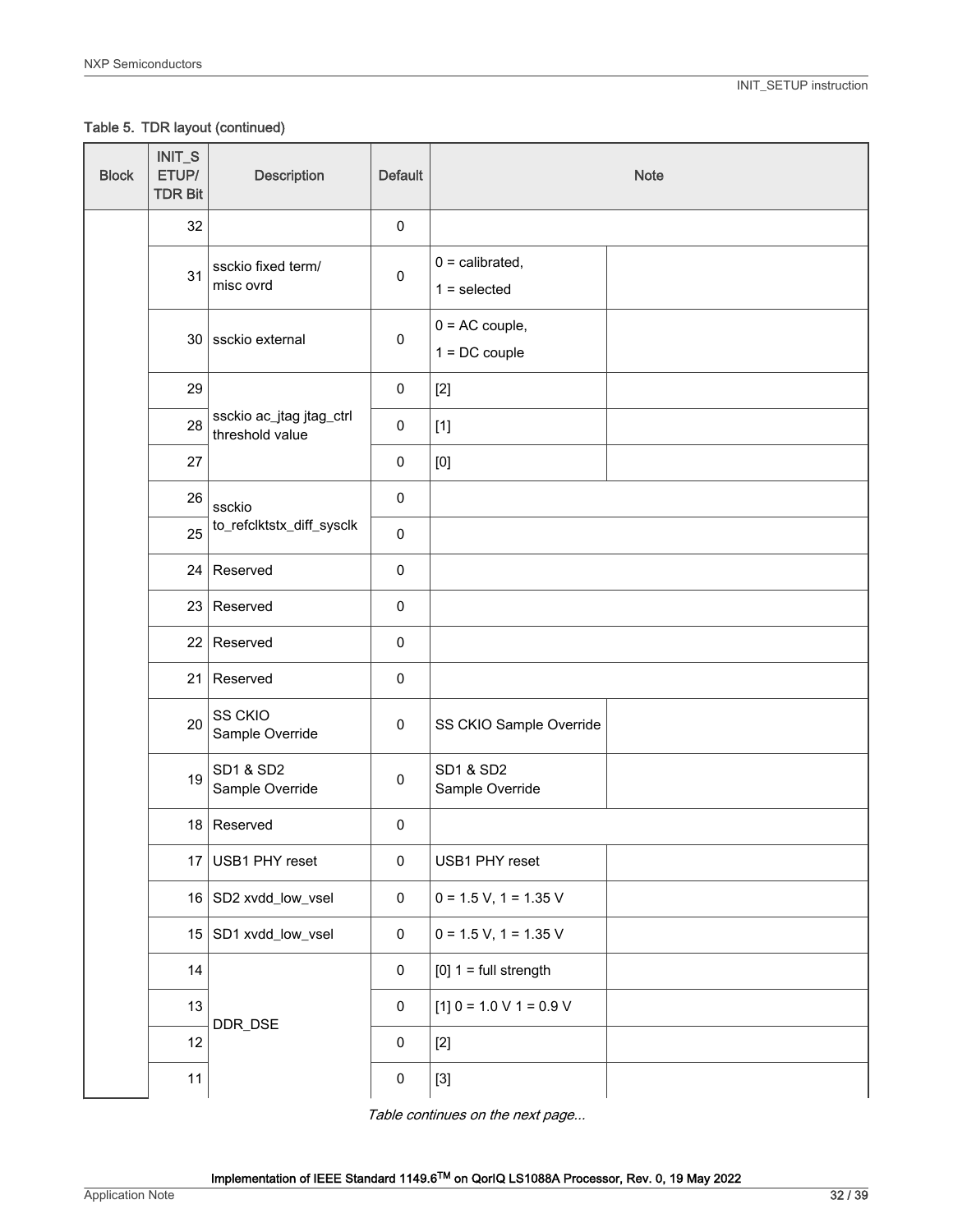#### <span id="page-32-0"></span>Table 5. TDR layout (continued)

| <b>Block</b> | INIT_S<br>ETUP/<br><b>TDR Bit</b> | Description       | <b>Default</b> |                                                                               | <b>Note</b> |
|--------------|-----------------------------------|-------------------|----------------|-------------------------------------------------------------------------------|-------------|
|              | $10\,$                            |                   | $\pmb{0}$      | $[4]$                                                                         |             |
|              | $\boldsymbol{9}$                  |                   | $\pmb{0}$      | $[5]$                                                                         |             |
|              | 8                                 |                   | $\pmb{0}$      | $[6]$ 1 = mdic cal en                                                         |             |
|              | $\overline{7}$                    |                   | $\pmb{0}$      | [7] $1 =$ select mdic cal loop                                                |             |
|              | $\,6\,$                           |                   | $\pmb{0}$      |                                                                               |             |
|              |                                   | 5 DDR TermSel     | $\pmb{0}$      |                                                                               |             |
|              | $\overline{4}$                    |                   | $\pmb{0}$      |                                                                               |             |
|              |                                   | $3$ Reserved      | $\pmb{0}$      |                                                                               |             |
|              |                                   | $2 $ Reserved     | 0              |                                                                               |             |
|              |                                   | $1$ Reserved      | $\pmb{0}$      |                                                                               |             |
|              | 0 <sup>1</sup>                    | Global TDR enable | $\mathsf 0$    | For USB<br>and pins_control_dft<br>$0 = Mission control$<br>$1 = TDR control$ |             |

Table 6 provides USB3.0 RX aio\_parametric levels for calculations of S1-S10 levels.

#### Table 6. USB3.0 ACJTLEVEL[4:0]

| Name      | ACJTLEVEL[4:0] | AC Mode Vhystedge (+-) | DC Mode Vhystlevel (+ only) |
|-----------|----------------|------------------------|-----------------------------|
| $usb3_v1$ | 00001          | 94                     | 60                          |
| $usb3_v2$ | 00010          | 116                    | 75                          |
| $usb3_v3$ | 00011          | 139                    | 90                          |
| $usb3_v4$ | 00100          | 162                    | 105                         |
| $usb3_v5$ | 00101          | 187                    | 135                         |
| $usb3_v6$ | 00110          | 212                    | 150                         |
| usb3_v7   | 10001          | 185                    | 60                          |
| $usb3_v8$ | 10010          | 217                    | 75                          |

# 3.4 BSDL file

A BSDL file is available for the LS1088A. The full BSDL file is available on the appropriate NXP website.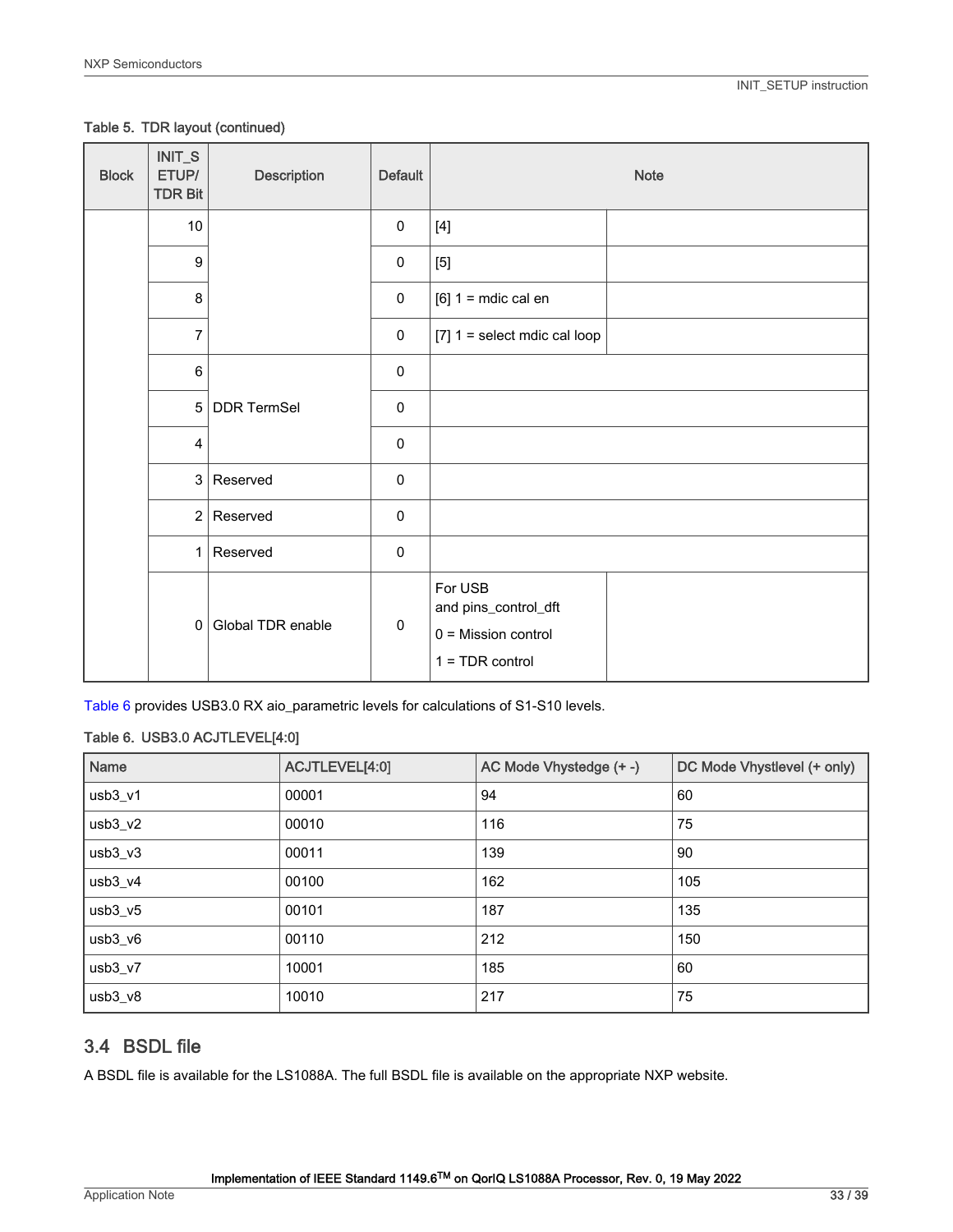# <span id="page-33-0"></span>4 IEEE 1149.6 compliant pins

The pins listed in Table 7 are defined as IEEE 1149.6™ advanced I/O on the LS1088A. All other I/O pins are defined as standard I/O and comply only with the IEEE 1149.1.

|  |  |  | Table 7. SerDes pin list |  |  |
|--|--|--|--------------------------|--|--|
|--|--|--|--------------------------|--|--|

| Signal                  | <b>Signal name</b>                                  | Pin type     |  |
|-------------------------|-----------------------------------------------------|--------------|--|
| SerDes, PCIe, 10GE, 1GE |                                                     |              |  |
| SD1_TX0_P               | Transmit Data for SerDes Bank 1 Lane A (positive)   | $\circ$      |  |
| SD1_TX1_P               | Transmit Data for SerDes Bank 1 Lane B (positive)   | O            |  |
| SD1_TX2_P               | Transmit Data for SerDes Bank 1 Lane C (positive)   | $\circ$      |  |
| SD1_TX3_P               | Transmit Data for SerDes Bank 1 Lane D (positive)   | $\circ$      |  |
| SD1_TX0_N               | Transmit Data for SerDes Bank 1 Lane A (compliment) | O            |  |
| SD1_TX1_N               | Transmit Data for SerDes Bank 1 Lane B (compliment) | $\circ$      |  |
| SD1_TX2_N               | Transmit Data for SerDes Bank 1 Lane C (compliment) | O            |  |
| SD1_TX3_N               | Transmit Data for SerDes Bank 1 Lane D (compliment) | O            |  |
| SD1_RX0_P               | Receive Data for SerDes Bank 1 Lane A (positive)    | I            |  |
| SD1_RX1_P               | Receive Data for SerDes Bank 1 Lane B (positive)    |              |  |
| SD1_RX2_P               | Receive Data for SerDes Bank 1 Lane C (positive)    |              |  |
| SD1_RX3_P               | Receive Data for SerDes Bank 1 Lane D (positive)    |              |  |
| SD1_RX0_N               | Receive Data for SerDes Bank 1 Lane A (compliment)  |              |  |
| SD1_RX1_N               | Receive Data for SerDes Bank 1 Lane B (compliment)  |              |  |
| SD1_RX2_N               | Receive Data for SerDes Bank 1 Lane C (compliment)  |              |  |
| SD1_RX3_N               | Receive Data for SerDes Bank 1 Lane D (compliment)  | $\mathbf{I}$ |  |
| SD1_REF_CLK1_P          | SerDes Bank 1 PLL 1 Reference Clock (positive)      |              |  |
| SD1_REF_CLK2_P          | SerDes Bank 1 PLL 2 Reference Clock (positive)      |              |  |
| SD1_REF_CLK1_N          | SerDes Bank 1 PLL 1 Reference Clock (compliment)    | $\mathsf{I}$ |  |
| SD1_REF_CLK2_N          | SerDes Bank 1 PLL 2 Reference Clock (compliment)    |              |  |
| USB1_RX_M               | USB PHY SS Receive Data (-)                         |              |  |
| USB1_RX_P               | USB PHY SS Receive Data (+)                         |              |  |
| USB1_TX_M               | USB PHY SS Transmit Data (-)                        | O            |  |
| USB1_TX_P               | USB PHY SS Transmit Data (+)                        | O            |  |
| USB2_RX_M               | USB PHY SS Receive Data (-)                         |              |  |
| USB2_RX_P               | USB PHY SS Receive Data (+)                         |              |  |
| USB2_TX_M               | USB PHY SS Transmit Data (-)                        | O            |  |
| USB2_TX_P               | USB PHY SS Transmit Data (+)                        | O            |  |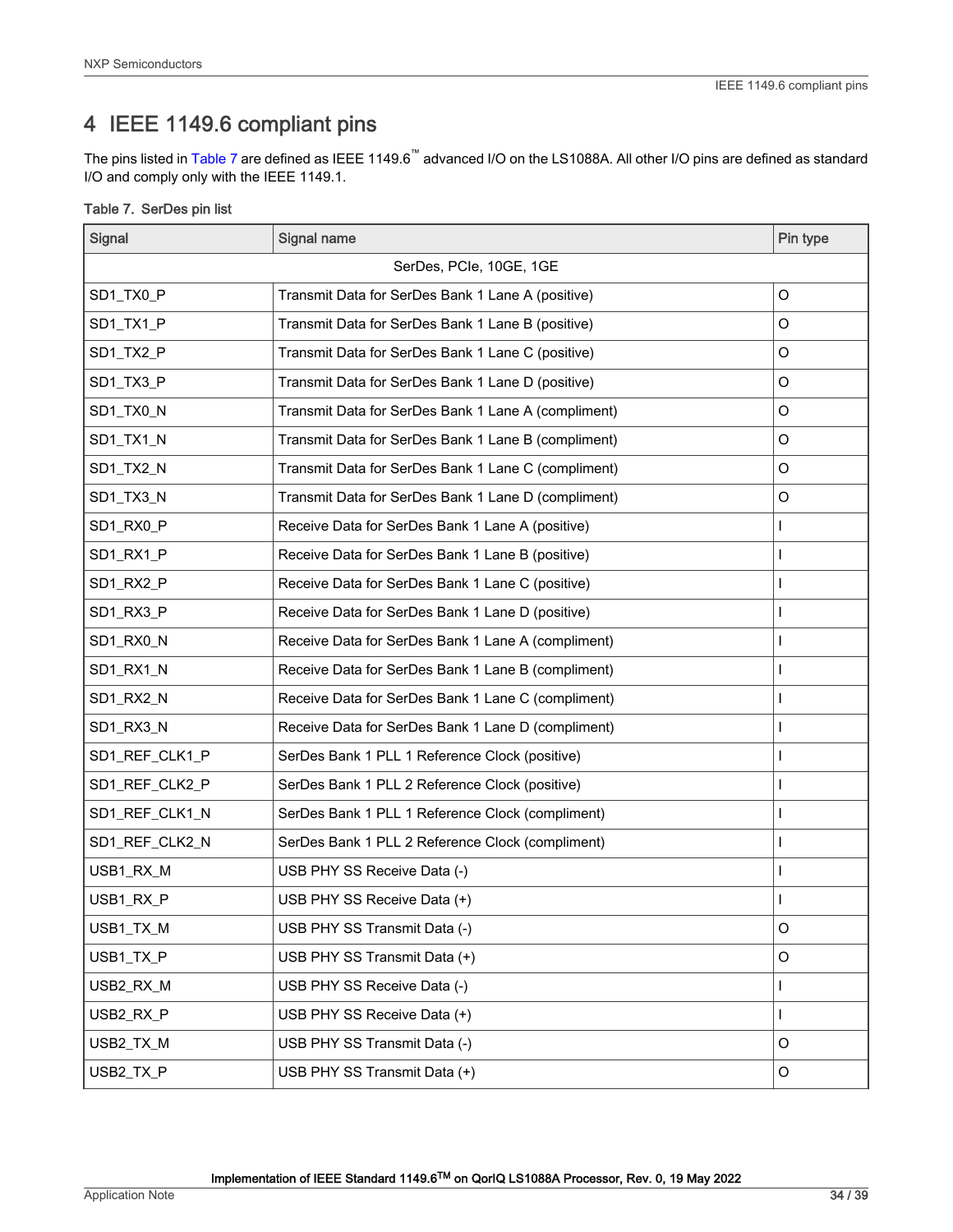# <span id="page-34-0"></span>4.1 Compliance pins

The compliance pins listed in Table 8 are supported:

#### Table 8. Compliance pins

| Pin                | <b>Description</b>                                                                                                                      |
|--------------------|-----------------------------------------------------------------------------------------------------------------------------------------|
| TBSCAN_EN          | TBSCAN_EN_B is an IEEE 1149.1 <sup>"</sup> JTAG compliance enable pin.                                                                  |
|                    | 0: To be compliant to the 1149.1 specification for boundary scan functions. The JTAG-compliant<br>state is documented in the BSDL.      |
|                    | 1: JTAG connects to DAP controller for the Arm core debug. In normal operation, this pin must<br>be pulled high to OVDD with 4.7 K ohm. |
| JTAG_BSR_VSEL      | JTAG_BSR_VSEL is an IEEE 1149.1 JTAG compliance enable pin.                                                                             |
|                    | 0: Normal operation. This pin must be pulled down to GND with a pull-down resistor of value<br>1k ohm.                                  |
|                    | 1: To be compliant to the 1149.1 specification for boundary scan functions. The JTAG-compliant<br>state is documented in the BSDL.      |
| TEST_SEL_B         | TEST_SEL_B is an IEEE 1149.1 JTAG compliance enable pin.                                                                                |
|                    | 1: All cores enabled. This pin must be pulled up to OVDD through 1 K resistance.                                                        |
|                    | 0: Disable core 3 and core 4                                                                                                            |
| <b>SCAN MODE B</b> | SCAN_MODE_B is an IEEE 1149.1 JTAG compliance enable pin.                                                                               |
|                    | 1: Functional mode. This pin must be pulled up to OVDD through 1 K resistance.                                                          |
|                    | 0: SCAN Mode.                                                                                                                           |

# 4.2 Unsupported USB pins

The USB pins listed in Table 9 are not supported in boundary scan:

#### Table 9. Unsupported USB pins

| Pin name            | <b>Description</b>            | I/O type |
|---------------------|-------------------------------|----------|
| USB1 D M            | USB PHY HS data (-)           | $II$     |
| USB1_D_P            | USB PHY HS data (+)           | $II$     |
| USB1_ID             | USB PHY ID detect             |          |
| USB1_RESREF         | USB PHY impedance calibration | $II$     |
| USB2 D M            | USB PHY HS data (-)           | $II$     |
| USB2_D_P            | USB PHY HS data $(+)$         | $II$     |
| USB <sub>2</sub> ID | USB PHY ID detect             |          |
| <b>USB2 RESREF</b>  | USB PHY impedance calibration | $II$     |

# 4.3 USB reset counter

The USBPHY requires ~2000 clock cycles to come out of reset before to it can become a part of BSR. A counter inside USB\_PHY design uses these 2000 clocks de-asserting reset to internal PHY logic. As long as PHY remains in reset state, the boundary scan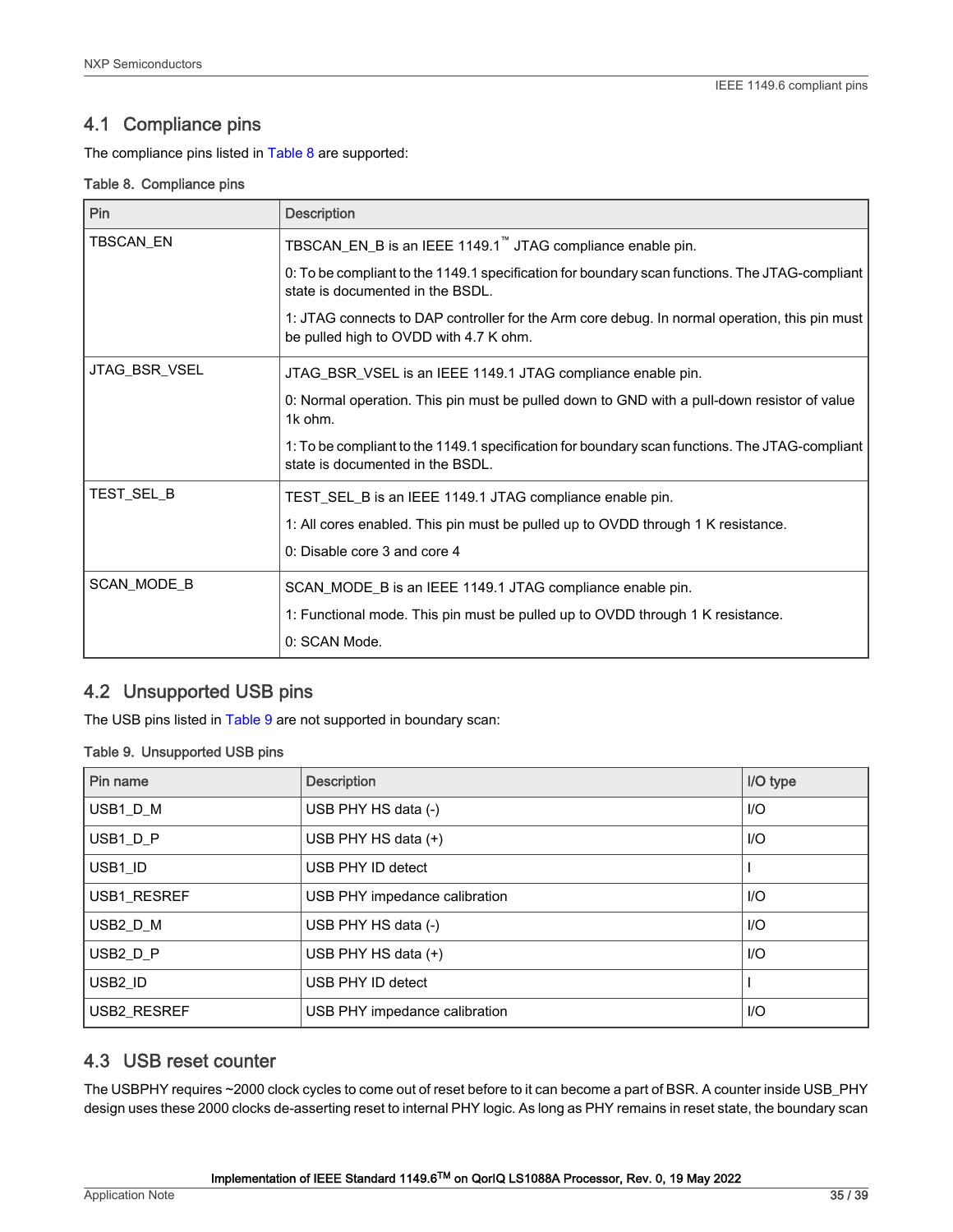<span id="page-35-0"></span>continues to fail. Therefore, it is recommended to use INIT\_SETUP instructions. The LS1088A device mandates the use of IO config prior to boundary scan.

INIT\_SETUP is only 456 bits long and for USB\_PHY to come out of reset, ~2000 clock cycles are required. Therefore, to ensure that USB PHY gets required number of cycles to come out of reset, 1906 dummy 0's are shifted through TDI before INIT\_SETUP.

# 5 Revision history

Table 10 summarizes the revisions to this document.

#### Table 10. Revision history

| Revision | Date        | <b>Description</b>     |
|----------|-------------|------------------------|
| l 0      | 19 May 2022 | Initial public release |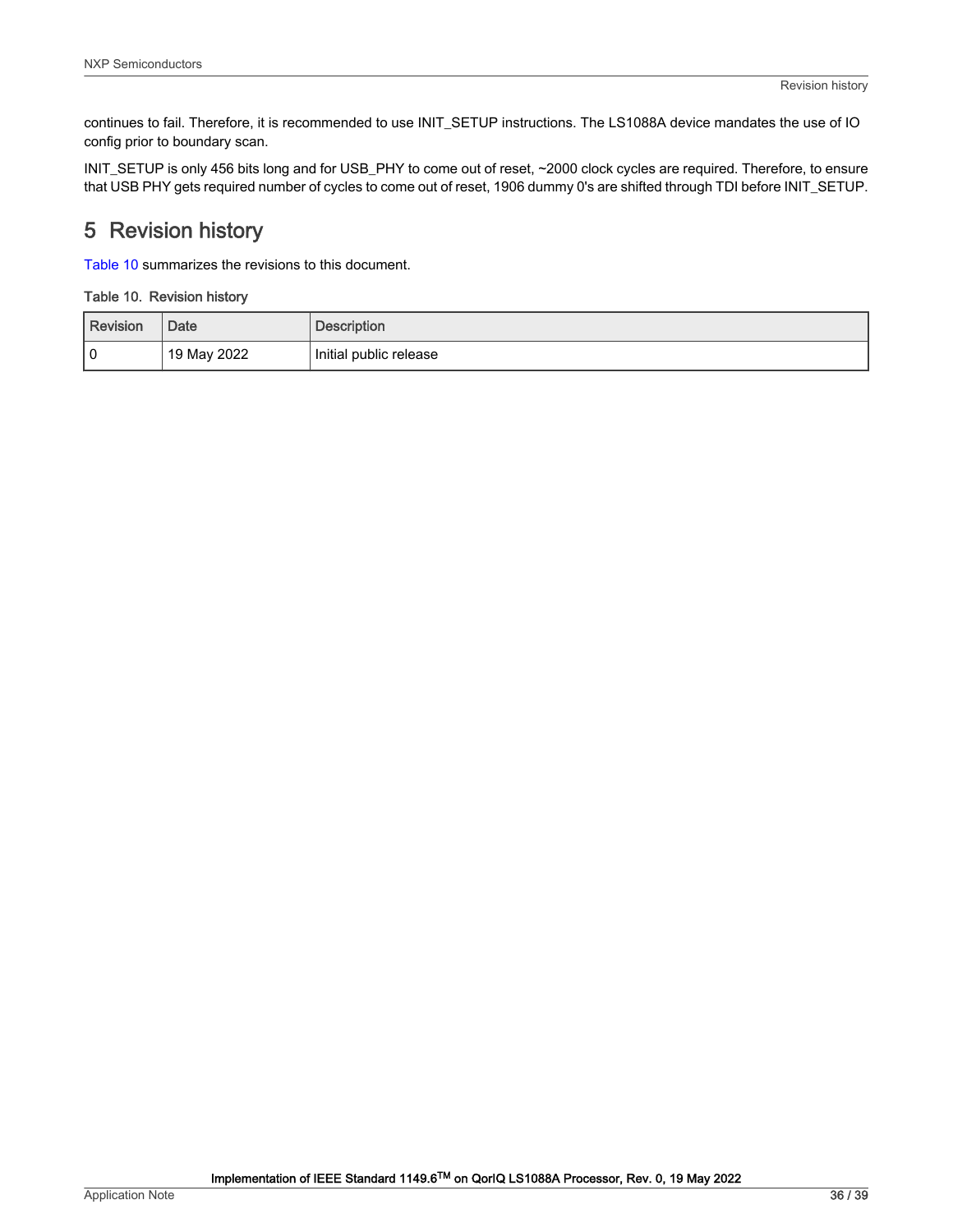# <span id="page-36-0"></span>Legal information

# **Definitions**

Draft - A draft status on a document indicates that the content is still under internal review and subject to formal approval, which may result in modifications or additions. NXP Semiconductors does not give any representations or warranties as to the accuracy or completeness of information included in a draft version of a document and shall have no liability for the consequences of use of such information.

# **Disclaimers**

Limited warranty and liability - Information in this document is believed to be accurate and reliable. However, NXP Semiconductors does not give any representations or warranties, expressed or implied, as to the accuracy or completeness of such information and shall have no liability for the consequences of use of such information. NXP Semiconductors takes no responsibility for the content in this document if provided by an information source outside of NXP Semiconductors.

In no event shall NXP Semiconductors be liable for any indirect, incidental, punitive, special or consequential damages (including - without limitation lost profits, lost savings, business interruption, costs related to the removal or replacement of any products or rework charges) whether or not such damages are based on tort (including negligence), warranty, breach of contract or any other legal theory.

Notwithstanding any damages that customer might incur for any reason whatsoever, NXP Semiconductors' aggregate and cumulative liability towards customer for the products described herein shall be limited in accordance with the Terms and conditions of commercial sale of NXP Semiconductors.

Right to make changes — NXP Semiconductors reserves the right to make changes to information published in this document, including without limitation specifications and product descriptions, at any time and without notice. This document supersedes and replaces all information supplied prior to the publication hereof.

Suitability for use - NXP Semiconductors products are not designed, authorized or warranted to be suitable for use in life support, life-critical or safety-critical systems or equipment, nor in applications where failure or malfunction of an NXP Semiconductors product can reasonably be expected to result in personal injury, death or severe property or environmental damage. NXP Semiconductors and its suppliers accept no liability for inclusion and/or use of NXP Semiconductors products in such equipment or applications and therefore such inclusion and/or use is at the customer's own risk.

Applications — Applications that are described herein for any of these products are for illustrative purposes only. NXP Semiconductors makes no representation or warranty that such applications will be suitable for the specified use without further testing or modification.

Customers are responsible for the design and operation of their applications and products using NXP Semiconductors products, and NXP Semiconductors accepts no liability for any assistance with applications or customer product design. It is customer's sole responsibility to determine whether the NXP Semiconductors product is suitable and fit for the customer's applications and products planned, as well as for the planned application and use of customer's third party customer(s). Customers should provide appropriate design and operating safeguards to minimize the risks associated with their applications and products.

NXP Semiconductors does not accept any liability related to any default, damage, costs or problem which is based on any weakness or default in the customer's applications or products, or the application or use by customer's third party customer(s). Customer is responsible for doing all necessary testing for the customer's applications and products using NXP Semiconductors products in order to avoid a default of the applications and the products or of the application or use by customer's third party customer(s). NXP does not accept any liability in this respect.

Terms and conditions of commercial sale — NXP Semiconductors products are sold subject to the general terms and conditions of commercial sale, as published at http://www.nxp.com/profile/terms, unless otherwise agreed in a valid written individual agreement. In case an individual agreement is concluded only the terms and conditions of the respective agreement shall apply. NXP Semiconductors hereby expressly objects to applying the customer's general terms and conditions with regard to the purchase of NXP Semiconductors products by customer.

Export control - This document as well as the item(s) described herein may be subject to export control regulations. Export might require a prior authorization from competent authorities.

Suitability for use in non-automotive qualified products - Unless this data sheet expressly states that this specific NXP Semiconductors product is automotive qualified, the product is not suitable for automotive use. It is neither qualified nor tested in accordance with automotive testing or application requirements. NXP Semiconductors accepts no liability for inclusion and/or use of non-automotive qualified products in automotive equipment or applications.

In the event that customer uses the product for design-in and use in automotive applications to automotive specifications and standards, customer (a) shall use the product without NXP Semiconductors' warranty of the product for such automotive applications, use and specifications, and (b) whenever customer uses the product for automotive applications beyond NXP Semiconductors' specifications such use shall be solely at customer's own risk, and (c) customer fully indemnifies NXP Semiconductors for any liability, damages or failed product claims resulting from customer design and use of the product for automotive applications beyond NXP Semiconductors' standard warranty and NXP Semiconductors' product specifications.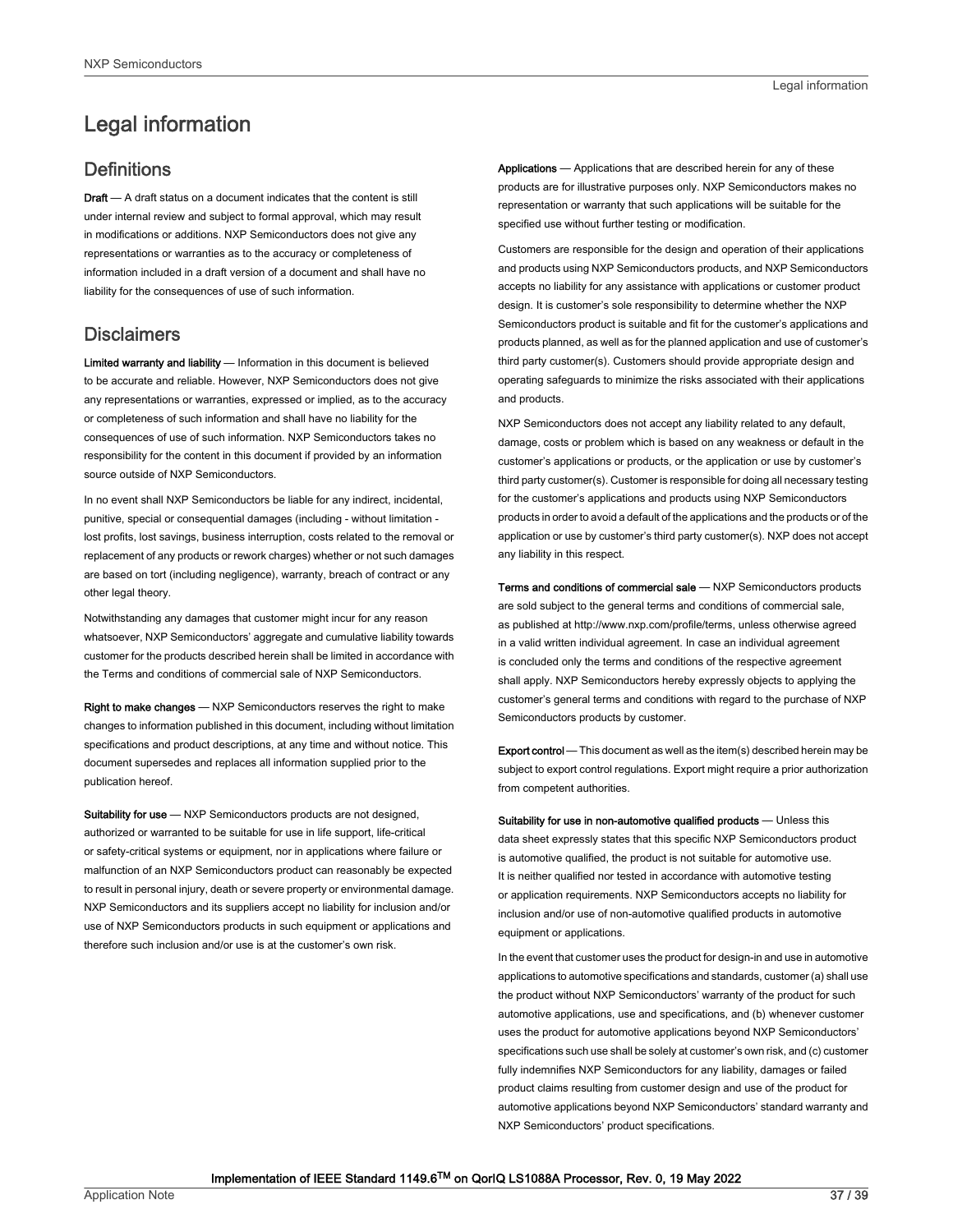Translations — A non-English (translated) version of a document, including the legal information in that document, is for reference only. The English version shall prevail in case of any discrepancy between the translated and English versions.

Security - Customer understands that all NXP products may be subject to unidentified vulnerabilities or may support established security standards or specifications with known limitations. Customer is responsible for the design and operation of its applications and products throughout their lifecycles to reduce the effect of these vulnerabilities on customer's applications and products. Customer's responsibility also extends to other open and/or proprietary technologies supported by NXP products for use in customer's applications. NXP accepts no liability for any vulnerability. Customer should regularly check security updates from NXP and follow up appropriately.

Customer shall select products with security features that best meet rules, regulations, and standards of the intended application and make the ultimate design decisions regarding its products and is solely responsible for compliance with all legal, regulatory, and security related requirements concerning its products, regardless of any information or support that may be provided by NXP.

NXP has a Product Security Incident Response Team (PSIRT) (reachable at [PSIRT@nxp.com\)](mailto:PSIRT@nxp.com) that manages the investigation, reporting, and solution release to security vulnerabilities of NXP products.

#### **Trademarks**

Notice: All referenced brands, product names, service names, and trademarks are the property of their respective owners.

NXP — wordmark and logo are trademarks of NXP B.V.

AMBA, Arm, Arm7, Arm7TDMI, Arm9, Arm11, Artisan, big.LITTLE, Cordio, CoreLink, CoreSight, Cortex, DesignStart, DynamIQ, Jazelle, Keil, Mali, Mbed, Mbed Enabled, NEON, POP, RealView, SecurCore, Socrates, Thumb, TrustZone, ULINK, ULINK2, ULINK-ME, ULINK-PLUS, ULINKpro, μVision, Versatile — are trademarks or registered trademarks of Arm Limited (or its subsidiaries) in the US and/or elsewhere. The related technology may be protected by any or all of patents, copyrights, designs and trade secrets. All rights reserved.

Airfast — is a trademark of NXP B.V.

**Bluetooth** — the Bluetooth wordmark and logos are registered trademarks owned by Bluetooth SIG, Inc. and any use of such marks by NXP Semiconductors is under license.

Cadence — the Cadence logo, and the other Cadence marks found at [www.cadence.com/go/trademarks](http://www.cadence.com/go/trademarks) are trademarks or registered trademarks of Cadence Design Systems, Inc. All rights reserved worldwide.

CodeWarrior — is a trademark of NXP B.V.

- ColdFire is a trademark of NXP B.V.
- ColdFire+ is a trademark of NXP B.V.
- EdgeLock is a trademark of NXP B.V.
- EdgeScale is a trademark of NXP B.V.
- EdgeVerse is a trademark of NXP B.V.

elQ - is a trademark of NXP B.V.

FeliCa - is a trademark of Sony Corporation.

**Freescale** — is a trademark of NXP B.V.

HITAG — is a trademark of NXP B.V.

ICODE and I-CODE — are trademarks of NXP B.V.

Immersiv3D — is a trademark of NXP B.V.

**I2C-bus** — logo is a trademark of NXP B.V.

Kinetis - is a trademark of NXP B.V.

Layerscape - is a trademark of NXP B.V.

Mantis - is a trademark of NXP B.V.

MIFARE — is a trademark of NXP B.V.

MOBILEGT — is a trademark of NXP B.V.

NTAG — is a trademark of NXP B.V.

Processor Expert - is a trademark of NXP B.V.

QorIQ - is a trademark of NXP B.V.

SafeAssure — is a trademark of NXP B.V.

SafeAssure - logo is a trademark of NXP B.V.

StarCore - is a trademark of NXP B.V.

Synopsys - Portions Copyright <sup>©</sup> 2021 Synopsys, Inc. Used with permission. All rights reserved.

Tower — is a trademark of NXP B.V.

UCODE — is a trademark of NXP B.V.

VortiQa — is a trademark of NXP B.V.